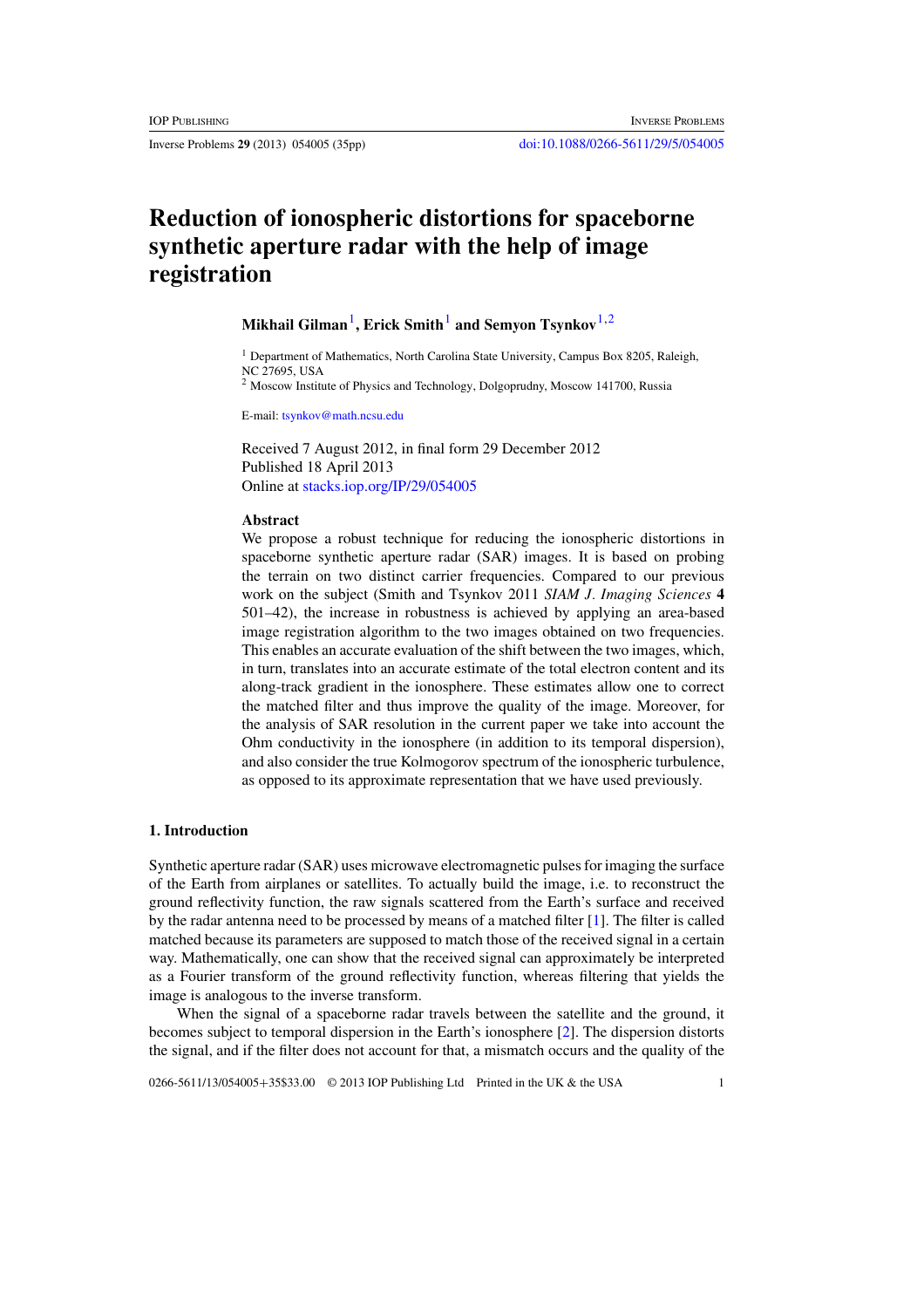image deteriorates [\[3\]](#page-32-0). The extent of deterioration becomes smaller as the ratio of the Langmuir frequency of the ionospheric plasma to the carrier frequency of the radar decreases. Therefore, many modern spaceborne SAR instruments (e.g., TerraSAR-X) operate in the X-band, i.e. at frequencies of around 10 GHz.

However, radar operating at lower carrier frequencies, in particular, in the UHF or even VHF band, i.e. in the range of hundreds of megahertz (also referred to as the P-band [\[4](#page-32-0)]), has at least one key advantage, which is a better surface/foliage penetrating capability. At the same time, the images are much more sensitive to ionospheric distortions. Hence, an effort aimed at developing the means for reducing or removing those distortions is justified. Some performance criteria for the correction of ionospheric effects in SAR images obtained at low frequencies are discussed in [\[5](#page-32-0)].

In [\[3,](#page-32-0) [6\]](#page-32-0), we have analyzed the propagation of radar pulses (linear upchirps) in the ionosphere modeled as weakly dispersive dilute cold plasma. The transverse electric field in such a medium is governed by the Klein–Gordon equation (dispersive wave equation), see formula [\(1\)](#page-4-0). Our analysis has enabled an accurate quantification of the group delay and phase advance that characterize the propagation, as well as of the changes in the chirp duration and rate, for both homogeneous and inhomogeneous ionosphere. As such, it has led to a precise description of the mismatches between the received signal and the matched filter. Those mismatches have been shown to be the primary source of image distortions, and the distortions have been quantified in terms of how the image resolution and sharpness depend on the parameters of the ionospheric plasma, primarily its total electron content (TEC) along the signal trajectory. This part of the study involved building and analyzing the generalized ambiguity function (GAF) for the radar that would take into account the dispersive propagation in the ionosphere.

We have also shown in [\[6\]](#page-32-0) that when probing the terrain, and hence the ionosphere, on two distinct carrier frequencies, the resulting two images, while both incorrect *per se*, can be used to reconstruct the unknown TEC. Specifically, a given object or feature in the scene will be displaced from its true position if imaged through the ionosphere. Considering the same object or feature imaged on two carrier frequencies, we can write down a system of equations in which the two observed distances to the object will be the data and the true distance and the TEC will be the unknowns. Solving for the TEC, we can obtain it as a function of the shift between the two images.

Having derived the TEC at the precise time and place the image was taken (this is very important, because the parameters of the ionosphere may change rapidly), we can correct the matched filter by introducing the actual phase and group travel times, as well as the new chirp rate, computed via the TEC. Then, by re-processing the raw data with the new filter, we can obtain an improved image. By evaluating and analyzing the new GAF that is built with the help of the corrected filter, we have been able to show that the quality of the image indeed becomes better. Specifically, the distortions in range are completely removed, whereas the distortions in azimuth are removed in their deterministic part, i.e. in the part that is not due to the turbulent fluctuations of the electron number density in the ionosphere. The reason for this 'unevenness' between the range and azimuth is that the performance of a spaceborne SAR in range is practically not affected by the ionospheric turbulence due to the ergodicity of the random field that represents the fluctuations, whereas the performance in azimuth is sensitive to both the deterministic and random components of the electron number density.

It is to be noted that the idea of dual carrier probing for quantifying the ionospheric distortions of satellite radio signals has been used in the GPS community for quite some time. For example, the near-realtime GPS-derived global TEC maps are available on-line at [http://swaciweb.dlr.de.](http://swaciweb.dlr.de) In the literature, the study [\[7\]](#page-32-0) discusses general effects of the ionosphere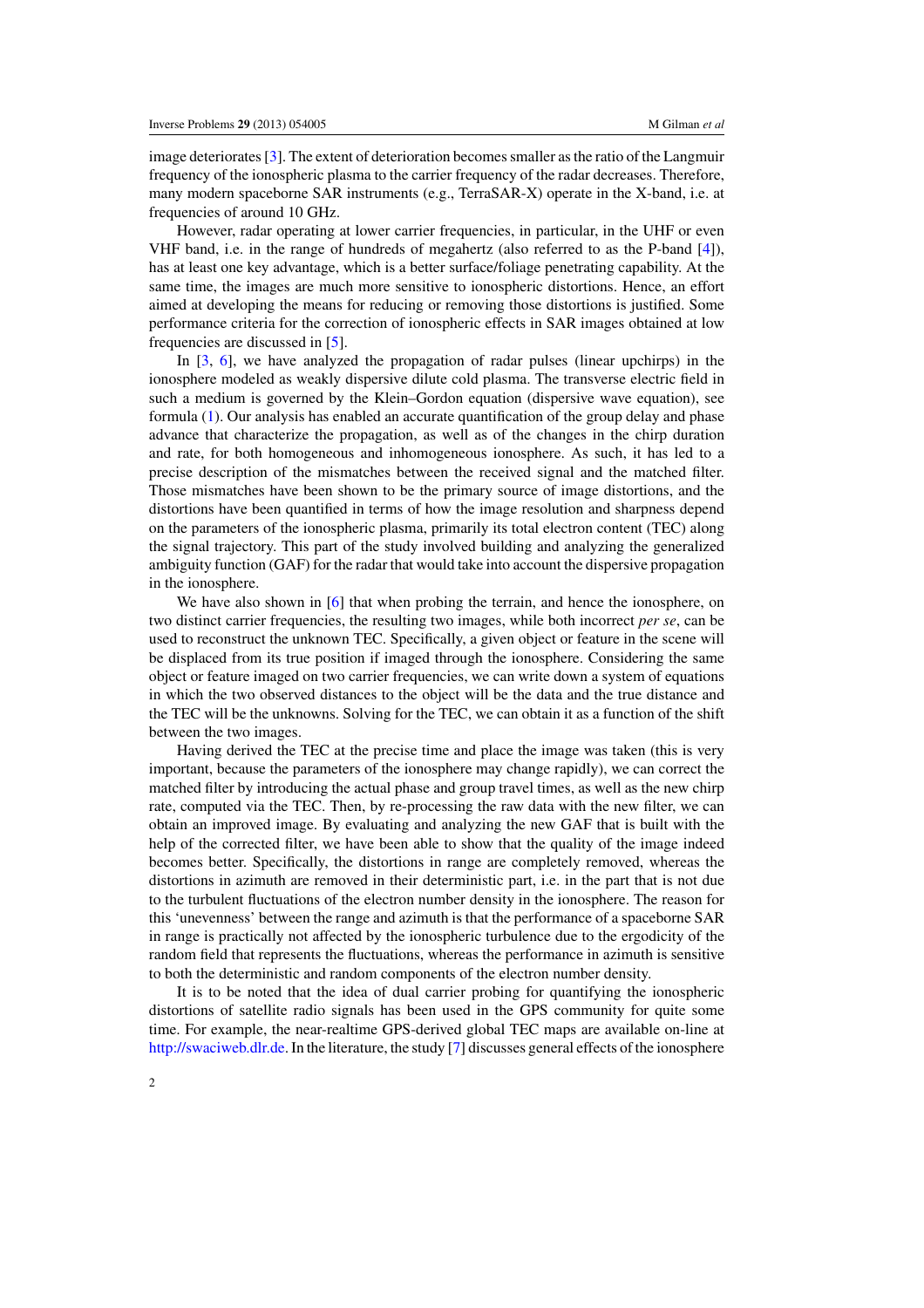on the satellite to land radio propagation in the UHF and L bands. Paper [\[8](#page-33-0)] exploits the TEC data obtained from GPS-based measurements for evaluating the extent of defocusing in spacebased SAR images. The fundamental difference between the GPS and SAR though is that in GPS there is a 'sufficiently smart' receiver on the ground that can interpret the data it receives on two frequencies. In SAR, on the other hand, the imaged terrain is assumed completely passive. Moreover, no artificial targets with *a priori* known characteristics are, generally speaking, available, and the parameters of the ionosphere must be determined from the same data that are used to form the image itself (scattered field received by the antenna in orbit).

Unlike in GPS, the application of dual carrier probing for quantifying and mitigating the distortions of spaceborne SAR images is new, see [\[3](#page-32-0), [6\]](#page-32-0). The key consideration is precisely the use of the same (redundant) data for both the image formation and the TEC reconstruction. Indeed, if the TEC data are acquired at a different location and/or different time, they may reflect a different state of the ionosphere and hence appear not particularly helpful for correcting the matched filter to be used for a given image.

Prior to our work  $[3, 6]$  $[3, 6]$  $[3, 6]$  $[3, 6]$ , we were aware of only one paper  $[9]$  $[9]$  that briefly touches upon the idea of two frequencies for SAR, and also of an equally brief comment in [\[10](#page-33-0), page 381]. The authors of [\[9\]](#page-33-0) suggest that the two frequencies can be taken from the available bandwidth, but never actually develop the approach beyond mentioning it as a potential strategy for obtaining the TEC. Another group of publications  $[11-14]$  discusses and demonstrates the use of two sub-bands in the context of SAR interferometry. Some of the methods of  $[11-14]$  also utilize the aforementioned difference in the displacement between the two images. The interferometric approach, however, allows one to reconstruct only the differential  $TEC<sup>3</sup>$ , although with very high accuracy [\[13,](#page-33-0) [14\]](#page-33-0). Given the satellite revisit time of several days that characterizes both existing and future SAR systems, and the volatility of the ionosphere, the requirement of having a repeat acquisition makes the acquired information less valuable for many practical applications.

Several alternative approaches to deriving the ionospheric TEC have also been proposed in the literature. Some of them are motivated by the launch of the Japanese Advanced Land Observation Satellite (ALOS) that carries a phased array SAR instrument (PALSAR) operating in the L-band. In  $[15]$  $[15]$  and  $[16]$  $[16]$ , it is proposed to use the Faraday rotation for retrieving the TEC information from the fully polarimetric quad-channel SAR data, in the case that the corresponding SAR sensor provides this capability (which ALOS PALSAR does, see [\[17](#page-33-0), section 10.4]). The authors of [\[15](#page-33-0)] also present the estimates of the group delays and phase advances for a non-turbulent ionosphere similar to those obtained in our earlier paper [\[3](#page-32-0)]. An even earlier publication discussing the effect of Faraday rotation on polarimetric SAR is [\[18\]](#page-33-0). Of course, if the fully polarimetric data are not available (or, otherwise, if polarimetry puts too high of a demand on storage, downlink capacity, etc), then the approach based on the Faraday rotation is not going to work. For example, the authors of  $[9]$  also rely on the Faraday rotation for TEC reconstruction, but emphasize that for other types of sensors (e.g., single channel), an explicit *a priori* estimate of the Faraday rotation is needed for introducing corrections. The authors of [\[11\]](#page-33-0) indicate that in the absence of external information, one can use autofocus algorithms (see  $[19, \text{ section } 3.9.1]$  $[19, \text{ section } 3.9.1]$  or  $[20, 21]$  $[20, 21]$  $[20, 21]$  $[20, 21]$ ) to obtain the TEC, whereas the SAR system itself (L-band) can be efficient in obtaining the difference of the TEC distributions between the two radar acquisitions. The authors of [\[22](#page-33-0)] present two approaches; the first one involves a spaceborne radar operating at a very low frequency, below the Langmuir value, and is similar to the traditional ground-based sounding. The second one uses a higher frequency and derives the TEC information by analyzing the returns from the specially chosen bright point targets.

<sup>&</sup>lt;sup>3</sup> It is the difference between the TEC distributions for two successive data acquisitions.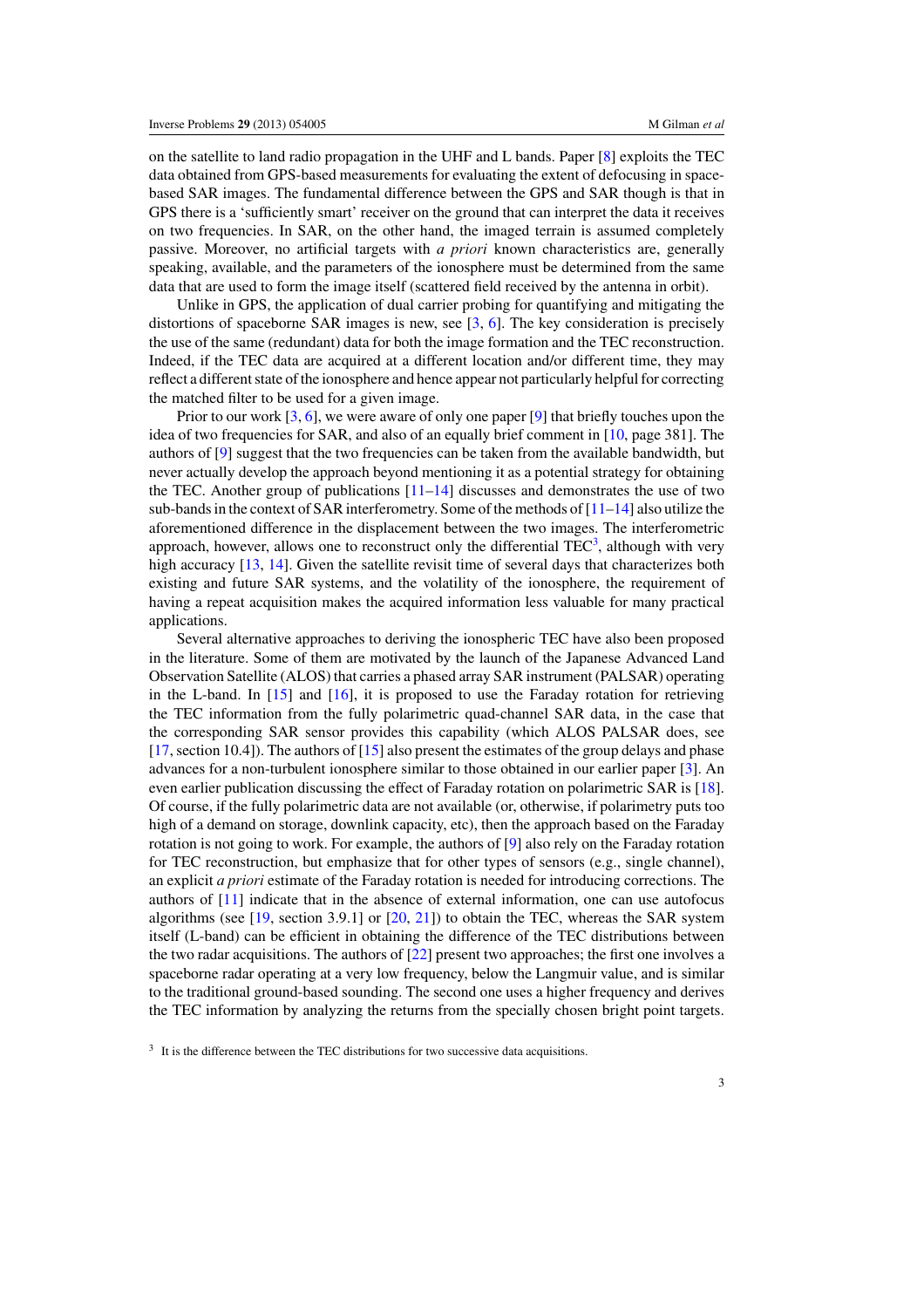The authors of [\[23\]](#page-33-0) employ a simplified model known as the ionospheric phase screen to analyze the effect of auroral arcs (special electron density irregularities) on spaceborne SAR images taken in the polar regions of the Earth. Finally, the authors of [\[24](#page-33-0)] introduce two methods for measuring the ionospheric TEC based on single-polarized data. The first one estimates the TEC from the phase error of the filter mismatch and requires high contrast strong point targets such as corner reflectors within an otherwise dark area; the second one requires two different interrogating waveforms, up and down linear chirps, and estimates the TEC from the path-delay differences between them. We note that none of these papers, see [\[15](#page-33-0), [18,](#page-33-0) [11–14,](#page-33-0) [22–24](#page-33-0)], provides a comprehensive analysis of how the reconstructed TEC can be used for correcting the filter and subsequently improving the image.

As far as our own work is concerned, having demonstrated in [\[6\]](#page-32-0) that the filter corrected by dual carrier probing indeed helps improve the image, we have proceeded to analyze the robustness and accuracy of the TEC reconstruction itself. The goal was to see what happens if the TEC is reconstructed not precisely, but with some error. The reason the TEC reconstruction may be prone to an error is that the formula for the TEC derived in  $[3, 6]$  $[3, 6]$  $[3, 6]$  by taking the two distances to a given object as the data appear poorly conditioned with respect to each individual distance. The first obvious remedy is to use several distinct objects instead of just one. In this case, the overall error can be reduced by a factor of  $\sqrt{L}$ , where *L* is the number of objects, see [\[6](#page-32-0)] (under a natural assumption that the values of the TEC computed for individual objects can be interpreted as independent random variables). However, a more promising approach is to use the technique known as area-based image registration [\[25\]](#page-33-0). It allows one to superimpose the two shifted images and obtain the shift as an independent quantity that is not related to the distance from the satellite. The accuracy of the modern registration techniques can be as high as a few per cent of the resolution pixel, see, e.g., [\[26–30\]](#page-33-0).

In the current paper, we are showing that if an area-based image registration approach that uses the phase correlation (see, e.g.,  $[31, 32]$  $[31, 32]$  $[31, 32]$  $[31, 32]$ ) is employed for evaluating the shift, then the robustness, and hence the accuracy of the TEC reconstruction, considerably improves. We obtain specific quantitative estimates of how the error in the value of the shift affects the error in the TEC and how the latter, in turn, affects the final quality of the image. Of course, these results withstand a natural 'backward compatibility check.' If we assume that there is no error in the value of the shift, then there will be no error in the value of the TEC, and eventually all the deterministic distortions of the image will be completely removed, as in [\[6](#page-32-0)].

For the rest of the paper, we will assume that the SAR imaging is done in the stripmap mode, and that it is broadside, i.e. that the antenna always points in the direction normal to the orbit, see figure [1.](#page-4-0) We will also employ the start–stop approximation for our analysis [\[1](#page-32-0), [33\]](#page-33-0). In table [1,](#page-4-0) we present the key parameters and their typical values that we use hereafter. Note that along with the physical units of the TEC, cm<sup>−</sup>2, used in table [1,](#page-4-0) engineering units defined as  $1 \text{TECU} = 10^{12} \text{ cm}^{-2}$  can often be found in the literature. In section [2,](#page-4-0) we analyze the mechanism of distortions for the case of vertically stratified and horizontally homogeneous ionosphere. In section [3,](#page-11-0) we take into account a possible horizontal variation of the ionosphere. In section [4,](#page-13-0) we introduce the dual carrier probing as a way of reconstructing the characteristics of the ionosphere (the TEC and the first moment of the azimuthal gradient of the electron number density), and show how the robustness of reconstruction can be improved with the help of image registration. In section [5,](#page-15-0) we show how the filter can be corrected using the ionosphere parameters obtained by dual carrier probing, and how the corrected filter helps improve the quality of the image. In section [6,](#page-19-0) we analyze the effect of ionospheric turbulence, and in section [7,](#page-24-0) we draw some conclusions and discuss future work.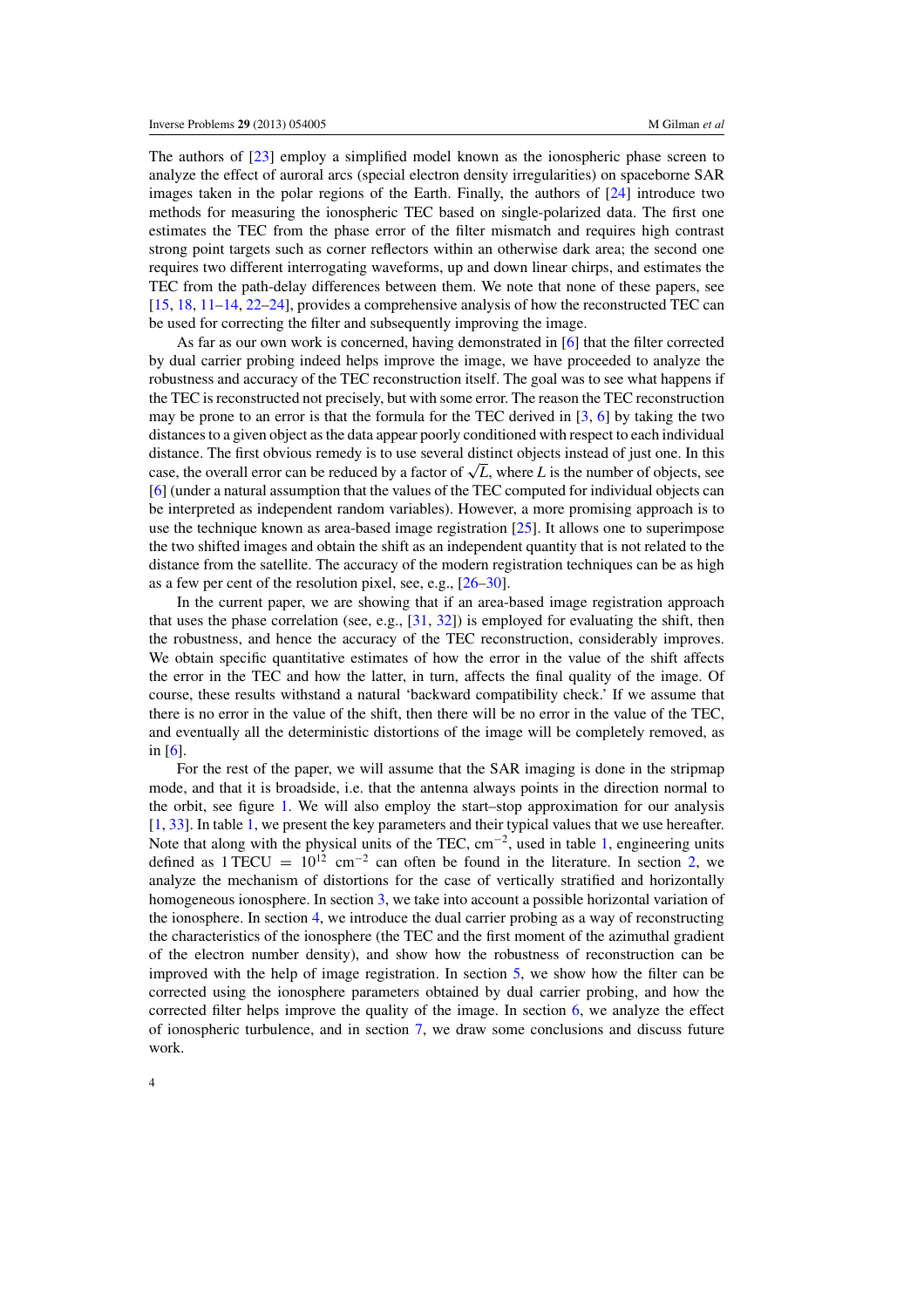<span id="page-4-0"></span>

Figure 1. Schematic for the broadside stripmap SAR imaging.

**Table 1.** Typical values of parameters throughout this paper.

| Parameter                                  | Notation                          | Typical value                       | Reference         |
|--------------------------------------------|-----------------------------------|-------------------------------------|-------------------|
| Radar carrier frequency                    | $\frac{\omega_0}{2\pi}$           | 300 MHz                             | (2)               |
| Carrier wavelength                         | $\frac{2\pi c}{\omega_0}$         | 1 <sub>m</sub>                      | (2)               |
| Bandwidth                                  | $rac{B}{2\pi}$                    | 8 MHz                               | (6)               |
| Pulse (chirp) duration                     | $\tau$                            | $5 \times 10^{-5}$ s                | (6)               |
| Pulse repetition frequency                 | $f_{\rm p}$                       | 2 kHz                               | page 7            |
| Total electron content in the ionosphere   | $N_H$                             | $5 \times 10^{13}$ cm <sup>-2</sup> | (25)              |
| Plasma electron (Langmuir) frequency       | $\frac{\omega_{\text{pe}}}{2\pi}$ | 9 MHz                               | (1)               |
| Collision frequency in the ionosphere      | $\gamma$                          | $10^5$ Hz                           | $(26)$ , $(B.1)$  |
| Satellite velocity                         | $v_{\text{SAT}}$                  | $7.6 \text{ km s}^{-1}$             | page 7            |
| Length of synthetic aperture               | $L_{SA}$                          | 50 km                               | page 7            |
| One-way distance from orbit to target      | R                                 | $1000 \mathrm{km}$                  | $(43)$ , figure 1 |
| Orbit altitude                             | H                                 | 500 km                              | figure 1          |
| Incidence angle                            | $\cos \theta = \frac{H}{R}$       | $60^\circ$                          | figure 1          |
| Registration accuracy, in resolution units | $\zeta_R, \zeta_A$                | 0.05                                | (69), (75)        |
| Carrier frequency separation factor        | Z                                 | $10\%$                              | (71)              |
| Relative magnitude of fluctuations         | M                                 | $5 \times 10^{-3}$                  | (81)              |
| Outer scale of ionospheric turbulence      | $r_0$                             | $1 - 10$ km                         | (85)              |
| Integral squared mean electron density     | $N_{2,H}$                         | $5 \times 10^{19}$ cm <sup>-5</sup> | (96)              |

# **2. Ionospheric distortions of SAR images**

*2.1. Propagation of radar signals and construction of a SAR image*

High-frequency transverse electromagnetic waves in cold plasma are governed by the Klein– Gordon equation [\[3,](#page-32-0) appendix [A\]](#page-25-0):

$$
\frac{\partial^2 \varphi}{\partial t^2} - c^2 \Delta \varphi + \omega_{\rm pe}^2 \varphi = 0, \quad \text{where} \quad \omega_{\rm pe} = \sqrt{\frac{4\pi e^2 n_{\rm e}}{m_{\rm e}}}.
$$
 (1)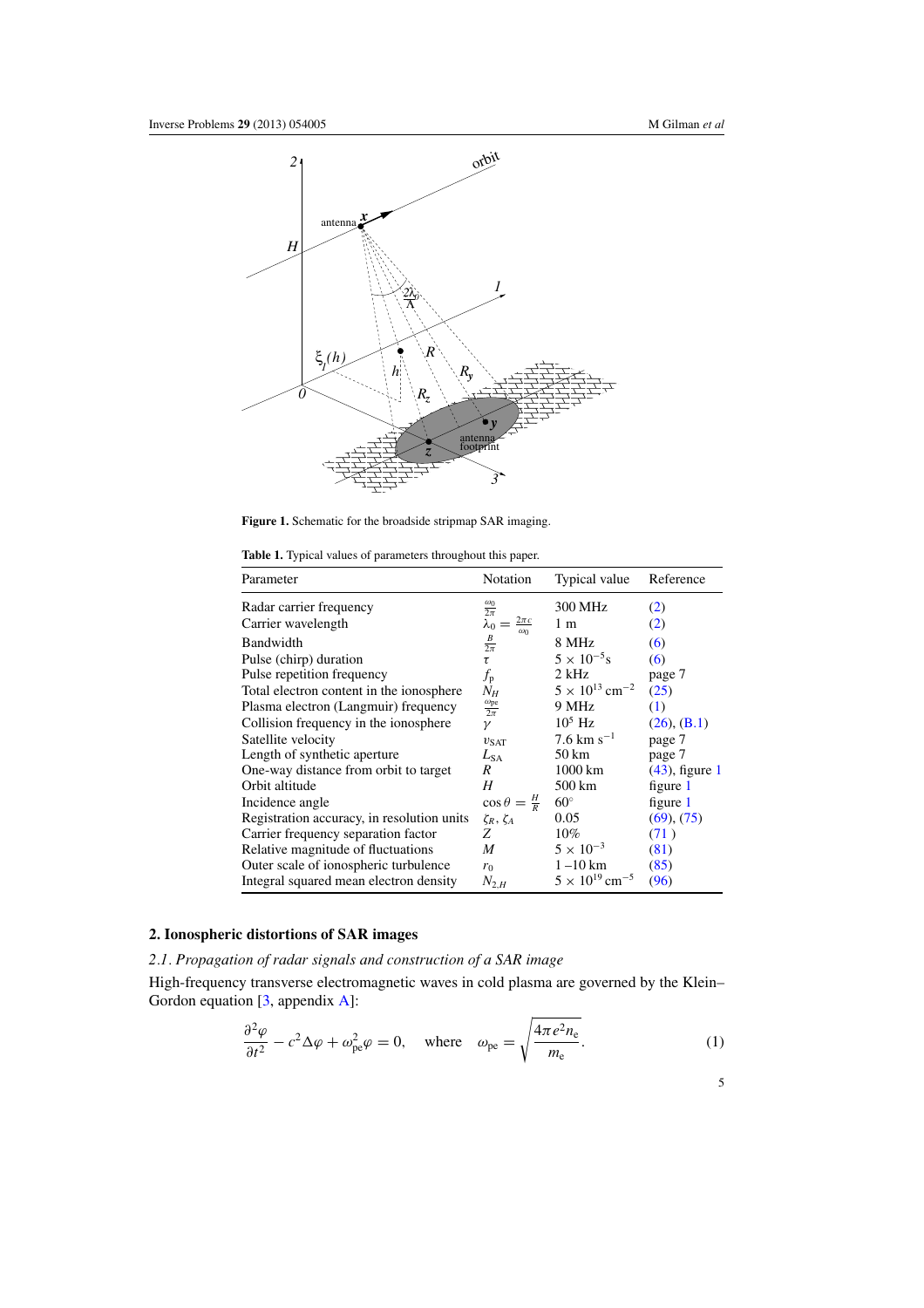<span id="page-5-0"></span>In formula [\(1\)](#page-4-0),  $n_e$ ,  $m_e$  and  $\omega_{pe}$  are the electron concentration (i.e. number density), mass and plasma frequency, respectively, and  $\varphi$  is any transverse component of the wave's electric or magnetic field. For  $n_e = 0$  (i.e. in vacuum), equation [\(1\)](#page-4-0) reduces to the standard wave (d'Alembert) equation. A plane electromagnetic wave has the form:

$$
\varphi \sim e^{i(\omega t - kr)},\tag{2}
$$

where  $\omega = 2\pi f$  is the angular frequency and *k* is the wavenumber,  $|k| = 2\pi/\lambda = 2\pi f/c$ . Substituting  $(2)$  into  $(1)$ , we obtain the dispersion relation for the Klein–Gordon equation:

$$
\omega^2 = \omega_{\rm pe}^2 + c^2 k^2,\tag{3}
$$

which yields the following expression for the dielectric constant  $\varepsilon$  of a cold plasma:

$$
\frac{k^2c^2}{\omega^2} = \varepsilon = 1 - \frac{\omega_{\text{pe}}^2}{\omega^2}.
$$
\n(4)

The phase and group velocities of high-frequency electromagnetic waves in a medium described by (3) differ from the speed of light:

$$
v_{\rm ph} \stackrel{\text{def}}{=} \frac{\omega(k)}{k} = c \Big( 1 + \frac{\omega_{\rm pe}^2}{c^2 k^2} \Big)^{\frac{1}{2}} \approx c \Big( 1 + \frac{\omega_{\rm pe}^2}{2\omega^2} \Big),
$$
  

$$
v_{\rm gr} \stackrel{\text{def}}{=} \frac{d\omega(k)}{dk} = c \Big( 1 + \frac{\omega_{\rm pe}^2}{c^2 k^2} \Big)^{-\frac{1}{2}} \approx c \Big( 1 - \frac{\omega_{\rm pe}^2}{2\omega^2} \Big),
$$
 (5)

where we have assumed that  $\omega \gg \omega_{pe}$  (see table [1\)](#page-4-0). From (5), we find that  $v_{ph} > c$ , which results in a 'phase advance,' and  $v_{\text{gr}} < c$ , which leads to a 'group delay.'

A single-frequency-modulated pulse emitted by SAR is often taken as a linear chirp:

$$
P(t) = A(t) e^{i\omega_0 t}, \quad \text{where} \quad A(t) = \chi_\tau(t) e^{i\alpha t^2}
$$
  
and 
$$
\chi_\tau(t) = \{1, \ t \in [-\tau/2, \tau/2], 0, \ \text{otherwise.}
$$
 (6)

In formula (6),  $\alpha = \frac{B}{2\tau}$  is the chirp rate,  $\frac{B}{2\pi}$  is the bandwidth of the chirp and  $\tau$  is its duration. The envelope  $A(t)$  of the pulse is assumed to vary slowly compared to the fast carrier oscillation  $e^{i\omega_0 t}$ . For the chirp (6) that has originated at *x* and is propagating in vacuum ( $\omega_{pe} = 0$  in [\(1\)](#page-4-0)), the time evolution at *z* is given by the retarded potential of the d'Alembert operator:

$$
\varphi(t, z) = \frac{1}{4\pi} \frac{P(t - |z - x|/c)}{|z - x|}.
$$
\n(7)

Once the field (7) reaches the target, it gets scattered. As in [\[6\]](#page-32-0), we assume that the scattering is linearized, so that each point *z* of the target is considered a source of the scattered field with intensity

$$
\nu(z)\frac{\partial^2 \varphi(t,z)}{\partial t^2} \approx -\omega_0^2 \nu(z)\varphi(t,z),\tag{8}
$$

where  $v(z)$  is the target backscattering reflectivity. Thus, the scattered field received by the antenna at the same location  $x$  is given by

$$
\psi(t,\mathbf{x}) \approx \iiint_{|\mathbf{x}-z| \leqslant ct} \tilde{\nu}(\mathbf{x},z) A(t-2|\mathbf{x}-z|/c) e^{i\omega_0(t-2|\mathbf{x}-z|/c)} dz,
$$
\n(9)

where

$$
\tilde{\nu}(x,z) = -\frac{\omega_0^2}{16\pi^2} \frac{\nu(z)}{|x-z|^2}.
$$
\n(10)

The SAR image is obtained by first applying a matched filter to the received field (9). The matched filter is defined as follows. Assuming that there is a point scatterer at the reference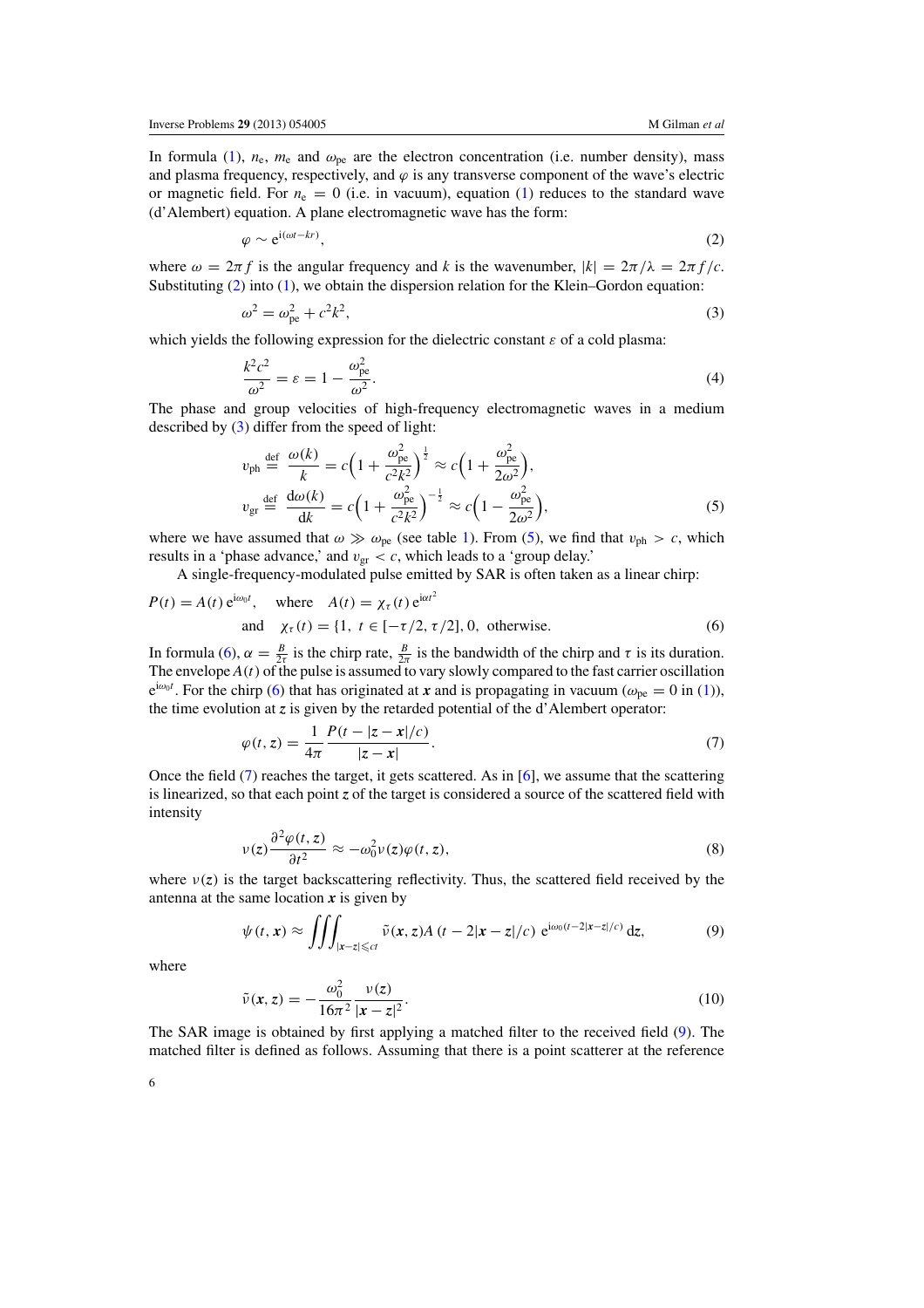<span id="page-6-0"></span>location *y*, the resulting field at  $(t, x)$  is obtained by substituting  $v(z) = \delta(z - y)$  into formula [\(9\)](#page-5-0):

$$
\psi_1(t, x) = -\frac{\omega_0^2}{16\pi^2} \frac{P(t - 2|x - y|/c)}{|x - y|^2}.
$$

The filter is given by  $\overline{P(t-2|x-y|/c)}$ , which is a complex conjugate of  $\psi_1$  up to a constant factor  $-\omega_0^2/16\pi^2$  and a slowly varying denominator. The idea of matching is to have the large phase cancel in the exponent (see [\(6\)](#page-5-0)), as shown by our subsequent derivations. The application of this filter yields

$$
I(\mathbf{y}) = \int \overline{P(t - 2|\mathbf{x} - \mathbf{y}|/c)} \psi(t, \mathbf{x}) dt
$$
  
= 
$$
\iiint \underbrace{\int \overline{P(t - 2|\mathbf{x} - \mathbf{y}|/c)} P(t - 2|\mathbf{x} - \mathbf{z}|/c) dt}_{W(\mathbf{y}, z)}
$$
 (11)

The transformations [\(9\)](#page-5-0) and (11) can be thought of as direct and inverse Fourier integral operators acting between  $\psi(t, x)$  and  $\tilde{\nu}(x, z)$ . The interior integral  $W(y, z)$  in the last expression of  $(11)$  is called the point spread function, see [\[1,](#page-32-0) [34](#page-33-0)]. The 'ideal' point spread function would be equal to  $\delta(y - z)$  so that the triple integral in (11) would result in  $I(y) \sim \tilde{v}(x, y)$ , and hence the inversion would be perfectly accurate. While this is not achievable in practice due to bandwidth and other limitations, the goal of the SAR signal processing is to make the point spread function as close to the idealized delta shape as possible in order to minimize the geometric distortions between the original unknown function  $v(z)$  and the result of the inversion (i.e. the image)  $I(\mathbf{v})$ .

The next step in building the image is to sum up the contributions from a series of pulses emitted and received by the antenna at times/locations  $(t_n, x^n)$ . If for each *n*, we process the signal and build the point spread function according to  $(11)$ :

$$
W_n(\mathbf{y}, z) = \int \overline{P(t - t_n - 2|\mathbf{x}^n - \mathbf{y}|/c)} P(t - t_n - 2|\mathbf{x}^n - z|/c) dt,
$$
 (12)

then the overall GAF will be given by the coherent sum of the respective contributions (12):

$$
W(\mathbf{y}, z) = \sum_{n=-N/2}^{N/2} W_n(\mathbf{y}, z). \tag{13}
$$

The range of values of  $x^n$ ,  $n = -N/2$ , ...,  $N/2$  (in the direction along the orbit), that contribute to the sum (13) is called the synthetic aperture of the radar  $L_{SA}$ . The actual number of terms *N* also depends on the pulse repetition frequency (see table [1\)](#page-4-0)  $N = f<sub>p</sub>L<sub>SA</sub>/v<sub>SAT</sub>$ , and is usually of the order of several thousands. The synthetic aperture may not exceed the range of those  $x^n$  from which a given *z* on the ground is illuminated for a specific radiation pattern of the antenna, or equivalently, for which  $z$  happens to be inside the radar beam footprint on the ground, see figure [1.](#page-4-0) In the simplest case, the angular width of the antenna beam is  $\sim \frac{2\lambda_0}{\Lambda}$ , where  $\Lambda$  is the antenna size (about 10 m), see [\[3](#page-32-0), appendix [B\]](#page-27-0), so that the size of the footprint is  $\sim \frac{2\lambda_0}{\Lambda} R$  and  $L_{SA} \leqslant \frac{2\lambda_0}{\Lambda} R$ .

One can show  $\boxed{1}$  that the GAF  $W(y, z)$  of  $\boxed{13}$  can approximately be represented as a product of the range factor:

$$
W_R(\mathbf{y}, z) = \int \overline{A(t - 2|\mathbf{y} - \mathbf{x}^0|/c)} A(t - 2|z - \mathbf{x}^0|/c) dt
$$
 (14)

and the azimuthal factor

$$
W_A(\mathbf{y}, z) = \sum_{n=-N/2}^{N/2} e^{2i\omega_0(|\mathbf{y}-\mathbf{x}^n|/c - |z-\mathbf{x}^n|/c)}
$$
(15)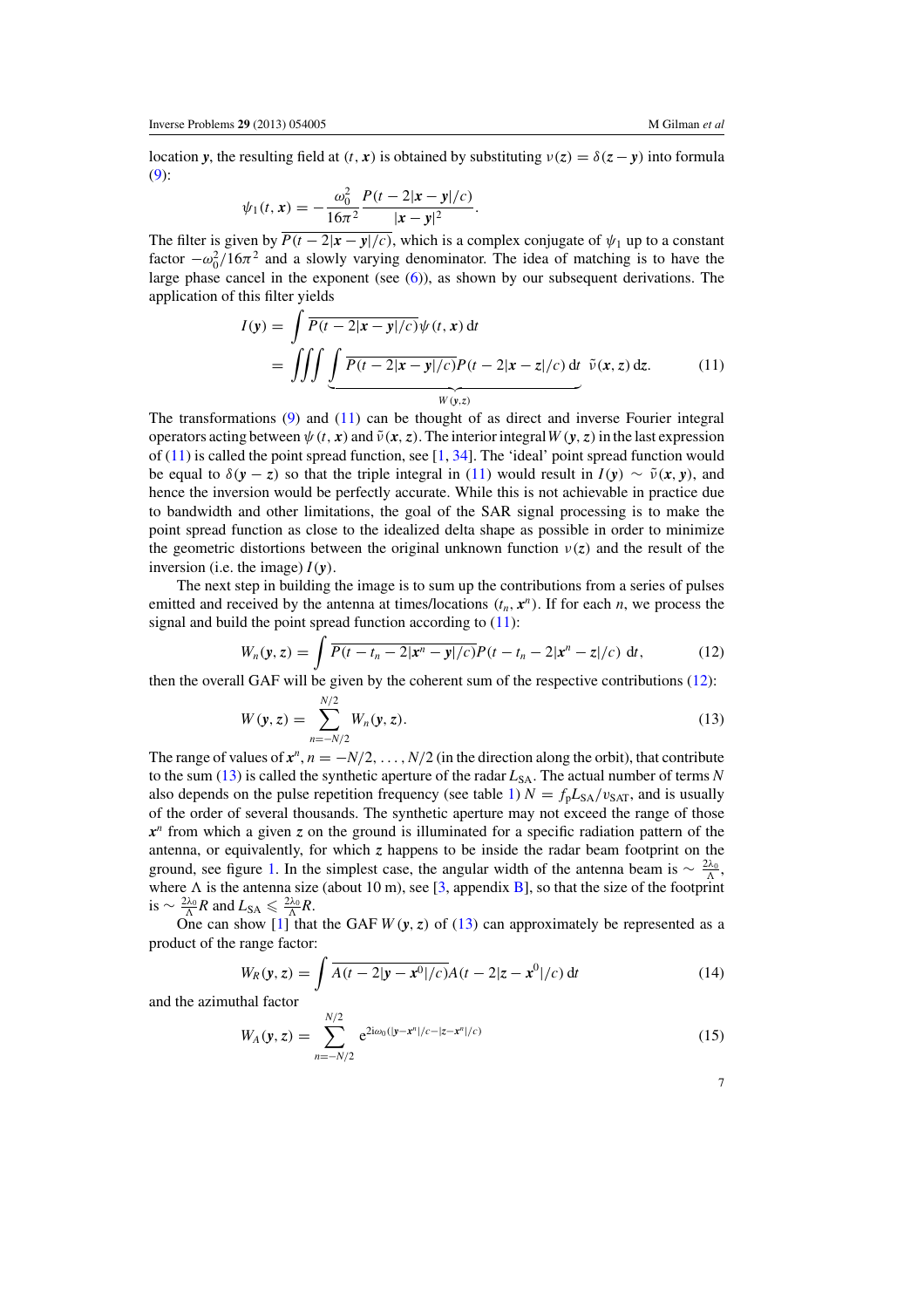<span id="page-7-0"></span>so that

$$
W(y, z) \approx W_R(y, z) \cdot W_A(y, z).
$$

If  $\omega_{\rm pe} \neq 0$ , then the propagation of waves governed by equation [\(1\)](#page-4-0) is accompanied by temporal dispersion. The case of homogeneous dispersive ionosphere ( $\omega_{pe}$  = const) is analyzed in appendix [A.](#page-25-0) Under the assumptions of a high carrier frequency,  $\omega_0 \gg \omega_{\text{pe}}$ , and narrow bandwidth,  $\omega_0 \gg B$ , the pulse [\(6\)](#page-5-0) propagating in the plasma with dispersion relation [\(3\)](#page-5-0) is described by formula  $(A.14)$  (cf formula [\(7\)](#page-5-0)):

$$
\varphi(t,z) = \frac{1}{4\pi} \frac{P'(x,z,\omega_0,t)}{|z-x|},\tag{16}
$$

where

 $P'(\mathbf{x}, z, \omega_0, t) = A'(t - T_{\text{gr}}(\mathbf{x}, z, \omega_0)) e^{i\omega_0(t - T_{\text{ph}}(\mathbf{x}, z, \omega_0))}$  and  $A'(t) = \chi_{\tau'}(t) e^{i\alpha' t^2}$  $(17)$ 

The group and phase travel times  $T_{\rm gr}$  and  $T_{\rm ph}$  in (17) are defined as (see [\(A.14\)](#page-27-0) and [\(5\)](#page-5-0))

$$
T_{\rm gr}(x, z, \omega_0) = \frac{|x - z|}{v_{\rm gr}(\omega_0)} \quad \text{and} \quad T_{\rm ph}(x, z, \omega_0) = \frac{|x - z|}{v_{\rm ph}(\omega_0)},\tag{18}
$$

and the new chirp duration  $\tau'$  and rate  $\alpha'$  are given by (see [\(A.12\)](#page-27-0) and [\(A.13\)](#page-27-0))

$$
\tau' = \tau - \delta \tau = \tau - \frac{|\mathbf{x} - \mathbf{z}|}{c} \frac{\omega_{\text{pe}}^2}{\omega_0^2} \frac{B}{\omega_0} \quad \text{and} \quad \alpha' = \alpha + \delta \alpha = \frac{B}{2\tau} \left( 1 + \frac{\delta \tau}{\tau} \right). \tag{19}
$$

The case of inhomogeneous dispersive ionosphere, where the Langmuir frequency  $\omega_{pe}$  depends on the altitude, was analyzed in  $[6,$  $[6,$  appendix  $B$ ]. While the form of the propagating signal (16), (17) in this case does not change, the travel times become (cf formula (18))

$$
T_{\rm gr}(\mathbf{x}, z, \omega_0) = \frac{|\mathbf{x} - z|}{\bar{v}_{\rm gr}(\omega_0)} \quad \text{and} \quad T_{\rm ph}(\mathbf{x}, z, \omega_0) = \frac{|\mathbf{x} - z|}{\bar{v}_{\rm ph}(\omega_0)}.
$$
 (20)

The modified phase and group velocities  $\bar{v}_{\text{ph}}$  and  $\bar{v}_{\text{gr}}$  in (20) are (cf formulae [\(5\)](#page-5-0))

$$
\bar{v}_{\text{ph}}(\omega_0) = c \left( 1 + \frac{1}{2} \frac{\bar{\omega}_{\text{pe}}^2}{\omega_0^2} \right) \quad \text{and} \quad \bar{v}_{\text{gr}}(\omega_0) = c \left( 1 - \frac{1}{2} \frac{\bar{\omega}_{\text{pe}}^2}{\omega_0^2} \right),\tag{21}
$$

where  $\bar{\omega}_{pe}^2$  is the square of the Langmuir frequency averaged over the straightened signal path between the antenna and the target:

$$
\bar{\omega}_{\rm pe}^2 = \frac{1}{|\mathbf{x} - z|} \int_z^x \omega_{\rm pe}^2(s) \, \mathrm{d}s \equiv \frac{1}{R_z} \int_0^{R_z} \omega_{\rm pe}^2(s) \, \mathrm{d}s. \tag{22}
$$

The quantity  $\bar{\omega}_{pe}^2$  of (22) also helps re-define the new chirp duration and the rate for the stratified ionosphere (cf formula (19)):

$$
\tau' = \tau - \delta \tau = \tau - \frac{|\mathbf{x} - \mathbf{z}|}{c} \frac{\bar{\omega}_{\text{pe}}^2}{\omega_0^2} \frac{B}{\omega_0} \quad \text{and} \quad \alpha' = \alpha + \delta \alpha = \frac{B}{2\tau} \left( 1 + \frac{\delta \tau}{\tau} \right). \tag{23}
$$

Note that in integral (22), *s* is the distance along the straight line connecting *z* and *x*. In the case where the electron number density depends only on the altitude *h*:  $n_e = n_e(h)$ , integral (22) reduces to (see figure [1\)](#page-4-0)

$$
\bar{\omega}_{\rm pe}^2 = \frac{1}{|\mathbf{x} - \mathbf{z}|} \int_0^H \omega_{\rm pe}^2(h) \frac{\mathrm{d}h}{\cos \theta} = \frac{1}{H} \int_0^H \omega_{\rm pe}^2(h) \, \mathrm{d}h = \frac{4\pi e^2}{m_{\rm e}} \frac{N_H}{H},\tag{24}
$$

where *H* is the orbit altitude and

$$
N_H \stackrel{\text{def}}{=} \int_0^H n_e(h) \, \mathrm{d}h \tag{25}
$$

| ۰,<br>I |  |   |  |
|---------|--|---|--|
|         |  |   |  |
|         |  |   |  |
|         |  | ۹ |  |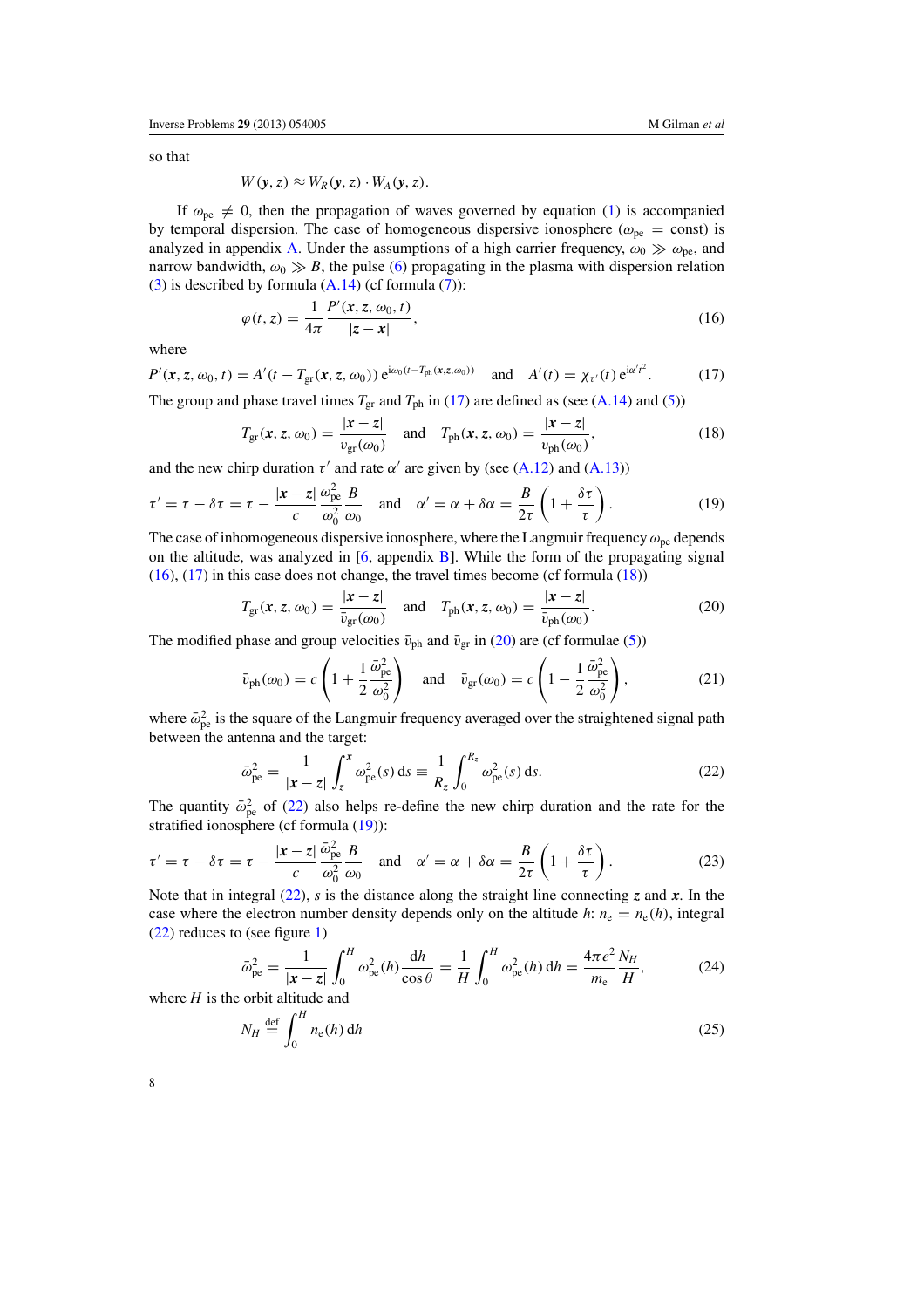<span id="page-8-0"></span>is the TEC in the ionosphere<sup>4</sup>. A more realistic case, where the ionosphere has a horizontal inhomogeneity as well, is analyzed in section [3,](#page-11-0) whereas the ionospheric turbulence is accounted for in section [6.](#page-19-0)

In addition to temporal dispersion, the propagation of radio waves in the ionosphere may be subject to Ohmic losses. In appendix  $B$ , we show that in the case of a lossy ionosphere, the propagating chirp  $(6)$  still has the form  $(16)$ , but instead of  $(17)$  the numerator is given by (see formula  $(B.4)$ 

$$
P'(\mathbf{x}, z, \omega_0, t) = A'(t - T_{\text{gr}}(\mathbf{x}, z, \omega_0)) e^{i\omega_0(t - T_{\text{ph}}(\mathbf{x}, z, \omega_0))} e^{-\frac{1}{2} \frac{|\mathbf{x} - z|}{c} \frac{\gamma \omega_{\text{pe}}^2}{\omega_0^2}},
$$
(26)

where  $\gamma$  is the effective frequency of the particle collisions in the ionosphere [\[2\]](#page-32-0). For the typical parameters presented in table [1,](#page-4-0) including  $|x - z| \sim R$ , the last exponential factor in (26) evaluates to  $e^{-0.15} \approx 0.86$ , which means that the one-way signal attenuation due to the Ohmic losses in the ionosphere is about 14%. While not negligible by itself, this attenuation affects only the amplitude of the propagating chirp and does not affect its phase. Therefore, we will not be taking the Ohmic losses into account hereafter (as we effectively do not take into account the geometric attenuation, i.e. the denominator in formula  $(10)$ ), and will always be using the ionospheric propagator in the form  $(16)$ ,  $(17)$  rather than  $(16)$ ,  $(26)$ .

Replacing the non-dispersive propagator  $(7)$  with the dispersive propagator  $(16)$ ,  $(17)$ , we obtain instead of formula [\(9\)](#page-5-0),

$$
\psi(t,\mathbf{x}) \approx \iiint_{|\mathbf{x}-z| \leqslant ct} \tilde{\nu}(\mathbf{x},z) A'_{2\delta}(t - 2T_{\rm gr}(\mathbf{x},z,\omega_0)) e^{i\omega_0(t - 2T_{\rm ph}(\mathbf{x},z,\omega_0))} dz,
$$
\n(27)

where the notation  $A'_{2\delta}$  indicates that the round trip effect on the chirp duration and rate is twice that of [\(23\)](#page-7-0). Accordingly (see [\[6](#page-32-0)]), for the range and azimuthal factor of the GAF in the case of dispersive propagation, we have (cf formulae [\(14\)](#page-6-0) and [\(15\)](#page-6-0))

$$
W'_{R}(\mathbf{y}, z) = \int \overline{A(t - 2|\mathbf{y} - \mathbf{x}^{0}|/c)} A'_{2\delta}(t - 2T_{\rm gr}(\mathbf{x}^{0}, z, \omega_{0})) dt
$$
 (28)

and

$$
W'_{A}(\mathbf{y}, z) = \sum_{n=-N/2}^{N/2} e^{\frac{2i\omega_0}{c}(|\mathbf{y}-\mathbf{x}^n| - cT_{\text{ph}}(\mathbf{x}^n, z, \omega_0))},
$$
(29)

respectively.

# *2.2. Radar resolution and ionospheric distortions*

Expression (28) for the range ambiguity function, accurate to a constant factor, is given by the following integral:

$$
W'_{R}(\mathbf{y}, z) \propto \int_{\max\{-\tau/2 + 2R_{\mathbf{y}}/c, \ \tau''/2 + 2T_{\text{gr}}(\mathbf{x}^0, z, \omega_0)\}}^{\min\{\tau/2 + 2R_{\mathbf{y}}/c, \ \tau''/2 + 2T_{\text{gr}}(\mathbf{x}^0, z, \omega_0)\}} e^{i(\alpha'' - \alpha)t^2} e^{4i(\alpha R_{\mathbf{y}}/c - \alpha''T_{\text{gr}}(\mathbf{x}^0, z, \omega_0))t} dt,
$$
(30)

where (cf formula  $(23)$ )

$$
R_y = |\mathbf{x}^0 - \mathbf{y}|
$$
,  $\tau'' = \tau - 2\delta\tau$  and  $\alpha'' = \alpha + 2\delta\alpha = \frac{B}{2\tau} \left( 1 + \frac{2\delta\tau}{\tau} \right)$ . (31)

Changing the integration variable in (30) to  $u = t - (\frac{R_y}{c} + T_{gr}(x^0, z, \omega_0))$  and denoting

$$
a = \alpha'' - \alpha \quad \text{and} \quad b = 2(\alpha + \alpha'')(R_y/c - T_{\text{gr}}(x^0, z, \omega_0)),\tag{32}
$$

<sup>&</sup>lt;sup>4</sup> In many ionospheric studies, the upper integration limit in [\(25\)](#page-7-0) is formally taken as  $\infty$ .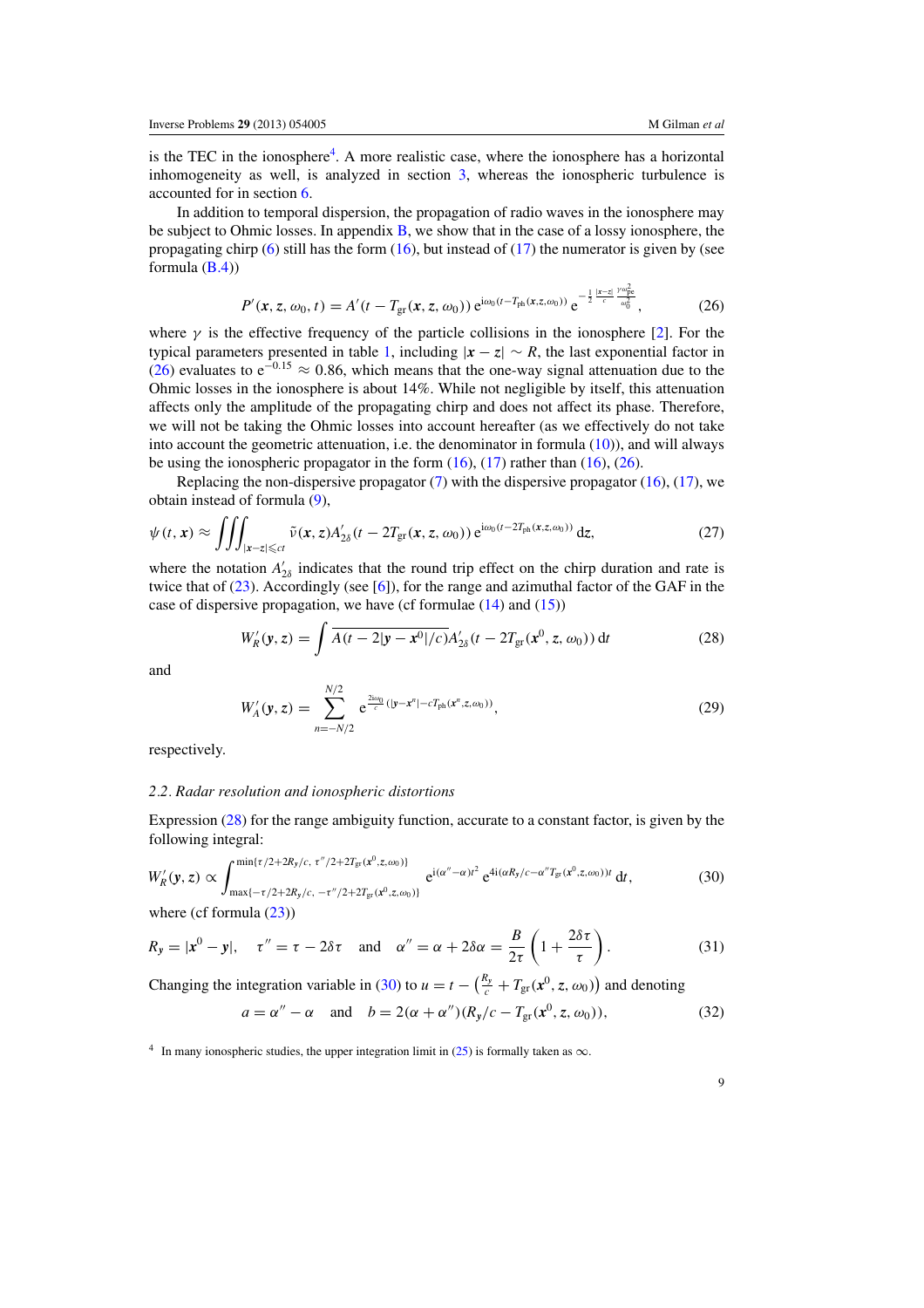<span id="page-9-0"></span>we can convert integral  $(30)$  to

$$
w(a, b) = \int_{-\tau/2}^{\tau/2} \exp(iau^2 + ibu) \, du.
$$
 (33)

Note that the exact integration limits are approximated by simpler expressions in (33), which introduces a small relative error  $\sim \frac{\delta \tau}{\tau}$ . A comprehensive analysis can be found in [\[35\]](#page-33-0), where we consider all possible scenarios of how the intervals  $\chi_{\tau}$  (*t* − 2|*y* − *x*<sup>0</sup>|/*c*) and  $\chi_{\tau''}(t - 2T_{\rm gr}(\mathbf{x}^0, z, \omega_0))$  can be positioned with respect to one another.

Integrals of type (33) commonly appear in the analysis of the radar ambiguity functions and their properties [\[36](#page-33-0), [37\]](#page-33-0). The quadratic phase error (QPE) for (33) is defined as the maximum absolute value of the quadratic term in the exponent (see, e.g., [\[37,](#page-33-0) chapter 3.5] or [\[36](#page-33-0), chapter 2.6]):

$$
\phi_{\mathbf{q}} = |a| \left(\frac{\tau}{2}\right)^2. \tag{34}
$$

The QPE characterizes the mismatch between the chirp rates in the direct  $(27)$  and inverse  $(11)$ operators that compose the GAF. If the QPE is small, then  $w$  of  $(33)$  can be represented as

$$
w(a,b) \approx w_0(b) + w_1(a,b),\tag{35}
$$

where

$$
w_0(b) = \tau \operatorname{sinc}\left(\frac{b\tau}{2}\right) \equiv \tau \frac{\sin(b\tau/2)}{b\tau/2} \quad \text{and} \quad |w_1| \ll |w_0|.
$$
 (36)

With no dispersion at all, formula [\(32\)](#page-8-0) yields  $a = 0$  and  $b = 4\alpha (R_y - R_z)/c$ , because  $T_{\rm gr} = R_z/c$ . In this case, the semi-width of the main lobe of  $w_0(b)$ , which is given by the conditions  $\frac{b\tau}{2} = \pm \pi$ , determines the undistorted radar resolution in the range,  $\Delta_R = \frac{\pi c}{B}$ , see [\[1](#page-32-0)], while the sidelobes of  $w_0$  determine the image contrast.

In the dispersive case, the term  $w_0$  in (35) represents the effect of the filter with the group delay of the signal taken into account, but with no rate mismatch, i.e. no QPE. Substituting *b* of [\(32\)](#page-8-0) into  $w_0$  of (36) and keeping only the first term on the right-hand side of (35), we approximate [\(30\)](#page-8-0) as follows:

$$
W'_{R}(y, z) \propto \tau \operatorname{sinc}([\alpha'' + \alpha)R_{y}/c - (\alpha'' + \alpha)T_{\text{gr}}(x^{0}, z, \omega_{0})]\tau). \tag{37}
$$

The range resolution  $\Delta_R$  is given by the semi-width of the main lobe of the sinc in (37). Setting  $\frac{(\alpha'' + \alpha)\Delta_R \tau}{c} = \pi$ , we derive with the help of [\(31\)](#page-8-0),

$$
\Delta_R = \frac{\pi c}{B} \left( 1 - \frac{\delta \tau}{\tau} \right). \tag{38}
$$

Formula (38) yields roughly 19 m for the values of the parameters listed in table [1.](#page-4-0) The term  $\frac{\delta\tau}{\tau}$ is formally kept in (38) only because it comes from the analysis of (37) with no simplifications. Otherwise, this term is small, about 0.15%, and of the same order as the terms dropped when simplifying the integration limits in (33). Thus, it can be neglected, and the range resolution in the dispersive case remains practically unchanged.

The term  $w_1$  in (35) leads to the broadening of the main lobe of  $w(a, b)$  and increase of its sidelobes, both of which add to the image blurring. Quantitatively, the role of  $w_1$  has been estimated in  $[3,$  $[3,$  appendix  $C]^5$  $C]^5$ . Specifically, it has been shown that at the edge of the main lobe, we have  $|w| \neq 0$  due to the presence of  $w_1$ , so that

$$
\frac{1}{\max |w|} |w|_{\frac{b\pi}{2} = \pi} \approx \frac{|w_1|_{\frac{b\pi}{2} = \pi}}{|w_0|_{\frac{b\pi}{2} = 0}} \approx \frac{a\tau^2}{2\pi^2} = \frac{2}{\pi^2} \phi_q,
$$
\n(39)

 $5$  The effect of QPE can, to some degree, be controlled by introducing the weight functions into integral [\(11\)](#page-6-0), see, e.g., [\[37](#page-33-0)]; we do not consider this approach here.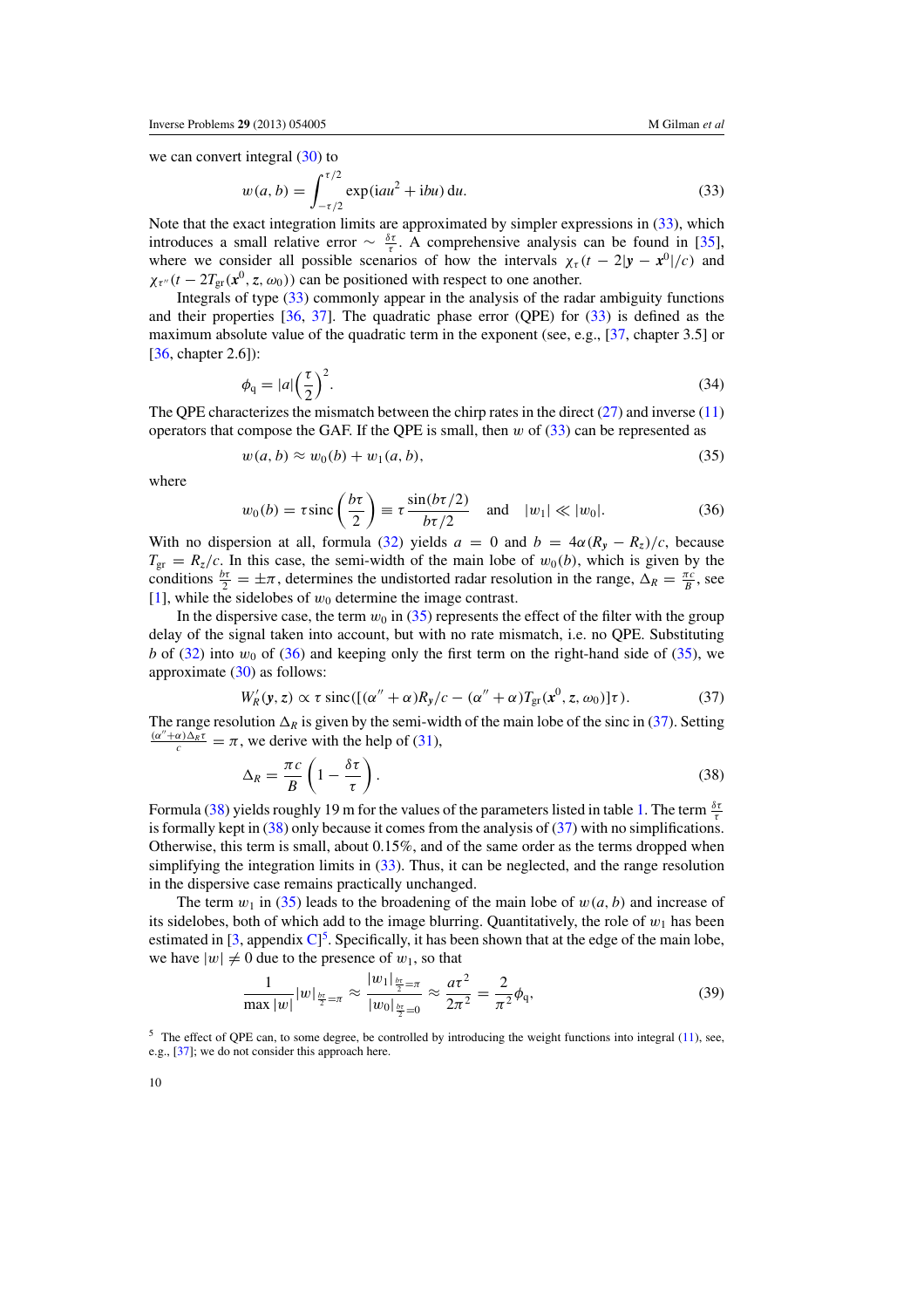<span id="page-10-0"></span>where the QPE  $\phi_q$  is defined by [\(34\)](#page-9-0) and should be small for [\(39\)](#page-9-0) to hold. A non-zero value in [\(39\)](#page-9-0) suggests that the image is smeared, because the main lobe is not so well defined compared to the case where  $|w|_{\frac{b\tau}{2}} = \pi = 0$ . For the typical parameters given in table [1,](#page-4-0) the extent of the smearing in the sense of [\(39\)](#page-9-0) is  $\sim$  20%, assuming that for the definition of  $\delta\tau$  in [\(23\)](#page-7-0) we take |*x* − *z*| ∼ *R*. An alternative measure for image imperfections due to the QPE is called the integrated side lobe ratio (ISLR). The ISLR is defined as a ratio of the power (i.e. integral of  $|w|^2$ ) in the sidelobes to that in the main lobe, see [\[37,](#page-33-0) section 2.8]. It is usually expressed in decibels and can be calculated numerically. The increase of ISLR that corresponds to the data in table [1](#page-4-0) is ∼ 1.8 dB.

The ionosphere also causes a displacement of the image. Formula  $(36)$  indicates that  $w_0$ attains its maximum at  $b = 0$ . In the non-dispersive case, we have  $T_{\text{gr}}(\mathbf{x}^0, z, \omega_0) = R_z/c$  where  $R_z = |x^0 - z|$ , and according to [\(32\)](#page-8-0),  $b = 0$  for  $R_y = R_z$ . In other words, the sinc reaches its maximum value precisely when the reference location *y* and the target *z* are at the same distance away from the orbit in the normal direction. In the dispersive case though,  $b = 0$ when  $R_y = cT_{\text{gr}}(x^0, z, \omega_0)$ , where  $T_{\text{gr}}$  is given by [\(20\)](#page-7-0). This is not equivalent to  $R_y = R_z$ , and hence the image of a point scatterer at  $z$  will be displaced in range with respect to its true position. The displacement is given by

$$
S_R \stackrel{\text{def}}{=} R_y - R_z = cT_{\text{gr}}(\mathbf{x}^0, z, \omega_0) - R_z = R_z \frac{1}{\omega_0^2} \frac{4\pi e^2}{2m_e} \frac{N_H}{H} = \frac{1}{2} R_z \frac{\bar{\omega}_{\text{pe}}^2}{\omega_0^2}.
$$
 (40)

For the parameters in table [1,](#page-4-0) formula (40) yields approximately 450 m, assuming that  $R_z \approx R$ . The origin of this displacement is the group delay, i.e. the mismatch between the actual propagation velocity  $\bar{v}_{gr}$  of [\(21\)](#page-7-0), which is used in the direct operator [\(27\)](#page-8-0), and the speed of light in the inverse operator  $(11)$ . Although the displacement of the image in the range is a distortion *per se*, it appears of key importance for the reconstruction of the ionospheric TEC by means of dual-carrier probing (see section [4\)](#page-13-0).

To analyze the azimuthal factor of the GAF, we first introduce the notation

$$
\Psi_n = \frac{|y - x^n| - cT_{\text{ph}}(x^n, z, \omega_0)}{R},\tag{41}
$$

so that the sum [\(29\)](#page-8-0) is recast as

$$
W'_{A}(\mathbf{y}, z) = \sum_{n=-N/2}^{N/2} e^{\frac{2i\omega_{0}R}{c}\Psi_{n}}.
$$
 (42)

When calculating the distances in (41), we will use the subscripts '1' and '3' to denote the horizontal coordinates along the orbit (azimuth) and across the orbit (range), respectively, leaving the index '2' for the altitude, so that for the points on the orbit we will have  $x = (x_1, H, 0)$ . For the target  $z = (z_1, 0, z_3)$ , we will assume with no loss of generality that  $z_1 = 0$ , see figure [1;](#page-4-0) we also take  $y_3 = z_3$  when analyzing azimuthal resolution. Then, we can linearize the travel distances:

$$
R_z = |z - x| = \sqrt{R^2 + (z_1 - x_1)^2} \approx R \left( 1 + \frac{1}{2} \frac{x_1^2}{R^2} \right),
$$
  
\n
$$
R_y = |y - x| = \sqrt{R^2 + (y_1 - x_1)^2} \approx R \left( 1 + \frac{1}{2} \frac{(y_1 - x_1)^2}{R^2} \right),
$$
\n(43)

because  $|x_1^n| \ll R$  and  $|y_1 - x_1^n| \ll R$ , where  $R = \sqrt{H^2 + z_3^2}$ . Substituting (43) into (41), we obtain

$$
\Psi_n = -\frac{y_1 x_1^n}{R^2} + \frac{\bar{\omega}_{pe}^2}{\omega_0^2} \frac{(x_1^n)^2}{4R^2}.
$$
\n(44)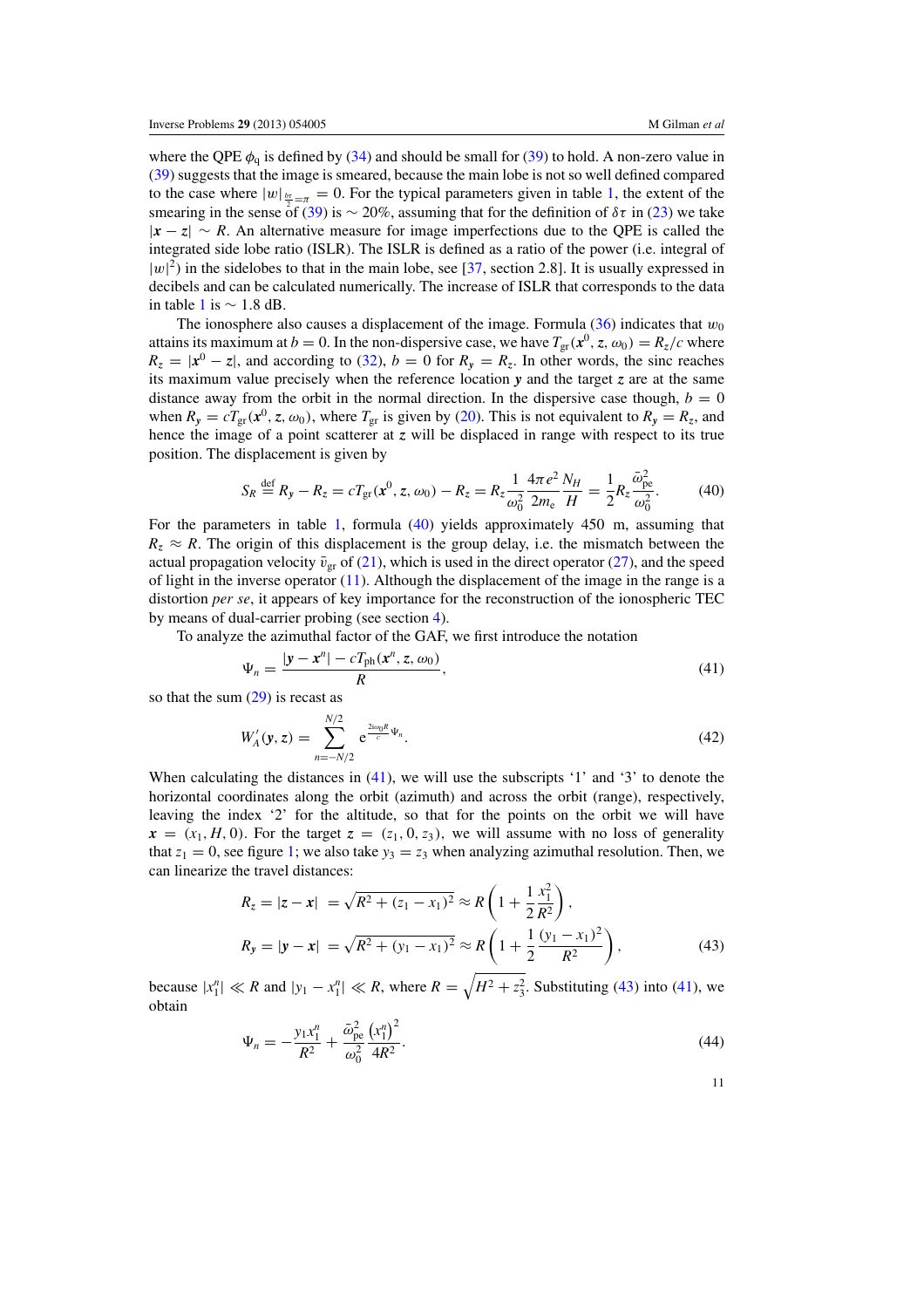<span id="page-11-0"></span>For the azimuthal coordinate  $x_1$  in formula [\(44\)](#page-10-0) we can write:  $x_1^n = n \cdot \Delta x_1$ , where  $\Delta x_1$  is the distance that the satellite travels along the orbit between the successive emission of pulses:  $\Delta x_1 = v_{\text{SAT}}/f_p$ . Introducing

$$
\hat{a} = \frac{\omega_0 (\Delta x_1)^2}{2Rc} \frac{\bar{\omega}_{pe}^2}{\omega_0^2} \quad \text{and} \quad \hat{b} = \frac{2\omega_0 y_1 \Delta x_1}{Rc},\tag{45}
$$

we can approximate the sum [\(42\)](#page-10-0) by the integral:

$$
W'_{A}(y_1, 0) \stackrel{\text{def}}{=} W'_{A}(y, z) \Big|_{\substack{z_1 = 0, \\ y_3 = z_3}} = \sum_{n = -N/2}^{N/2} e^{i\hat{a}n^2 - i\hat{b}n} \approx \int_{-N/2}^{N/2} e^{i\hat{a}n^2 - i\hat{b}n} du. \tag{46}
$$

The integral in (46) is of the type [\(33\)](#page-9-0). Thus, the calculation of the azimuthal  $w_0$  is equivalent to keeping only the first term on the right-hand side of [\(44\)](#page-10-0) for the sum [\(42\)](#page-10-0):

$$
W'_{A}(y_1, 0) \approx \sum_{n=-N/2}^{N/2} e^{-\frac{2i\omega_0}{c}\frac{y_1x_1^n}{R}} \approx N \text{sinc}\frac{\omega_0 y_1 \Delta x_1 N}{Rc}.
$$
 (47)

The semi-width of the main lobe of the sinc in (47) yields the azimuthal resolution:

$$
\Delta_A = \frac{1}{2} \frac{\lambda_0 R}{L_{SA}},\tag{48}
$$

which appears approximately equal to 10 m for the typical parameters given in table [1.](#page-4-0)

The azimuthal  $w_1$  is due to  $\hat{a}$  of (45), i.e. to the second term on the right-hand side of [\(44\)](#page-10-0). This second term accounts for the difference between the phase velocity in the dispersive propagator  $(17)$ ,  $(20)$  and the speed of light in the non-dispersive filter in  $(11)$ . Similarly to [\(34\)](#page-9-0), the expression for the azimuthal QPE is

$$
\phi_{\rm qA} = \frac{\hat{a}N^2}{4} = \frac{1}{2}\frac{\omega_0}{Rc}\frac{\bar{\omega}_{\rm pe}^2}{\omega_0^2}\frac{1}{4}(N\Delta x_1)^2 = \frac{1}{8}\frac{\omega_0 L_{\rm SA}^2}{Rc}\frac{\bar{\omega}_{\rm pe}^2}{\omega_0^2},\tag{49}
$$

and the same argument that leads to equation [\(39\)](#page-9-0) yields the deterioration of the GAF contrast of approximately 35% for the typical parameters given in table [1.](#page-4-0) Note though that such a substantial deterioration implies that the main lobe of the sinc absorbs the first sidelobe, the resolution drops and the measure of image defects based on formula [\(39\)](#page-9-0) essentially loses its original meaning. On the other hand, the ISLR still provides an adequate measure, and the corresponding increase is about 4 dB.

#### **3. Azimuthal displacement due to horizontal variation of the ionosphere**

In section [2,](#page-4-0) we have assumed that the electron number density does not depend on the horizontal coordinates. Then, the only characteristic of the ionospheric plasma that enters the expression for the propagator  $(16)$  is the constant TEC given by  $(25)$ .

In order to account for the horizontally inhomogeneous ionosphere, we will let the electron number density  $n_e$  depend not only on the altitude *h* but also on the azimuthal coordinate  $\xi_1$ . In doing so, we will assume that the dependence is predominantly linear and truncate the Taylor expansion of  $n_e$  in the direction  $\xi_1$  after the second term:

$$
n_{e}(\xi_{1}, h) \approx n_{e}(0, h) + \xi_{1} \frac{\partial n_{e}}{\partial \xi_{1}}(0, h), \quad \text{where} \quad |\xi_{1}| \ll R. \tag{50}
$$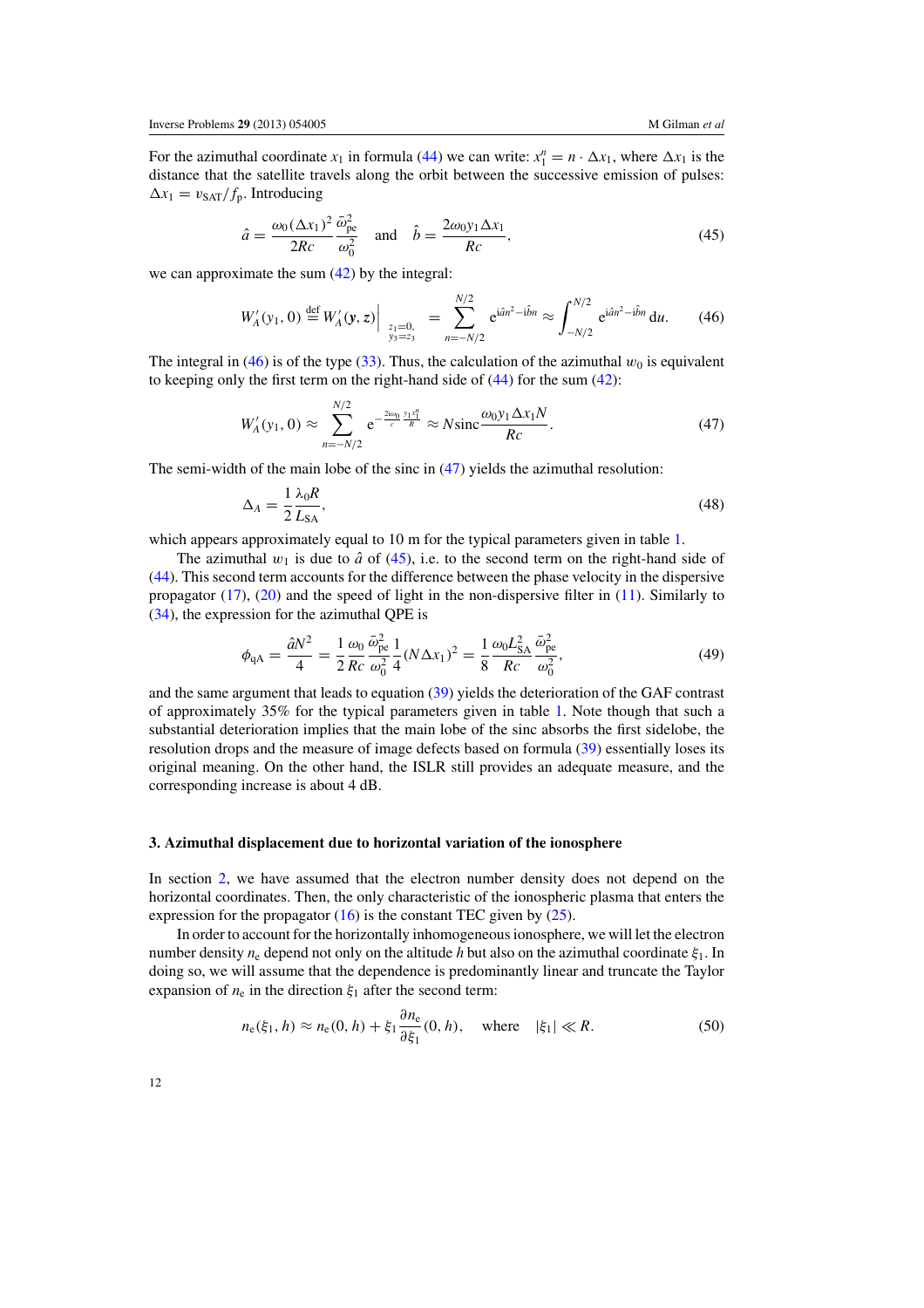<span id="page-12-0"></span>Following [\[6](#page-32-0), appendix [B\]](#page-27-0), for  $\omega^2 \gg \omega_{\text{pe}}^2$  (see table [1\)](#page-4-0) we can calculate the phase travel time by integrating the reciprocal phase velocity of [\(5\)](#page-5-0) along the straight line connecting *x* and *z* (i.e. ignoring the ray curvature) (cf formulae  $(22)$  and  $(24)$ ):

$$
T_{\rm ph}(x, z, \omega) = \int_0^{R_z} \frac{ds}{v_{\rm ph}(s)} = \frac{1}{\cos \theta} \int_0^H \frac{dh}{v_{\rm ph}(\xi_1(h), h)}
$$

$$
\approx \frac{R_z}{c} - \frac{1}{c \cos \theta} \int_0^H \frac{1}{2} \frac{\omega_{\rm pe}^2(\xi_1(h), h)}{\omega^2} dh,
$$
(51)

where  $\xi_1(h)$  is the azimuthal coordinate of the point on the line between *x* and *z* that has altitude *h* (see figure [1\)](#page-4-0):

$$
\xi_1(h) \equiv \xi_1(x, z, h) = \frac{h}{H}x_1 + \frac{H - h}{H}z_1 = \frac{h}{H}x_1 \tag{52}
$$

Substituting  $(52)$  into  $(51)$ , we obtain

$$
T_{\rm ph}(x, z, \omega) = \frac{R_z}{c} - \frac{1}{2c\omega^2 \cos \theta} \int_0^H \left( \omega_{\rm pe}^2(0, h) + \frac{x_1}{H} \frac{4\pi e^2}{m_{\rm e}} \frac{\partial n_{\rm e}}{\partial \xi_1}(0, h) h \right) dh.
$$
 (53)

Then, using formulae  $(21)$ – $(25)$ , we transform expression (53) into  $m = 2$ 

$$
T_{\rm ph}(x, z, \omega) = \frac{R_z}{\bar{v}_{\rm ph}(\omega)} - \frac{R_z}{c} \frac{\bar{\omega}_{\rm pe}^2}{2\omega^2} Q(x^0, z) x_1,
$$
\n(54)

where

$$
Q(\mathbf{x}^0, z) \stackrel{\text{def}}{=} \frac{1}{H^2} \int_0^H \frac{4\pi e^2}{m_e \bar{\omega}_{pe}^2} \frac{\partial n_e}{\partial \xi_1}(0, h) h \, dh \tag{55}
$$

is essentially the first moment of the azimuthal gradient of  $n_e$ . The quantities  $\bar{\omega}_{pe}^2$  and  $\bar{v}_{ph}(\omega)$ in formulae (54) and (55) are evaluated according to [\(24\)](#page-7-0) and [\(21\)](#page-7-0), respectively, for  $\xi_1 = 0$ , i.e. for  $\omega_{pe}^2 = \omega_{pe}^2(0, h) \Leftrightarrow n_e = n_e(0, h)$ . Substituting (55), (54) and [\(43\)](#page-10-0) into [\(41\)](#page-10-0), we have (cf formula  $(44)$ )

$$
\Psi_n = -\frac{y_1 x_1^n}{R^2} + \frac{\bar{\omega}_{\text{pe}}^2}{\omega_0^2} \frac{\left(x_1^n\right)^2}{4R^2} + \frac{\bar{\omega}_{\text{pe}}^2}{2\omega_0^2} Q x_1. \tag{56}
$$

With the third term on the right-hand side of  $(56)$  taken into account, and the second term temporarily disregarded, we obtain instead of formula [\(47\)](#page-11-0):

$$
W'_{A}(y_1, 0) \approx \sum_{n=-N/2}^{N/2} e^{-\frac{2i\omega_0}{c}(\frac{y_1}{R} - R\frac{\omega_{\text{pe}}^2}{2\omega_0^2}Q)x_1^n} \approx N \text{sinc}\left[\frac{\omega_0}{c}\left(\frac{y_1}{R} - R\frac{\bar{\omega}_{\text{pe}}^2}{2\omega_0^2}Q\right)\Delta x_1N\right].
$$

Consequently, a non-zero value of *Q* of (55), which is due to the azimuthal gradient of  $n_e$ , see [\(50\)](#page-11-0), results in an azimuthal displacement of the entire image by

$$
S_A = \frac{1}{2} \frac{\bar{\omega}_{\text{pe}}^2}{\omega_0^2} Q R^2. \tag{57}
$$

As in the case of the displacement in range, see formula [\(40\)](#page-10-0), the origin of the azimuthal displacement  $(57)$  is a mismatch between the filter in  $(11)$  and the propagator  $(17)$ . The presence of the azimuthal displacement (57) allows us to reconstruct the value of *Q* by means of the dual-carrier probing (see section [4\)](#page-13-0) and subsequently use this value to correct the matched filter in  $(11)$ .

The effect of the second term on the right-hand side of (56) is exactly the same for the horizontally inhomogeneous ionosphere as it is for the horizontally homogeneous ionosphere. Namely, the QPE leads to a deterioration of the GAF contrast, see [\(49\)](#page-11-0).

It is also to be noted that in the literature one sometimes uses a simplified model based on the so-called phase screens to describe the propagation of radar pulses through the ionosphere, see, e.g., [\[23](#page-33-0), [38](#page-34-0), [13](#page-33-0)].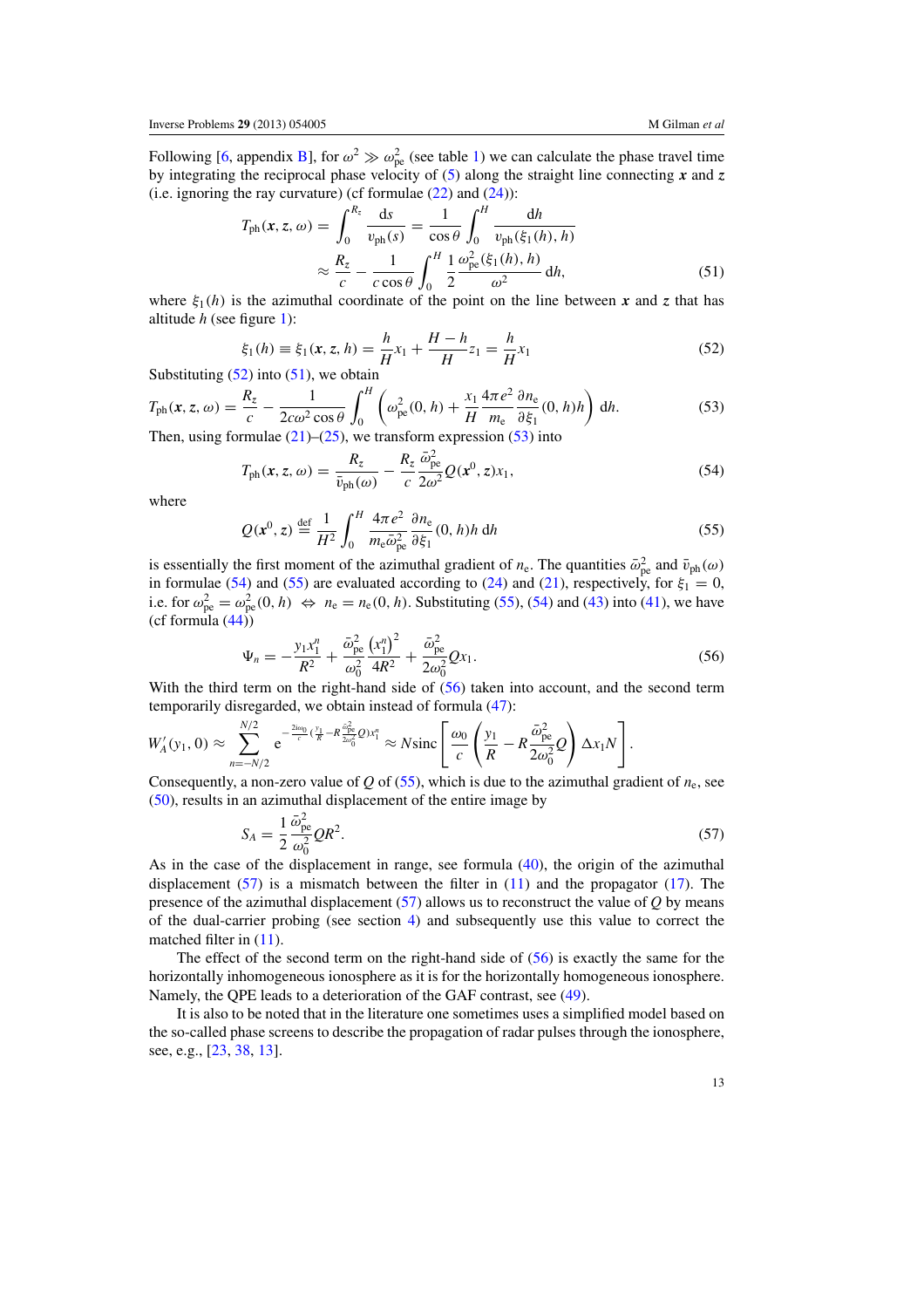#### <span id="page-13-0"></span>**4. Robust evaluation of ionospheric parameters by dual-carrier probing**

In the previous sections, it has been demonstrated how mismatches between the direct and inverse operators (formulae  $(27)$  and  $(11)$ , respectively) result in image distortions of various kinds. For a horizontally homogeneous ionosphere (section  $2.2$ ), these mismatches include a substantial displacement of the entire image in range, as well as both range and azimuthal smearing. Horizontal inhomogeneity of the ionosphere (section [3\)](#page-11-0) adds an azimuthal displacement that may sometimes be of the same magnitude as the range displacement. Our goal is to remove (or reduce) the mismatches and thus reduce the image distortions. The mismatches originate from the difference between the actual phase and group travel times of radar signals in the ionosphere (formulae [\(16\)](#page-7-0)–[\(23\)](#page-7-0)) and the expression  $|x - z|/c$  in [\(11\)](#page-6-0) that is based on the speed of light in vacuum. Hence, it is necessary to evaluate the parameters of the ionospheric plasma that appear in formulae  $(21)$ ,  $(24)$  and  $(54)$ . It is important to note that in order to correct the image, we need to know these parameters at the actual time and place of the image acquisition, as opposed to knowing the statistically averaged values.

The approach to correcting the ionospheric distortions based on dual-carrier probing assumes that at the first stage, two SAR images of the same area at the same time are acquired using two different carrier frequencies and a filter with no correction. Each of the two images will be displaced from the ground truth, but the magnitude of the displacement will depend on the carrier frequency, see [\(40\)](#page-10-0). In doing so, the difference between the two values of the displacement allows one to estimate the parameter  $\bar{\omega}_{pe}^2$  given by [\(24\)](#page-7-0). Then,  $\bar{\omega}_{pe}^2$  is substituted into formulae  $(21)$ , which helps determine the phase and group travel times  $(20)$  and the new chirp rate and length [\(23\)](#page-7-0). These quantities, in turn, are used to build a new filter  $\overline{P'}$  based on [\(17\)](#page-7-0) that would match the actual signal that propagates through the ionosphere [\(16\)](#page-7-0). The distortions of the image obtained with the help of the new filter will be reduced or removed.

Following [\[6\]](#page-32-0), we assume that there exists a point-like object in the scene that is imaged at two different slant distances  $R_y^{(1)}$  and  $R_y^{(2)}$  using carrier frequencies  $\omega_1$  and  $\omega_2$ . Then, formula [\(40\)](#page-10-0) yields two equations for  $\bar{\omega}_{pe}^2$  and the true distance to the object  $R_z$ :

$$
R_{y}^{(1)} = cT_{\rm gr}(\mathbf{x}^{0}, z, \omega_{1}) = R_{z} \left( 1 + \frac{\bar{\omega}_{\rm pe}^{2}}{2\omega_{1}^{2}} \right),
$$
  
\n
$$
R_{y}^{(2)} = cT_{\rm gr}(\mathbf{x}^{0}, z, \omega_{2}) = R_{z} \left( 1 + \frac{\bar{\omega}_{\rm pe}^{2}}{2\omega_{2}^{2}} \right).
$$
\n(58)

Solving system (58) with respect to  $\bar{\omega}_{pe}^2$ , we obtain

$$
\bar{\omega}_{\text{pe}}^2 = \frac{2\omega_1^2 \omega_2^2 \Delta R_y}{\omega_2^2 R_y^{(2)} - \omega_1^2 R_y^{(1)}}, \quad \text{where} \quad \Delta R_y \equiv R_y^{(1)} - R_y^{(2)}.
$$
 (59)

A similar approach can be used to reconstruct the horizontal inhomogeneity parameter *Q* from the measurements of the azimuthal displacement  $S_A$  on two images. According to  $(57)$ , the azimuthal coordinates  $y_1^{(1)}$  and  $y_1^{(2)}$  of a given object on two images are related to its true azimuthal coordinate  $z_1$  by

$$
y_1^{(1)} = z_1 + \frac{1}{2} \frac{\bar{\omega}_{pe}^2}{\omega_1^2} Q R^2,
$$
  

$$
y_1^{(2)} = z_1 + \frac{1}{2} \frac{\bar{\omega}_{pe}^2}{\omega_2^2} Q R^2,
$$

which yields

$$
\bar{\omega}_{\text{pe}}^2 Q R^2 = \frac{2\omega_1^2 \omega_2^2 \Delta y_1}{\omega_2^2 - \omega_1^2}, \quad \text{where} \quad \Delta y_1 \equiv y_1^{(1)} - y_1^{(2)}.
$$
 (60)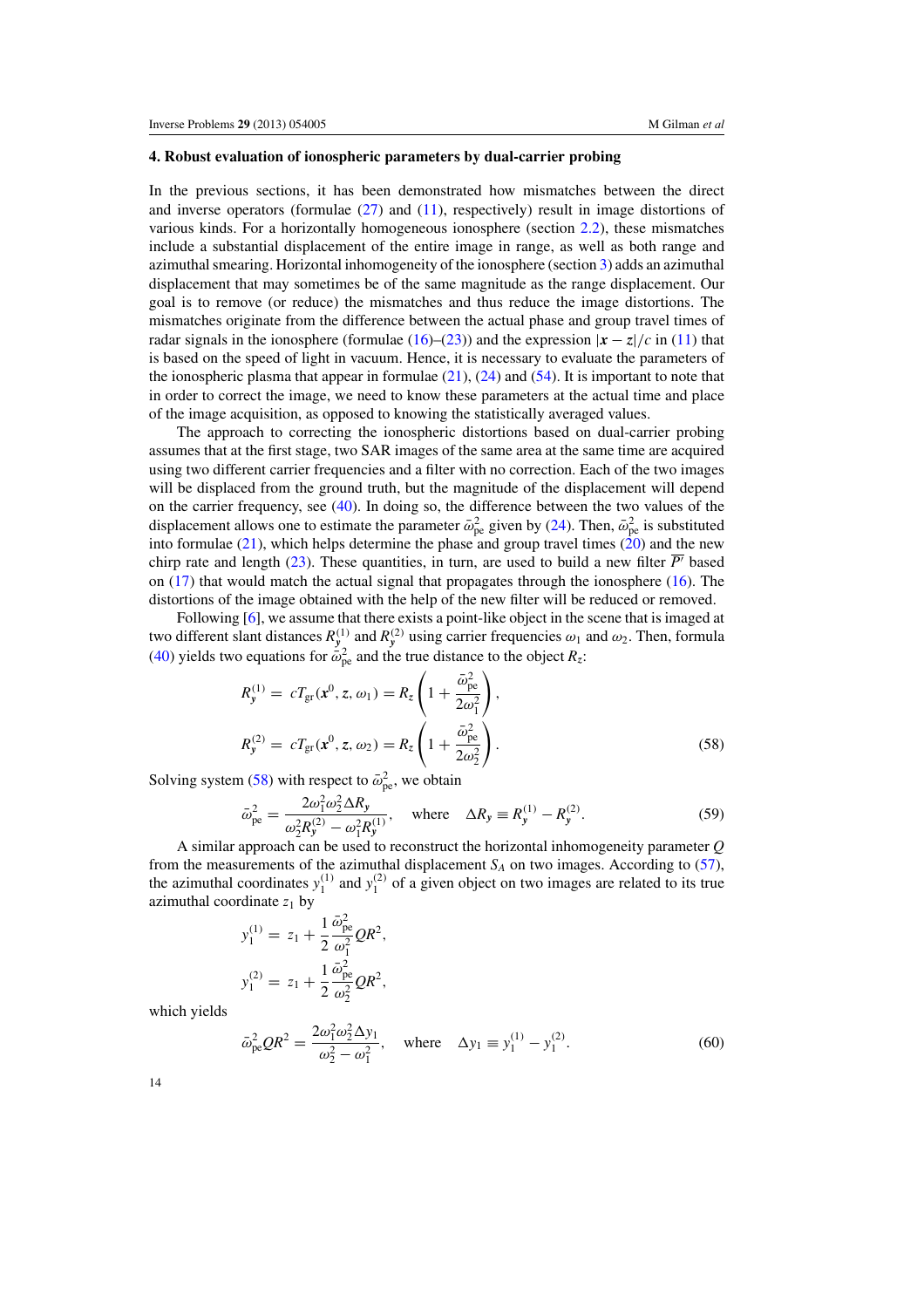<span id="page-14-0"></span>Formulae [\(59\)](#page-13-0) and [\(60\)](#page-13-0) allow one to reconstruct the ionospheric parameters  $\bar{\omega}_{pe}^2$  and *Q* that are responsible for the filter mismatch between  $\overline{P}$  in [\(11\)](#page-6-0) and  $P'$  in [\(17\)](#page-7-0). The deficiencies of this method include the following.

- (i) Formula [\(59\)](#page-13-0) involves a small quantity  $\Delta R_y = R_y^{(1)} R_y^{(2)}$  defined as a difference of two large quantities. Hence, this formula is poorly conditioned, i.e. sensitive to errors in the input data  $R_y^{(1)}$  and  $R_y^{(2)}$ , see [\[6](#page-32-0)].
- (ii) The method of  $(58)$ – $(59)$  requires having point-like objects in the scene. Yet the initial images built using the uncorrected filter may be smeared because of the chirp rate mismatches (section [2.2\)](#page-8-0). With no sharp objects, the measurements of  $R_y^{(1)}$  and  $R_y^{(2)}$ should use diffuse objects and/or brightness gradients, which reduces the accuracy and further aggravates the problem outlined in item (i). Additional complication comes from the fact that the extent of smearing depends on the radar frequency, and thus one and the same object may appear different in two images.
- (iii) Expression [\(59\)](#page-13-0) yields a single value of  $\bar{\omega}_{pe}^2$ , whereas the electron number density may, in fact, vary over the scale of the image, so that different values of the TEC may be needed for different parts of the image.

Paper [\[6](#page-32-0)] addresses the issue of conditioning of formula [\(59\)](#page-13-0) by exploiting multiple pairs of  $(R_y^{(1)}, R_y^{(2)})$  chosen over the image, so that the result given by [\(59\)](#page-13-0) is averaged over the set of those pairs. If the values of  $\bar{\omega}_{pe}^2$  obtained for individual pairs are interpreted as independent random variables, then this approach may reduce the total error by a factor of  $\sqrt{L}$ , where *L* is the number of pairs. It, however, puts an even higher demand on the availability of sharp objects (item (ii)), whereas if the TEC varies over the image (item (iii)), there will be little or no improvement.

In the current work, instead of determining the range values  $R<sub>v</sub>$  from individual images, we propose to calculate the shift between the two images using registration techniques [\[25\]](#page-33-0). The key advantage of the registration approach is that it determines the value of  $\Delta R$ <sup>*y*</sup> directly, as opposed to computing it as the difference of two much larger values. While there is still a need to know  $R_y^{(1)}$  and  $R_y^{(2)}$  individually to calculate the denominator in [\(59\)](#page-13-0), it has been shown in [\[6\]](#page-32-0) that it is the quantity  $\Delta R_y$  in the numerator of [\(59\)](#page-13-0) that is primarily responsible for the poor conditioning of the formula.

A particular registration method that can be used is known as phase correlation [\[31](#page-33-0), [32](#page-33-0)]. It belongs to the family of area-based image registration techniques  $[25]$ <sup>6</sup>. Consider two functions of a single real argument:  $u(x)$  and  $v(x) \equiv u(x - s)$ , where *s* is the unknown shift. Then, for the Fourier transforms of *u* and v we have

$$
\hat{u}(\kappa) = \int_{-\infty}^{\infty} u(x) e^{-i\kappa x} dx \quad \Rightarrow \quad \hat{v}(\kappa) = \int_{-\infty}^{\infty} u(x - s) e^{-i\kappa x} dx = e^{-i\kappa s} \hat{u}(\kappa).
$$
 (61)

Therefore,

$$
\tilde{\delta}(x) \stackrel{\text{def}}{=} \int_{-\infty}^{\infty} \frac{\hat{u}^*(\kappa)\hat{v}(\kappa)}{|\hat{u}^*(\kappa)\hat{v}(\kappa)|} e^{i\kappa x} d\kappa = \int_{-\infty}^{\infty} e^{-i\kappa s} e^{i\kappa x} d\kappa = 2\pi \delta(x - s),\tag{62}
$$

where asterisk (\*) denotes complex conjugation. The idea of phase correlation for the areabased image registration is to look for the value of x that delivers the maximum to  $\delta(x)$  of (62). In the ideal world,  $\delta(x)$  peaks exactly at *s*, so the approach immediately yields the shift. Moreover, one can interpret the shift obtained this way as an independent quantity rather than the difference  $\Delta R_y$  of two large distances, as in the original formula [\(59\)](#page-13-0). In the real world, one uses a discrete Fourier transform instead of both (61) and (62). This leads to the

<sup>6</sup> The technique of [\[6\]](#page-32-0), which exploits multiple objects, is an example of feature-based registration.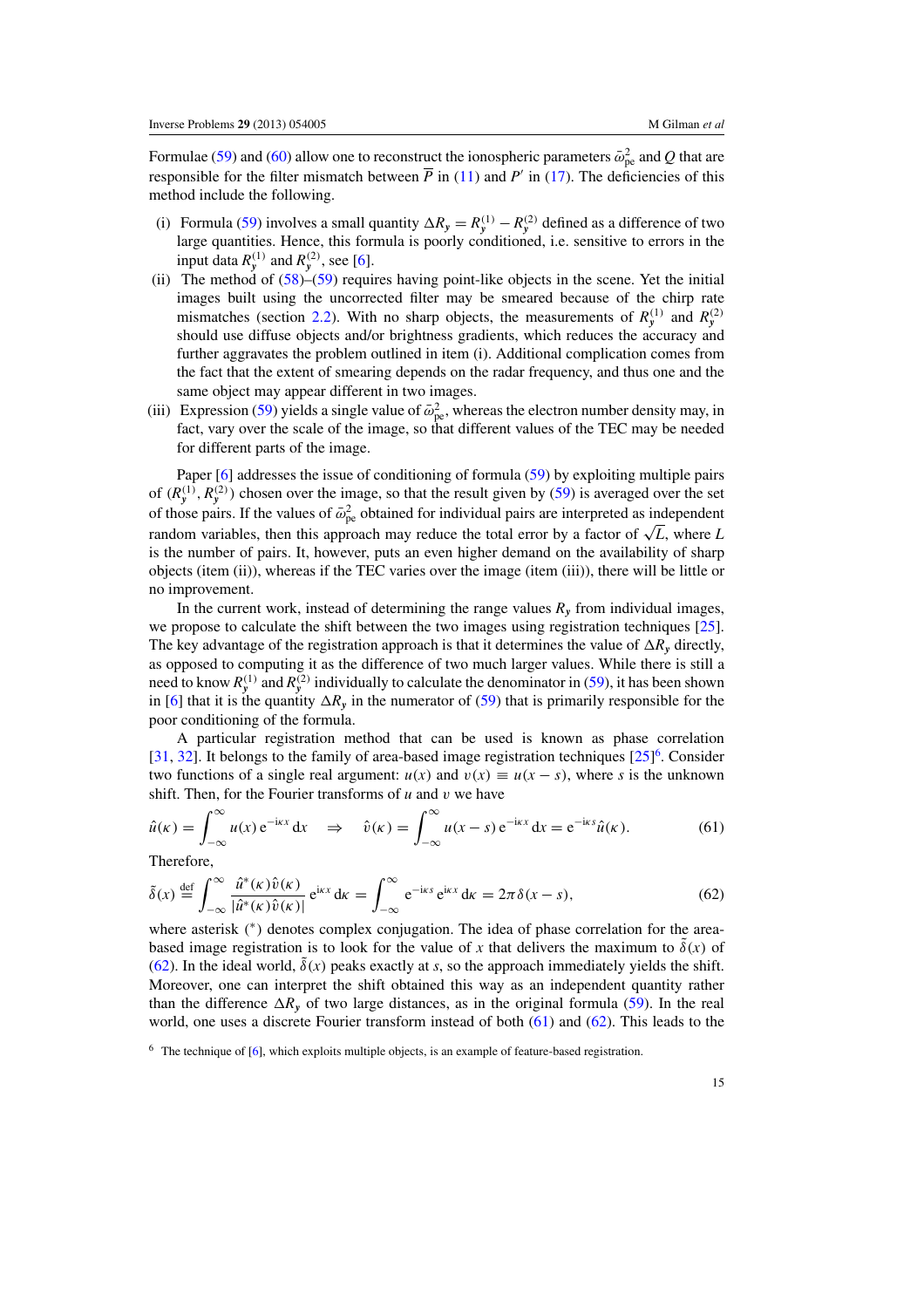<span id="page-15-0"></span>usual ambiguities due to the finite size of the image and finite size of the grid, on which the discrete transform is done, and the result is no longer a pure  $\delta$ -function. It is rather a grid function with its maximum at the node closest to  $x = s$ , see appendix [C.](#page-29-0) This brings the accuracy of determining the shift *s* to half the grid size, which has a lower bound of half the pixel size. Additional steps can be taken to improve this accuracy further, and also to mitigate the component of the error due to the presence of noise, see [\[39\]](#page-34-0). Altogether, the error of determining the shift *s* by phase correlation decreases as *L*<sup>−</sup>1/2, see formula [\(C.8\)](#page-31-0), where  $L$  is the dimension of the discrete Fourier transform<sup>7</sup>. It is fundamentally the same 'inverse square root' behavior as appears in the feature-based registration. The advantage of the area-based approach is that by involving areas without distinct point-like features it helps increase the effective number of 'pairs of the reference points,' and thus improves the accuracy and robustness of the shift estimation. In practice, the best techniques currently available in the literature report the accuracy of the area-based image registration of only a few per cent of the resolution cell, see [\[26–30\]](#page-33-0).

We note that the functions  $u(x)$  and  $v(x)$  in formula [\(61\)](#page-14-0), as well as in appendix [C,](#page-29-0) represent the absolute value of the complex image  $I(\mathbf{v})$ . Correlation of complex images, called coherent cross correlation in [\[40\]](#page-34-0), provides a better registration accuracy, but is only possible if frequency bands of the two images substantially overlap.

In section 5, we show how the accuracy of registration affects the accuracy of TEC reconstruction by dual-carrier probing. We also analyze the residual distortions of SAR images. When making numerical estimates, we will assume that the registration accuracy, in both range and azimuthal directions, is 5% of the corresponding resolution.

## **5. Performance of the matched filter with ionospheric corrections**

#### *5.1. Implementation of ionospheric corrections into the matched filter*

Let us recall that the goal of reconstructing the parameters of the ionosphere  $\bar{\omega}_{pe}^2$  and *Q* is to correct formula [\(11\)](#page-6-0) (as well as formulae [\(12\)](#page-6-0) and [\(13\)](#page-6-0)), i.e. replace the filter  $\overline{P(x, y, \omega_0)}$  by the complex conjugate of  $P'$ ( $x$ ,  $y$ ,  $\omega_0$ ) of [\(17\)](#page-7-0), so that the mismatch between the filter and the dispersive propagator is removed. If  $\bar{\omega}_{pe}^2$  is known, then *P*<sup>*'*</sup> can be obtained by evaluating the travel times  $T_{ph}(x^n, y, \omega_0)$  and  $T_{gr}(x^n, y, \omega_0)$  with the help of formulae [\(20\)](#page-7-0) and [\(21\)](#page-7-0), and also computing corrections to the chirp rate and duration using [\(23\)](#page-7-0). Furthermore, if *Q* is known, then an additional correction to the phase travel time is given by formula [\(54\)](#page-12-0), and a similar formula can be easily derived for the group travel time by flipping the sign in front of *Q* and replacing  $\bar{v}_{\text{ph}}$  by  $\bar{v}_{\text{gr}}$ .

The ionospheric parameters  $\bar{\omega}_{pe}^2$  and *Q* are reconstructed using the dual-carrier approach of section [4,](#page-13-0) i.e. by means of formulae [\(59\)](#page-13-0) and [\(60\)](#page-13-0). The values of  $\Delta R_y$  and  $\Delta y_1$  entering these formulae are obtained by evaluating the shift between the two SAR images with the help of image registration (see section [4](#page-13-0) and appendix  $\mathbb C$ ). In doing so, the accuracy of reconstructing  $\bar{\omega}_{\rm pe}^2$  and *Q* will obviously depend on the accuracy of registration. The latter is discussed in appendix [C,](#page-29-0) and for the rest of this section we will analyze the effect of the registration errors on the performance of the corrected matched filter. In [\[6](#page-32-0)], we have conducted similar analysis for horizontally homogeneous ionosphere, and under the assumption that the TEC is reconstructed exactly.

<sup>7</sup> The value of *L* may not exceed the overall number of pixels in a given direction, see appendix [C.](#page-29-0)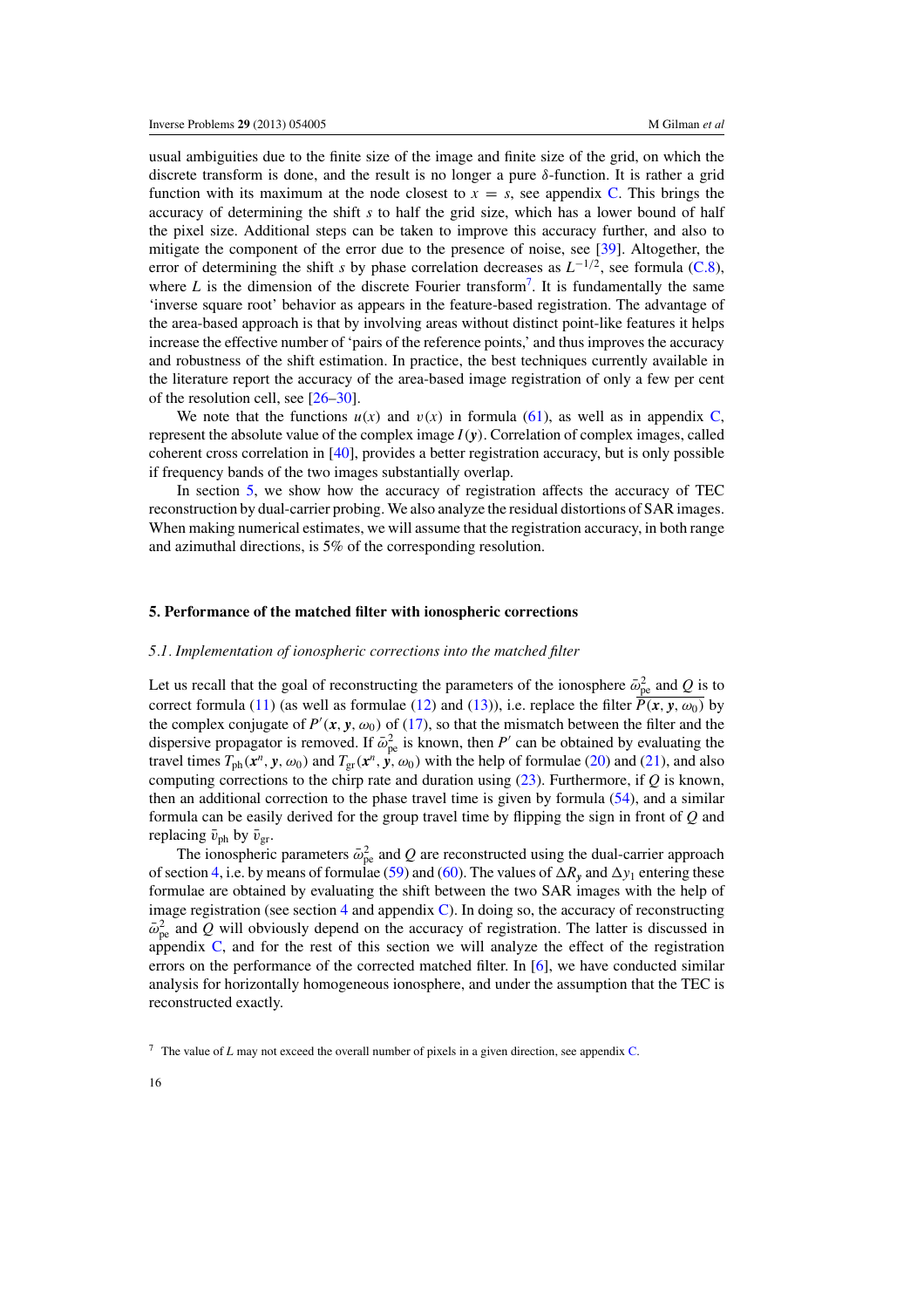#### <span id="page-16-0"></span>*5.2. Residual errors of corrected filter*

Throughout this section, we are using the tilde above a symbol (e.g.,  $\tilde{\omega}_{pe}^2$ ,  $\tilde{\alpha}$ ,  $\tilde{W}_R$ ) to denote the quantities computed with the help of the reconstructed TEC.

*5.2.1. Range factor.* The analysis of the range factor of the GAF will be based on formula [\(28\)](#page-8-0) with the replacement

$$
\overline{A(t-2|\mathbf{y}-\mathbf{x}^0|/c)} \mapsto \overline{A_{2\delta}(t-2|\mathbf{y}-\mathbf{x}^0|/\tilde{v}_{gr})}, \quad \text{where} \quad \tilde{v}_{gr} = c\left(1-\frac{1}{2}\frac{\tilde{\omega}_{pe}^2}{\omega_0^2}\right).
$$

Note that the quantity *Q* does not contribute to  $\tilde{T}_{gr}(x^0, y, \omega_0)$  because  $x_1^0 = 0$ , so that  $\tilde{T}_{gr}(\mathbf{x}^0, \mathbf{y}, \omega_0) = |\mathbf{y} - \mathbf{x}^0| / \tilde{v}_{gr}(\omega_0)$  (cf formula [\(54\)](#page-12-0)). Changing the integration variable from *t* to  $u = t - (\tilde{T}_{gr}(x^0, y, \omega_0) + T_{gr}(x^0, z, \omega_0))$ , we obtain (similar to obtaining [\(33\)](#page-9-0) from [\(30\)](#page-8-0))

$$
\tilde{W}_R(\mathbf{y}, z) \propto \int_{-\tilde{\tau}/2}^{\tilde{\tau}/2} e^{i\tilde{a}u^2 + i\tilde{b}u} \, \mathrm{d}u,\tag{63}
$$

where (cf formulae  $(23)$ ,  $(31)$  and  $(32)$ )

$$
\tilde{\tau} = \tau - 2\delta \tilde{\tau}(\mathbf{y}) = \tau - 2\frac{|\mathbf{y} - \mathbf{x}^0|}{c} \frac{\tilde{\omega}_{\text{pe}}^2}{\omega_0^2} \frac{B}{\omega_0}, \quad \tilde{\alpha} = \alpha + 2\delta \tilde{\alpha}(\mathbf{y}) = \alpha + 2\frac{\delta \tilde{\tau}}{2} \frac{B}{\tau^2},
$$
\n
$$
\tilde{a} = \alpha'' - \tilde{\alpha}, \quad \text{and} \quad \tilde{b} = \tilde{b}(\mathbf{y}, z) = 2(\alpha'' + \alpha) \left( \frac{|\mathbf{y} - \mathbf{x}^0|}{\tilde{v}_{\text{gr}}} - \frac{|z - \mathbf{x}^0|}{\tilde{v}_{\text{gr}}} \right). \tag{64}
$$

As in section [2.2,](#page-8-0) we first disregard the QPE under the integral in (63), in which case it approximately evaluates to (cf formula [\(36\)](#page-9-0))

$$
\tilde{W}_R(y, z) \propto \tilde{\tau} \operatorname{sinc}\left(\frac{\tilde{b}\tilde{\tau}}{2}\right). \tag{65}
$$

From (65) and (64), we obtain the new overall displacement of the image in the range

$$
\tilde{S}_R = R_y - R_z \approx R_z \frac{1}{2} \frac{\bar{\omega}_{\rm pe}^2 - \tilde{\omega}_{\rm pe}^2}{\omega_0^2},\tag{66}
$$

where  $R_y = |y - x^0|$  and  $R_z = |z - x^0|$  as before. Formula (66) shows that the displacement  $\tilde{S}_R$  is directly proportional to the error of the reconstructed TEC. The two 'extreme' cases here are no correction at all, i.e. no attempt to reconstruct the TEC, and the exact reconstruction of the TEC. If no filter correction is implemented, then one can set  $\tilde{\omega}_{pe}^2 = 0$  and formula (66) reduces to [\(40\)](#page-10-0), whereas if the TEC is reconstructed exactly, then  $\dot{\tilde{\omega}}_{pe}^2 = \tilde{\omega}_{pe}^2$  and  $\tilde{S}_R = 0$ , which is a result from [\[6\]](#page-32-0).

To derive the new range resolution from (65) and (64), we set  $\frac{(\alpha'' + \alpha)\tilde{\Delta}_{R}\tilde{\tau}}{\tilde{v}_{gr}} = \pi$  and obtain

$$
\tilde{\Delta}_R \approx \frac{\pi c}{B} \left( 1 - \frac{(\delta \tau - \delta \tilde{\tau})}{\tau} \right) \left( 1 - \frac{1}{2} \frac{\tilde{\omega}_{\text{pe}}^2}{\omega_0^2} \right). \tag{67}
$$

Again, with no correction  $\tilde{\omega}_{pe}^2 = 0$  and  $\delta \tilde{\tau} = 0$ , so that formula (67) reduces to [\(38\)](#page-9-0).

To obtain quantitative estimates for  $(66)$  and  $(67)$ , we need to relate the accuracy of reconstructing the TEC to the accuracy of registering the two images, i.e. accuracy of obtaining the shift  $\Delta R_y$  (section [4](#page-13-0) and appendix [C\)](#page-29-0). Let us denote by  $\delta(\bar{\omega}_{pe}^2)$  and  $\delta(\Delta R_y)$  the errors in determining  $\bar{\omega}_{\rm pe}^2$  and  $\Delta R_y$ , respectively. Then, according to [\(59\)](#page-13-0) we can write

$$
\delta(\bar{\omega}_{\rm pe}^2) \stackrel{\text{def}}{=} \bar{\omega}_{\rm pe}^2 - \tilde{\omega}_{\rm pe}^2 \approx \frac{2\omega_1^2 \omega_2^2 \delta(\Delta R_y)}{\omega_2^2 R_y^{(2)} - \omega_1^2 R_y^{(1)}}.
$$
\n(68)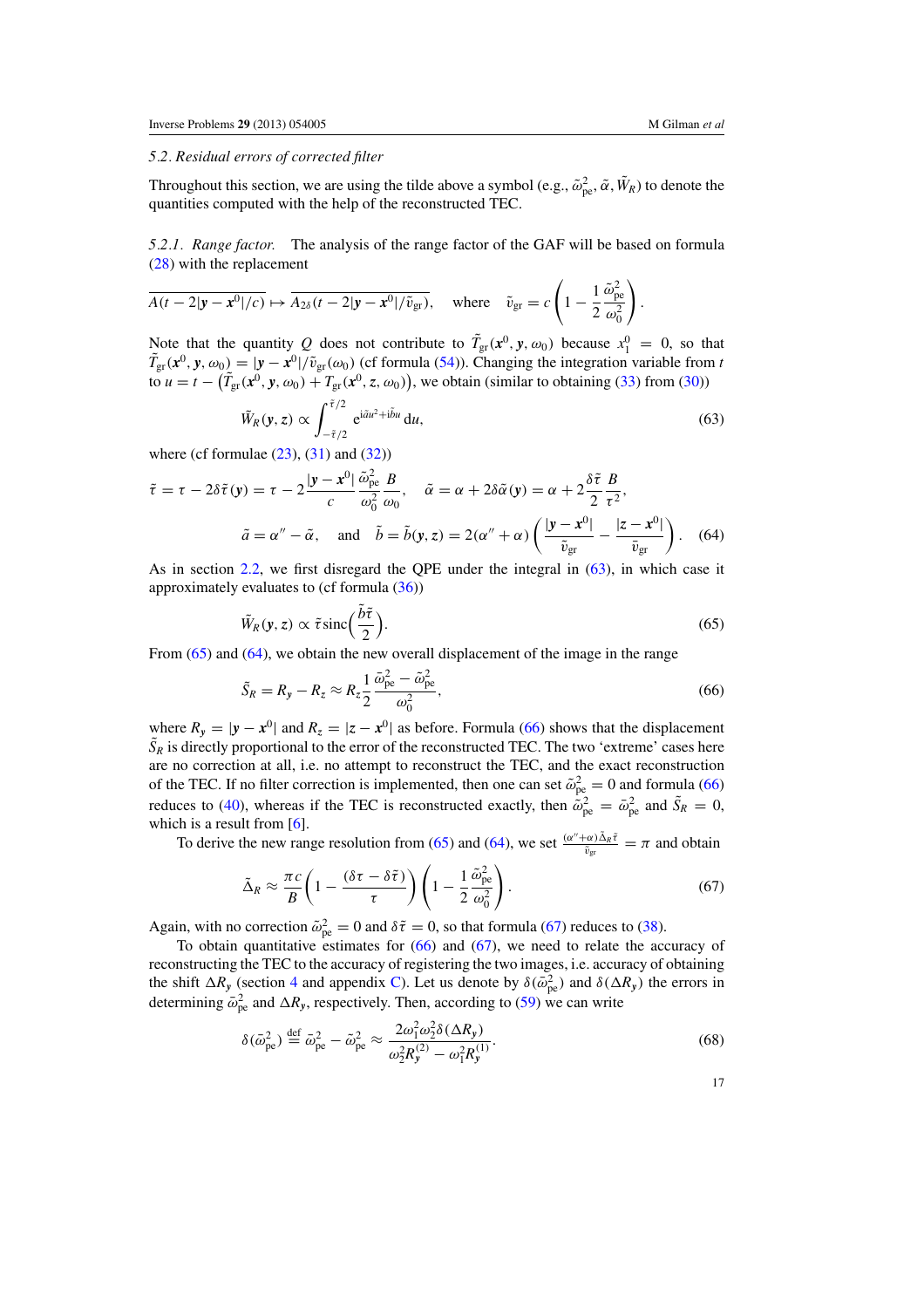<span id="page-17-0"></span>In turn, the error in evaluating the shift  $\Delta R_y$  can be taken as a fraction of the undistorted range resolution or, equivalently, a fraction of the pixel size (see appendix  $C$ )

$$
\delta(\Delta R_{\mathbf{y}}) \stackrel{\text{def}}{=} \zeta_R \frac{\pi c}{B}.\tag{69}
$$

Hence, combining formulae  $(66)$ ,  $(68)$  and  $(69)$ , we can write

$$
\tilde{S}_R \approx R_z \frac{\omega_2^2}{\omega_2^2 R_y^{(2)} - \omega_1^2 R_y^{(1)}} \zeta_R \frac{\pi c}{B},\tag{70}
$$

where we have identified the central carrier frequency  $\omega_0$  with one of the two carrier frequencies used for dual-carrier probing, namely,  $\omega_1^8$ . Next, let us introduce the carrier frequency separation factor

$$
Z \stackrel{\text{def}}{=} \frac{|\omega_2 - \omega_1|}{\omega_1},\tag{71}
$$

and assume that  $Z \ll 1$ , which also implies  $\frac{\omega_2 + \omega_1}{\omega_1} \approx 2$ . Then, given that  $R_z \approx R_y^{(1)} \approx R_y^{(2)} \approx R$ , formula (70) yields

$$
\tilde{S}_R \approx \frac{\zeta_R \pi c}{2Z B}.\tag{72}
$$

Remarkably, this estimate of the residual displacement given as a fraction of the range resolution  $\frac{\pi c}{B}$  does not depend on the TEC. If, for example,  $Z = 10\%$  ( $\omega_1/2\pi = 300$  MHz as in table [1](#page-4-0) and  $\omega_2/2\pi = 330$  MHz), and the dimensionless factor  $\zeta_R = 0.05 = 5\%$ , which is reasonable for sub-pixel registration, then formula (72) yields  $\tilde{S}_R \approx 5.5$  m. This is a most notable improvement over  $S_R \approx 450$  m given by formula [\(40\)](#page-10-0). In other words, with the filter correction in effect the displacement of the image in range is practically removed. As for the range resolution [\(67\)](#page-16-0), it shows little change compared to either [\(38\)](#page-9-0) or the undistorted value  $\frac{\pi c}{B}$ .

What the correction of the filter helps improve very substantially is the contrast/sharpness of the GAF. The corresponding estimate is given by formula [\(39\)](#page-9-0) with the following QPE (see  $(31), (34), (64), (66)$  $(31), (34), (64), (66)$  $(31), (34), (64), (66)$  $(31), (34), (64), (66)$  $(31), (34), (64), (66)$  $(31), (34), (64), (66)$  $(31), (34), (64), (66)$  and  $(72)$ :

$$
\tilde{\phi}_{q} = |\tilde{a}| \frac{\tilde{\tau}^{2}}{4} = |\alpha'' - \tilde{\alpha}| \frac{\tilde{\tau}^{2}}{4} = 2|\delta\alpha - \delta\tilde{\alpha}| \frac{\tilde{\tau}^{2}}{4} = 2\alpha \frac{|\delta\alpha - \delta\tilde{\alpha}|}{\alpha} \frac{\tilde{\tau}^{2}}{4} = \frac{B}{\tau} \frac{|\delta\tau - \delta\tilde{\tau}|}{\tau} \frac{\tilde{\tau}^{2}}{4}
$$
\n
$$
\approx \frac{B}{\tau^{2}} \frac{R}{c} \left| \frac{\tilde{\omega}_{pe}^{2}}{\omega_{0}^{2}} - \frac{\tilde{\omega}_{pe}^{2}}{\omega_{0}^{2}} \right| \frac{B}{\omega_{0}} \frac{\tilde{\tau}^{2}}{4} \approx \frac{B}{\tau^{2}} \frac{R}{c} \left| \frac{B}{\tilde{\tau}^{2}} \frac{\tilde{\tau}^{2}}{\omega_{0}} \frac{B}{4} \frac{\tilde{\tau}^{2}}{4} = \frac{B}{\tau^{2}c} 2 \frac{\zeta_{R}}{2Z} \frac{\pi}{B} \frac{\tilde{\tau}^{2}}{\omega_{0}} \approx \frac{\zeta_{R}}{4Z} \frac{\pi B}{\omega_{0}},
$$

which yields only about 0.2% of contrast deterioration for the parameters in table [1,](#page-4-0) as opposed to 20% in the non-corrected case [\(39\)](#page-9-0). If the TEC is reconstructed exactly, then the correction yields about four orders of magnitude of improvement, see [\[6\]](#page-32-0).

**Remark.** Another way of comparing the initial shift and the residual shift (formulae [\(40\)](#page-10-0) and (72), respectively) is to determine the TEC sensitivity, i.e. the minimal value of the TEC for which the correction is still beneficial. The carrier frequency separation factor *Z* in (72) cannot be made very large because of the technical limitations. In appendix [D,](#page-31-0) we analyze the extreme situation where the separation of carrier frequencies is capped by the single bandwidth. This is called a split bandwidth configuration. The analysis shows that in this case, the formulae for the residual shift and the TEC sensitivity have an inverse square dependence on the system bandwidth, see  $(D.4)$  and  $(D.5)$ , as opposed to the inverse dependence on the bandwidth in (72).

<sup>&</sup>lt;sup>8</sup> In fact,  $\omega_0$  can be identified either with  $\omega_1$  or with  $\omega_2$ .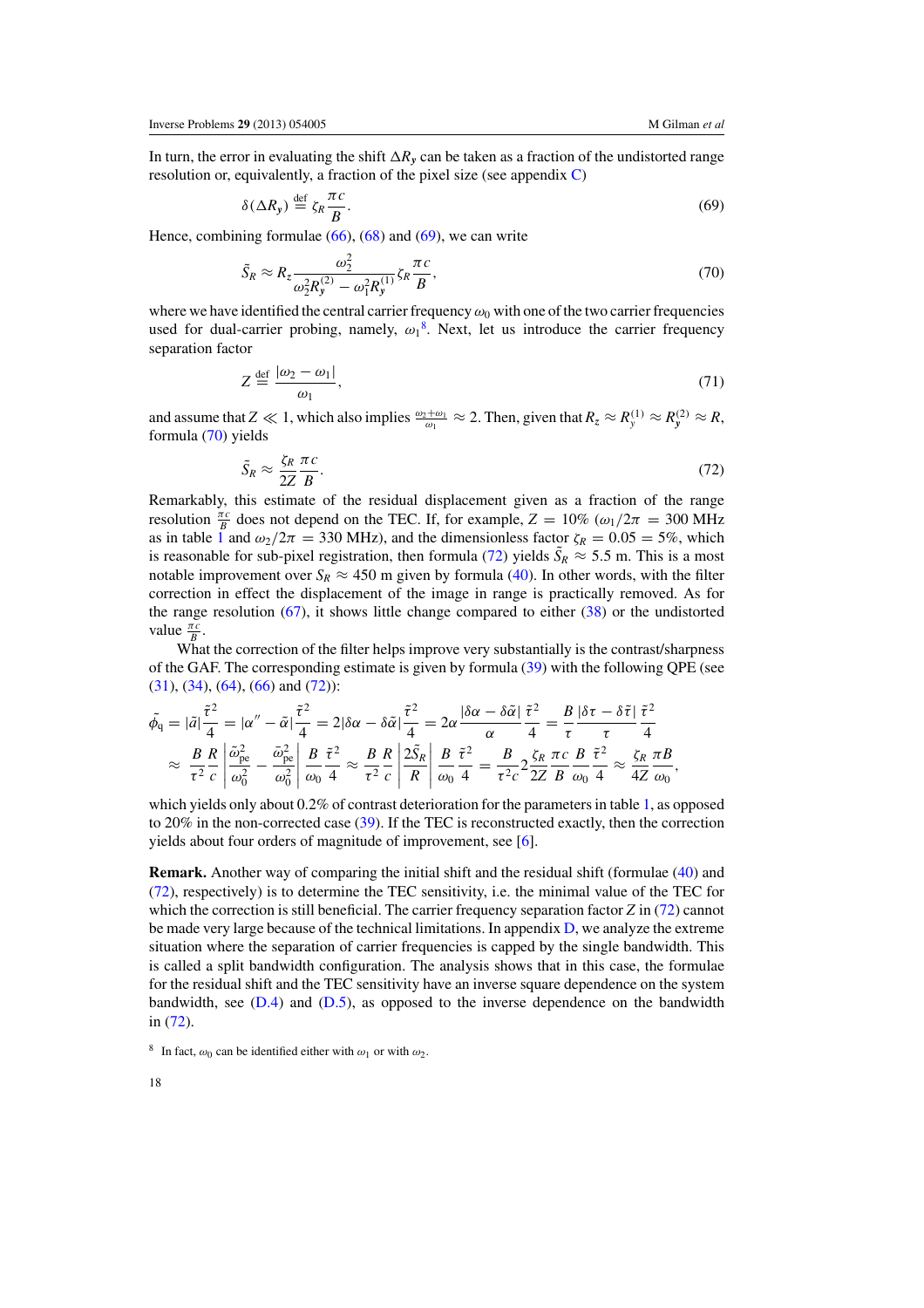<span id="page-18-0"></span>*5.2.2. Azimuthal factor.* The azimuthal factor of the GAF  $\tilde{W}_A(y, z)$  with the corrected filter will still be given by formula  $(42)$ , where instead of  $(41)$  we substitute

$$
\tilde{\Psi}_n = \frac{c(\tilde{T}_{\text{ph}}(\mathbf{x}^n, \mathbf{y}, \omega_0) - T_{\text{ph}}(\mathbf{x}^n, \mathbf{z}, \omega_0))}{R}.
$$
\n(73)

Then, using formulae  $(21)$ ,  $(43)$  and  $(54)$  we can write

$$
\tilde{\Psi}_n \approx \left(1 + \frac{(y_1 - x_1^n)^2}{2R^2}\right) \left(1 - \frac{1}{2} \frac{\tilde{\omega}_{pe}^2}{\omega_0^2} [1 + \tilde{Q}(x_1^n - y_1)]\right) \n- \left(1 + \frac{(x_1^n)^2}{2R^2}\right) \left(1 - \frac{1}{2} \frac{\tilde{\omega}_{pe}^2}{\omega_0^2} (1 + Qx_1^n)\right) \n\approx -\frac{y_1 x_1^n}{R^2} \left(1 - \frac{1}{2} \frac{\tilde{\omega}_{pe}^2}{\omega_0^2}\right) + \frac{\tilde{\omega}_{pe}^2 - \tilde{\omega}_{pe}^2}{\omega_0^2} \frac{(x_1^n)^2}{4R^2} + \frac{\tilde{\omega}_{pe}^2 Q - \tilde{\omega}_{pe}^2 \tilde{Q}}{2\omega_0^2} x_1^n + \text{const},
$$
\n(74)

where we have dropped the small term  $\frac{1}{2}$  $\frac{\tilde{\omega}_{\rm pe}^2}{\omega_0^2}$  $\frac{y_1 x_1^n}{R^2} \tilde{Q}(x_1^n - y_1)$ , as well as all the terms ~  $(x_1^n)^3$ , which are also small. The first term on the last line of (74) corresponds to the first term on the right-hand side of [\(56\)](#page-12-0), whereas the second and third terms show the effect of the corrected filter on the azimuthal QPE and azimuthal displacement of the image, respectively. The term 'const' combines everything that does not depend on *n*.

To evaluate the azimuthal displacement for the corrected filter using formula (74), we first introduce the dimensionless registration accuracy ζ*<sup>A</sup>* as a fraction of the undistorted azimuthal resolution  $(48)$  (cf formula  $(69)$ ):

$$
\delta(\Delta y_1) \stackrel{\text{def}}{=} \zeta_A \Delta_A = \zeta_A \frac{R}{2} \frac{\lambda}{L_{SA}}.
$$
 (75)

Then, the error of reconstructing the quantity  $\bar{\omega}_{pe}^2 Q$  can be obtained from formula [\(60\)](#page-13-0) with the help of formulae  $(75)$  and  $(71)$ :

$$
\delta(\bar{\omega}_{\rm pe}^2 Q) \stackrel{\text{def}}{=} \bar{\omega}_{\rm pe}^2 Q - \tilde{\omega}_{\rm pe}^2 \tilde{Q} \approx \frac{1}{R^2} \frac{\omega_1^2 \omega_2^2}{\omega_2^2 - \omega_1^2} \zeta_A R \frac{\lambda}{L_{\rm SA}} \approx \frac{\zeta_A}{2Z} \omega_0^2 \frac{\lambda}{R L_{\rm SA}}.\tag{76}
$$

Formula (76), combined with [\(42\)](#page-10-0) and (74), yields the residual azimuthal displacement of the image in the case of a corrected filter (cf formula [\(57\)](#page-12-0)):

$$
\tilde{S}_A = \frac{1}{2} R^2 \frac{\delta(\bar{\omega}_{pe}^2 Q)}{\omega_0^2} = \frac{\zeta_A}{2Z} \frac{R}{2} \frac{\lambda}{L_{SA}},\tag{77}
$$

which is approximately 2.5 m for the typical parameters given in table [1.](#page-4-0) Note that formulae [\(72\)](#page-17-0) and (77) are similar in the sense that both use the factors  $\zeta_{RA}/(2Z)$  to relate the residual displacement of the image  $\tilde{S}_R$  and  $\tilde{S}_A$  to the range and azimuthal resolutions given by formulae [\(38\)](#page-9-0) and [\(48\)](#page-11-0), respectively.

Similar to the range resolution  $(67)$ , the new azimuthal resolution obtained with the help of formulae  $(42)$  and  $(74)$ 

$$
\tilde{\Delta}_A = \frac{1}{2} \frac{\lambda_0 R}{L_{SA}} \left( 1 + \frac{1}{2} \frac{\tilde{\omega}_{pe}^2}{\omega_0^2} \right)
$$

shows little change after the correction of the filter (i.e. little change compared to [\(48\)](#page-11-0)). Yet the GAF contrast in the azimuthal direction improves very substantially. Indeed, the new value of the parameter  $\hat{a}$  (see formulae [\(45\)](#page-11-0) and [\(46\)](#page-11-0)) due to the second term on the last line of (74) differs from the one that corresponds to [\(44\)](#page-10-0) (or [\(56\)](#page-12-0)) by a factor of  $\delta(\bar{\omega}_{pe}^2)/\bar{\omega}_{pe}^2$ . Hence, the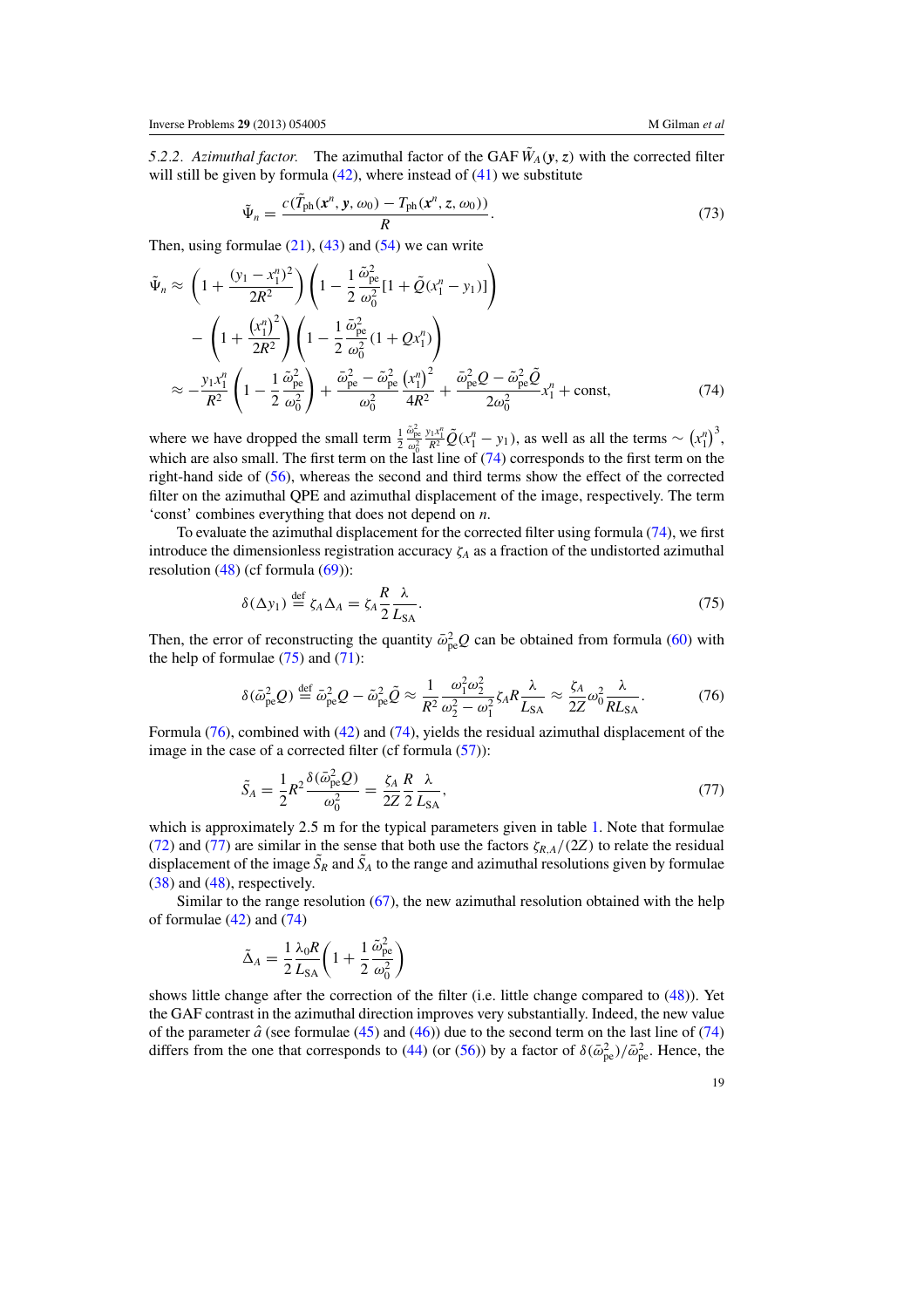<span id="page-19-0"></span>same will be the reduction of the azimuthal QPE, and using formulae [\(68\)](#page-16-0), [\(69\)](#page-17-0) and [\(49\)](#page-11-0) we obtain

$$
\tilde{\phi}_{\mathbf{q}\mathbf{A}} = \phi_{\mathbf{q}\mathbf{A}} \frac{\delta(\bar{\omega}_{\mathbf{p}\mathbf{e}}^2)}{\bar{\omega}_{\mathbf{p}\mathbf{e}}^2} = \frac{\zeta_R}{8Z} \frac{\pi \omega_0 L_{SA}^2}{R^2 B}.
$$
\n(78)

Expression (78) leads to only about 0.4% of deterioration of the GAF contrast in azimuth, as opposed to 35% given by formula [\(49\)](#page-11-0).

# **6. The effect of ionospheric turbulence**

In our previous analysis we have assumed that the electron number density in the ionosphere was a regular function of the altitude *h* and, maybe, the horizontal coordinate  $x_1$ :  $n_e = n_e(x_1, h)$ ; see sections [2](#page-4-0) and [3,](#page-11-0) as well as appendix [A](#page-25-0) and appendix [B.](#page-27-0) The actual Earth's ionosphere, however, is a turbulent medium. To characterize the ionospheric turbulence, we write the electron number density as follows:

$$
n_{\rm e} = \langle n_{\rm e} \rangle + \mu(x),\tag{79}
$$

where  $\langle n_e \rangle$  is the mean value and  $\mu$  represents the fluctuations  $\langle \mu \rangle = 0$ . If  $\langle n_e \rangle$  were constant, then we could assume that  $\mu(x)$  was a homogeneous and isotropic random field, with the correlation function that depends only on the distance  $r = |x_1 - x_2|$  rather than on the individual locations  $x_1 \in \mathbb{R}^3$  and  $x_2 \in \mathbb{R}^3$ :

$$
V(\mathbf{x}_1, \mathbf{x}_2) \stackrel{\text{def}}{=} \langle \mu(\mathbf{x}_1)\mu(\mathbf{x}_2) \rangle = V(|\mathbf{x}_1 - \mathbf{x}_2|) \equiv V(r). \tag{80}
$$

In reality, though,  $\langle n_e \rangle$  is a function of  $x_1$  and *h*. At the same time, the ratio

$$
M = \frac{\sqrt{\langle \mu^2 \rangle}}{\langle n_e \rangle} \tag{81}
$$

is assumed to be constant. A typical numerical value of *M* is  $5 \times 10^{-3}$ , and in extreme situations it may reach 10<sup>-1</sup> [\[41\]](#page-34-0). Hence,  $\sqrt{\langle \mu^2 \rangle}$  also depends on  $x_1$  and *h*, which makes  $\mu(x)$  a quasihomogeneous (rather than truly homogeneous) random field. While in this case we keep the same notation (80) for the correlation function, in fact we have  $V = V(x_1, h, r)$ , where the dependence on  $x_1$  and h is slow, and the dependence on r is fast.

For the Kolmogorov–Obukhov turbulence, the spectrum is (see [\[42,](#page-34-0) section 12.1])

$$
\hat{V}(q) = \frac{C}{(1 + q^2/q_0^2)^{\kappa}}, \text{ where } \kappa = \frac{11}{6} \text{ and } C = \text{const.}
$$
\n(82)

Hence, the correlation function evaluates to

$$
V(r) \stackrel{\text{def}}{=} \iiint_{-\infty}^{\infty} \hat{V}(q) e^{iqr} dq = 4\pi \int_{0}^{\infty} \frac{\sin qr}{qr} \hat{V}(q) q^2 dq
$$
  

$$
= \frac{1}{\Gamma(\kappa)} 2^{\frac{5}{2} - \kappa} C \pi^{\frac{3}{2}} q_0^{\frac{3}{2} + \kappa} r^{-\frac{3}{2} + \kappa} K_{\kappa - \frac{3}{2}}(q_0 r),
$$
 (83)

where  $K_{k-\frac{3}{2}}$  is the Macdonald function, or modified Bessel function of the second kind (see, e.g.,  $\left[\frac{4}{3}, \frac{4}{3}\right]$ , chapter VII, section [3\]](#page-11-0)). Asymptotically for large *r*, we have  $K_{\kappa-\frac{3}{2}}(q_0r) \approx$  $\sqrt{\frac{\pi}{2q_0r}} e^{-q_0r}$ , so that the correlation function decays exponentially:

$$
V(r) \approx \frac{2^{2-\kappa}}{\Gamma(\kappa)} C \pi^2 \left(\frac{q_0}{r}\right)^{\frac{3}{2}} (q_0 r)^{\kappa - \frac{1}{2}} e^{-q_0 r}.
$$
 (84)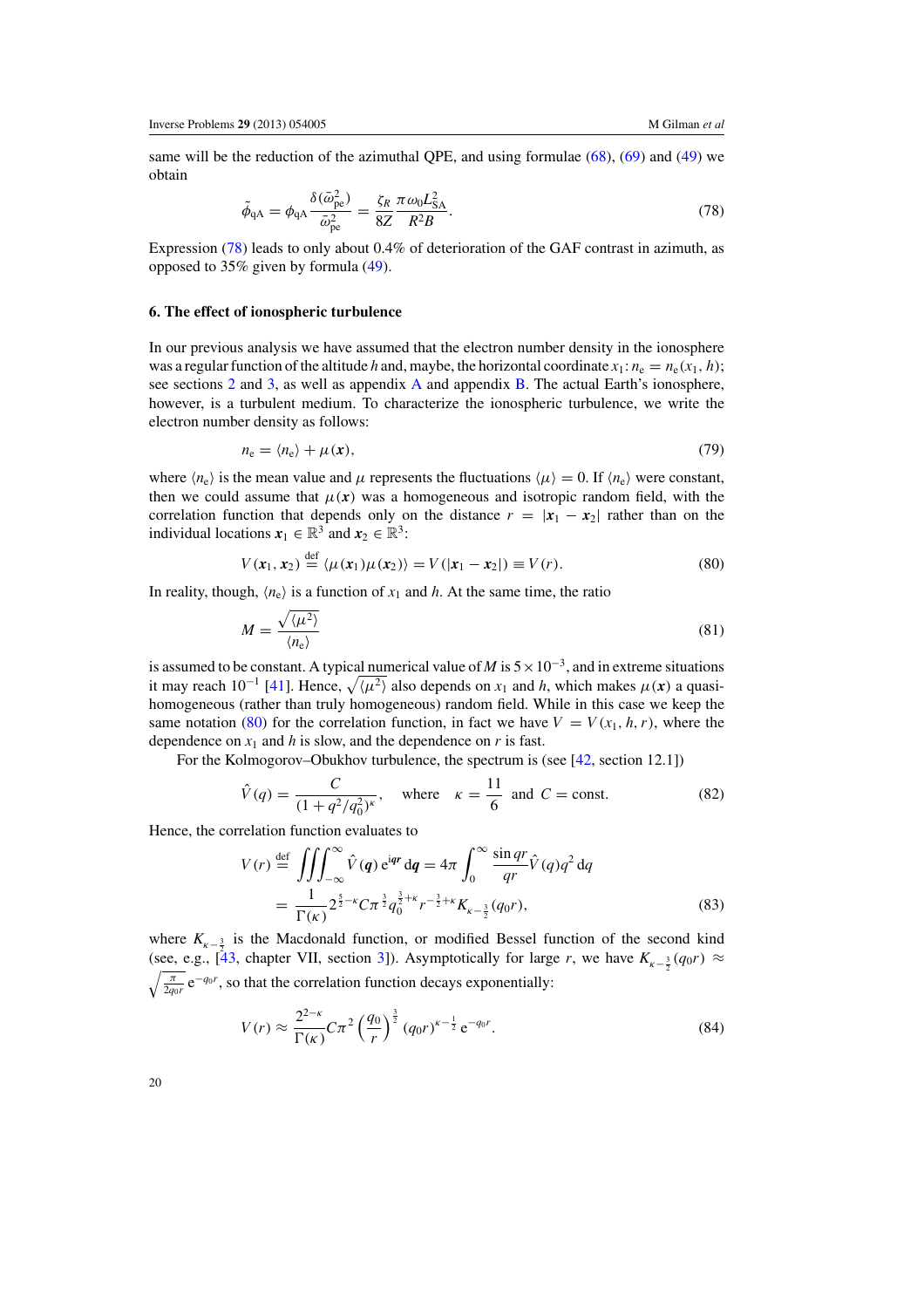<span id="page-20-0"></span>This means that effectively we are taking into account only short-range phenomena in the ionosphere. The quantity  $q_0$  in formulae [\(82\)](#page-19-0)–[\(84\)](#page-19-0) helps define the correlation length  $r_0$ , or the outer scale of turbulence:

$$
r_0 \stackrel{\text{def}}{=} \frac{1}{V(0)} \int_0^\infty V(r) \, \mathrm{d}r = \left( C \pi^{\frac{3}{2}} \frac{\Gamma(\kappa - \frac{3}{2})}{\Gamma(\kappa)} q_0^3 \right)^{-1} \frac{C \pi^2 q_0^2}{\kappa - 1} = \frac{\sqrt{\pi} \Gamma(\kappa)}{(\kappa - 1) \Gamma(\kappa - \frac{3}{2})} \frac{1}{q_0},\tag{85}
$$

where we have taken into account that

$$
V(0) = \iiint_{-\infty}^{\infty} \hat{V}(q) \, dq = \int_{0}^{\infty} \int_{0}^{2\pi} \int_{0}^{\pi} V(q) q^{2} \sin \theta \, d\theta \, d\phi \, dq = C \pi^{3/2} q_{0}^{3} \frac{\Gamma\left(\kappa - \frac{3}{2}\right)}{\Gamma(\kappa)}.
$$
 (86)

The value of  $r_0$  in (85) ranges between 1 and 10 km according to different sources in the literature. The value of the constant *C* in [\(82\)](#page-19-0) is related to the variance  $\langle \mu^2 \rangle$  of  $\mu(x)$ , which follows immediately the definition [\(80\)](#page-19-0) and normalization (86):

$$
\iiint_{-\infty}^{\infty} \hat{V}(\mathbf{q}) d\mathbf{q} = \langle \mu^2 \rangle \quad \Rightarrow \quad C = \frac{\langle \mu^2 \rangle \Gamma(\kappa)}{\pi^{\frac{3}{2}} q_0^3 \Gamma(\kappa - \frac{3}{2})}.
$$
 (87)

Moreover, because of [\(84\)](#page-19-0), the correlation function [\(83\)](#page-19-0) clearly satisfies the necessary and sufficient condition for ergodicity of  $\mu(x)$  known as the Slutskii theorem (1938), see [\[44](#page-34-0), section 4.7]:

$$
\lim_{S \to \infty} \frac{1}{S} \int_0^S V(s) \, \mathrm{d} s = 0.
$$

Hence, we can substitute statistical means for spatial averages of  $\mu$  when averaging over long distances. We also note that in our previous work [\[3,](#page-32-0) [6](#page-32-0)], we have used an approximate value of  $\kappa = 2$  instead of  $\kappa = \frac{11}{6}$  in formula [\(82\)](#page-19-0), which simplified the derivation. Moreover, in [\[38](#page-34-0), section 5.1] one can find some experimental data on the spectra of the ionospheric turbulence.

Turbulent fluctuations of the ionosphere will affect the group and phase travel times that are otherwise derived in sections [2](#page-4-0) and [3](#page-11-0) with no account for randomness. Specifically, in the framework of section [2,](#page-4-0) we assume that the mean electron number density depends only on the altitude:  $\langle n_e \rangle = \langle n_e(h) \rangle$ . Then, expressions [\(20\)](#page-7-0) for  $T_{gr}$  and  $T_{ph}$  keep their form, and so do expressions [\(21\)](#page-7-0) that introduce the average velocities. However, according to [\(79\)](#page-19-0), instead of formula [\(24\)](#page-7-0) for the quantity  $\bar{\omega}_{pe}^2$  that enters into [\(21\)](#page-7-0), we now need to write

$$
\bar{\omega}_{pe}^{2} = \frac{1}{R_{z}} \int_{0}^{R_{z}} \omega_{pe}^{2}(s) ds = \frac{4\pi e^{2}}{m_{e}R_{z}} \left[ \int_{0}^{H} \langle n_{e}(h) \rangle \frac{dh}{\cos \theta} + \int_{0}^{R_{z}} \mu(s) ds \right]
$$

$$
= \frac{4\pi e^{2}}{m_{e}H} \int_{0}^{H} \langle n_{e}(h) \rangle dh + \frac{4\pi e^{2}}{m_{e}R_{z}} \int_{0}^{R_{z}} \mu(s) ds = \frac{4\pi e^{2}}{m_{e}} \frac{N_{H}}{H} + \frac{4\pi e^{2}}{m_{e}R_{z}} \int_{0}^{R_{z}} \mu(s) ds, \qquad (88)
$$

where the new definition of the TEC is (cf formula  $(25)$ )

$$
N_H \stackrel{\text{def}}{=} \int_0^H \langle n_{\text{e}}(h) \rangle \, \mathrm{d}h. \tag{89}
$$

In the case of horizontally inhomogeneous ionosphere (section [3\)](#page-11-0), for the phase travel time  $T_{ph}$  we can write following [\(51\)](#page-12-0) and taking into account [\(79\)](#page-19-0),

$$
T_{\text{ph}}(\mathbf{x}, z, \omega) = \int_0^{R_z} \frac{ds}{v_{\text{ph}}(s)} \approx \frac{R_z}{c} - \frac{1}{2c} \int_0^{R_z} \frac{4\pi e^2}{m_e \omega^2} (\langle n_e(s) \rangle + \mu(s)) ds
$$
  
= 
$$
\frac{R_z}{c} - \frac{1}{2c \cos \theta} \int_0^H \frac{4\pi e^2}{m_e \omega^2} \langle n_e(\xi_1(h), h) \rangle dh - \frac{1}{2c} \int_0^{R_z} \frac{4\pi e^2}{m_e \omega^2} \mu(s) ds.
$$
 (90)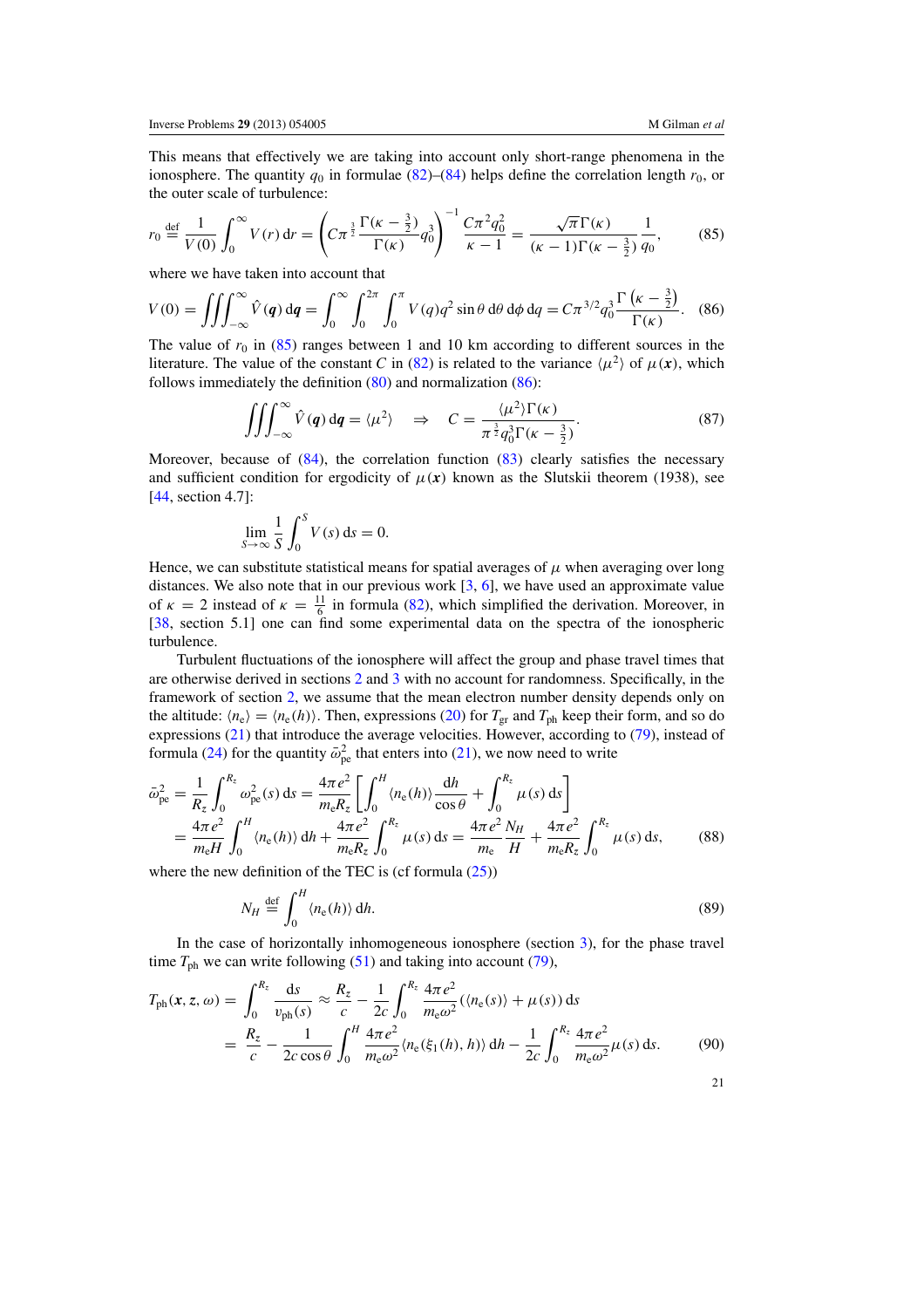<span id="page-21-0"></span>The Taylor formula for  $\langle n_e \rangle = \langle n_e(\xi_1, h) \rangle$  yields (cf formula [\(50\)](#page-11-0))

$$
\langle n_{\rm e}(\xi_1, h) \rangle \approx \langle n_{\rm e}(0, h) \rangle + \xi_1 \frac{\partial}{\partial \xi_1} \langle n_{\rm e}(0, h) \rangle, \tag{91}
$$

and substituting the right-hand side of  $(91)$  into  $(90)$ , we arrive at the same formula [\(54\)](#page-12-0) as in section [3,](#page-11-0) but with the new definitions of some of the expressions that it is comprised of. Namely, the quantity  $\bar{\omega}_{pe}^2$  enters into formula [\(54\)](#page-12-0) through the average velocity  $\bar{v}_{\text{ph}}(\omega) = c \left( 1 + \frac{1}{2} \right)$  $\frac{\bar{\omega}_{pe}^2}{\omega^2}$ ), see [\(21\)](#page-7-0), and according to [\(90\)](#page-20-0), it should now be evaluated as follows (cf formula  $(88)$ ):

$$
\bar{\omega}_{\rm pe}^2 = \frac{4\pi e^2}{m_{\rm e}} \left[ \frac{1}{H} \int_0^H \langle n_{\rm e}(0, h) \rangle \, \mathrm{d}h + \frac{1}{R_z} \int_0^{R_z} \mu(s) \, \mathrm{d}s \right] = \frac{4\pi e^2}{m_{\rm e}} \frac{N_H}{H} + \frac{4\pi e^2}{m_{\rm e} R_z} \int_0^{R_z} \mu(s) \, \mathrm{d}s,\tag{92}
$$

so that the TEC is re-defined again, this time via  $\langle n_e(0, h) \rangle$  (cf formula [\(89\)](#page-20-0)):

$$
N_H \stackrel{\text{def}}{=} \int_0^H \langle n_e(0, h) \rangle \, \mathrm{d}h. \tag{93}
$$

Moreover, the first moment  $Q(x^0, z)$  that also enters into formula [\(54\)](#page-12-0) is re-defined in the presence of turbulence according to (91) (cf formula [\(55\)](#page-12-0)):

$$
Q(\mathbf{x}^0, z) \stackrel{\text{def}}{=} \frac{1}{H^2} \int_0^H \frac{4\pi e^2}{m_e \bar{\omega}_{pe}^2} \frac{\partial}{\partial \xi_1} \langle n_e(0, h) \rangle h \, dh. \tag{94}
$$

In doing so, we emphasize that the factor  $\bar{\omega}_{pe}^2$  appears in the second term on the right-hand side of [\(54\)](#page-12-0) only for the convenience of notation. In fact, this second term does not depend on  $\bar{\omega}_{pe}^2$ because this quantity also appears in the denominator in (94). Hence, randomness contributes only to the first term on the right-hand side of [\(54\)](#page-12-0) via (92).

Along with the travel times, turbulent fluctuations may impact the compression and rate of the propagating pulse. Specifically, formulae [\(23\)](#page-7-0) and [\(31\)](#page-8-0) will remain unchanged, but the expression for  $\delta\tau$  will now depend on  $\bar{\omega}_{pe}^2$  given by [\(88\)](#page-20-0) or (92). Altogether, the new quantities will affect the dispersive propagator  $(16)$ ,  $(17)$ , and through it, both the range and azimuthal factors of the GAF, see formulae [\(28\)](#page-8-0) and [\(29\)](#page-8-0).

It turns out that the overall effect of turbulent fluctuations on the performance of the SAR sensor in range is small. More precisely, even though the quantity  $\bar{\omega}_{pe}^2$  that determines the shape of the propagating pulse  $(23)$ ,  $(31)$ , as well as the displacement of the target in range [\(40\)](#page-10-0), contains a stochastic component  $\sim \int_0^{R_z} \mu(s) ds$ , see [\(88\)](#page-20-0), (92), this component is small because  $\mu$  is ergodic and  $\langle \mu \rangle = 0$ . Indeed, let

$$
\varphi_0 = \int_0^{R_z} \mu(s) \, \mathrm{d}s, \qquad \langle \varphi_0 \rangle = 0, \tag{95}
$$

denote the random contribution to the eikonal (up to a constant factor). Then, following [\[45](#page-34-0), chapter I], in the case of a homogeneous plasma we obtain with the help of  $(87)$  and  $(85)$ 

$$
\langle \varphi_0^2 \rangle = \pi^2 R_z \int_0^\infty \hat{V}(q) q \, dq = \pi^2 R_z \frac{C q_0^2}{2(\kappa - 1)}
$$
  
=  $R_z \langle \mu^2 \rangle \frac{\sqrt{\pi} \Gamma(\kappa)}{2q_0 \Gamma(\kappa - \frac{3}{2})(\kappa - 1)} = \frac{R_z r_0}{2} \langle \mu^2 \rangle.$ 

For the inhomogeneous plasma, we can write following [\[45](#page-34-0), chapter I] and using [\(81\)](#page-19-0)

$$
\langle \varphi_0^2 \rangle \approx \frac{r_0}{2} \int_0^{R_z} \langle \mu^2(s) \rangle \, ds = \frac{r_0}{2} M^2 \int_0^{R_z} \langle n_e(s) \rangle^2 \, ds
$$
  
=  $\frac{r_0}{2} \frac{M^2}{\cos \theta} \int_0^H \langle n_e(\xi_1(h), h) \rangle^2 \, dh \stackrel{\text{def}}{=} \frac{r_0}{2} \frac{M^2}{\cos \theta} N_{2,H},$  (96)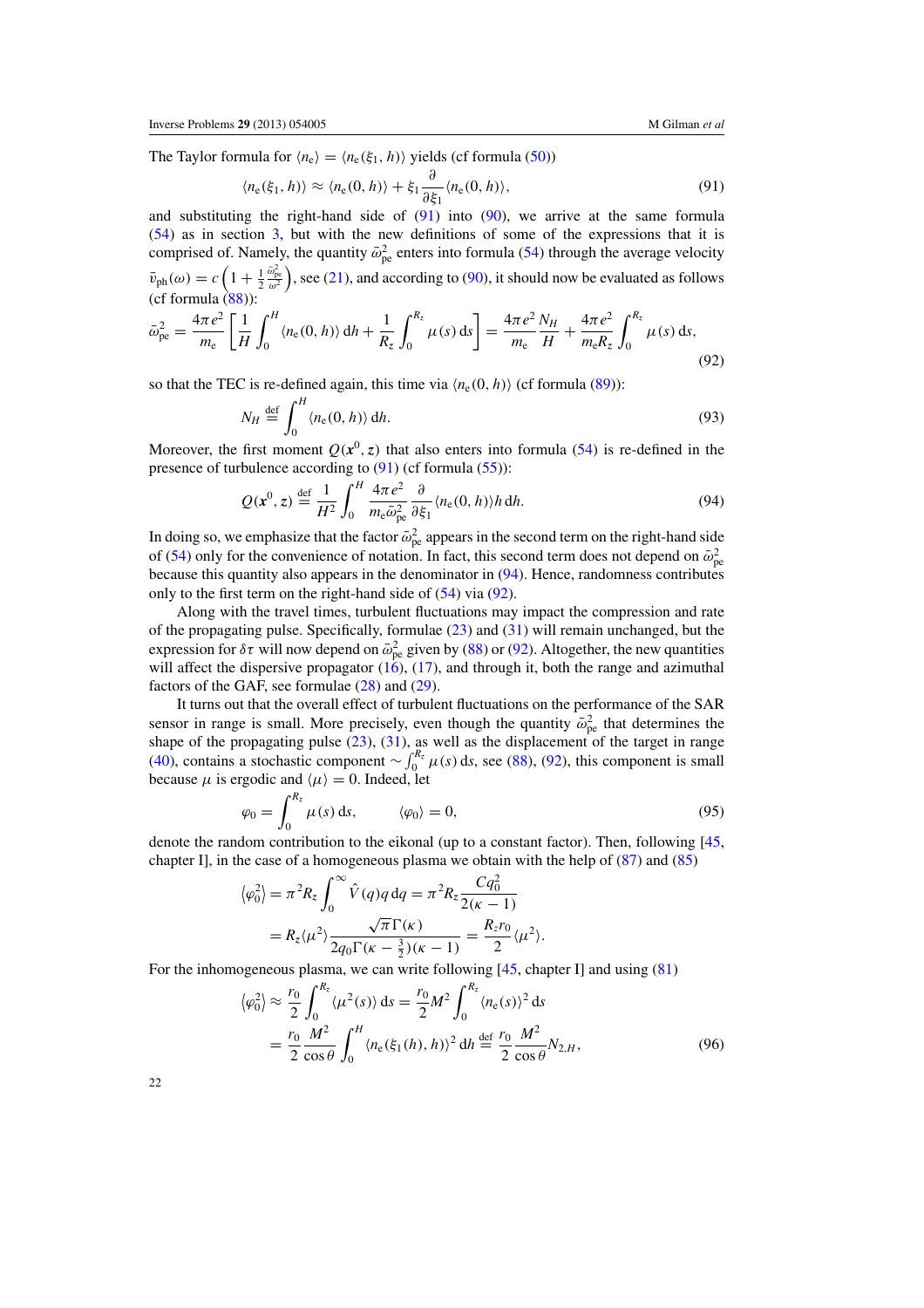<span id="page-22-0"></span>where according to [\[41](#page-34-0)], the value of  $N_{2,H}$  for high altitudes *H* is between  $9.3 \times 10^{18}$ cm<sup>-5</sup> and 9.9 × 10<sup>20</sup>cm<sup>-5</sup>, with the average of about  $5 \times 10^{19}$ cm<sup>-5</sup>.

Next, we return to formula [\(90\)](#page-20-0) for the travel time in the turbulent ionosphere and realize that the second term on its right-hand side accounts for the contribution of the baseline, i.e. deterministic, dispersion, whereas the third term is responsible for that of the turbulent fluctuations. The magnitude of the second term is  $\sim \frac{1}{c} \frac{4\pi e^2}{m_e \omega^2} N_H$ , while the magnitude of the third, random, term shall be estimated via its standard deviation, which yields  $\sim \frac{1}{c} \frac{4\pi e^2}{m_e \omega^2}$  $rac{4\pi e^2}{m_{\rm e}\omega^2}\sqrt{\langle\varphi_0^2\rangle}.$ Hence, the ratio of the third term to the second one is

$$
\frac{\sqrt{\langle \varphi_0^2 \rangle}}{N_H} \sim \frac{M \sqrt{r_0 N_{2,H}}}{N_H} \ll 1. \tag{97}
$$

Indeed, the ratio (97) is approximately between  $2 \times 10^{-4}$  and  $7 \times 10^{-4}$  for the typical parameters listed in table [1,](#page-4-0) including the correlation length  $r_0$  that ranges between  $10^5$  cm and  $10^6$  cm. Similarly, to see what the role of randomness is in determining the shape of the propagating pulse we need to compare the standard deviation  $\sqrt{\langle \delta \tau^2 \rangle}$  with the mean  $\langle \delta \tau \rangle$ , where  $\delta \tau$  is defined by formula [\(23\)](#page-7-0) and  $\bar{\omega}_{pe}^2$  is defined by formula [\(92\)](#page-21-0). It is easy to see that the ratio  $\sqrt{\langle \delta \tau^2 \rangle}$ 

 $\frac{\sqrt{\omega t}}{\sqrt{\delta \tau}}$  evaluates to the same quantity as given by formula (97). We therefore conclude that the contribution of turbulent fluctuations to travel times, as well as to the change of the pulse duration and rate in the course of its propagation in the ionosphere, is much smaller than that of the baseline dispersion.

To evaluate the azimuthal factor  $(29)$  of the GAF, we denote similar to  $(95)$ 

$$
\varphi_n = \int_0^{R_z} \mu(s) \, \mathrm{d}s,\tag{98}
$$

and instead of [\(42\)](#page-10-0) obtain

$$
W'_{A}(\mathbf{y}, z) = \sum_{n=-N/2}^{N/2} e^{\frac{2i\omega_0}{c} (R\Psi_n + \frac{1}{2} \frac{4\pi e^2}{m_e \omega_0^2} \varphi_n)},
$$
(99)

where (cf formula  $(56)$ )

$$
\Psi_n = -\frac{y_1 x_1^n}{R^2} + \frac{4\pi e^2}{m_e \omega_0^2} \frac{N_H}{H} \frac{\left(x_1^n\right)^2}{4R^2} + \frac{\bar{\omega}_{pe}^2}{2\omega_0^2} Q x_1.
$$
\n(100)

Formula (100) is written under the same assumptions of  $z_1 = 0$  and  $y_3 = z_3$  as in section [2.2,](#page-8-0) and the TEC  $N_H$  is given by [\(93\)](#page-21-0). Again, we note that the last term on the right-hand side of (100) does not depend on  $\bar{\omega}_{pe}^2$  because of the definition of *Q* [\(94\)](#page-21-0).

Due to the central limit theorem [\[46,](#page-34-0) chapter 2], each eikonal  $\varphi_n$  of (98) is a Gaussian random variable with zero mean,  $\langle \varphi_n \rangle = 0$ . The variances of all individual  $\varphi_n$  can be assumed approximately equal to one another because the variation of the integration distance  $R_z$  in (98) with respect to *n* is small compared to *R*, see [\(43\)](#page-10-0):

$$
\frac{\omega_0^2}{c^2} \left( \frac{4\pi e^2}{m_e \omega_0^2} \right)^2 \langle \varphi_n^2 \rangle \approx \sigma^2, \qquad n = -N/2, \ldots, N/2.
$$

Then, as shown in  $[3]$ , we have

$$
\langle W'_A(y_1, 0) \rangle \propto e^{-\sigma^2/2} \sum_{n=-N/2}^{N/2} e^{\frac{2i\omega_0 R}{c} \Psi_n}, \tag{101}
$$

where  $\Psi_n$  is given by (100) or, equivalently, [\(56\)](#page-12-0) in the non-turbulent case. The factor e<sup>- $\sigma^2/2$ </sup> in front of the sum on the right-hand side of  $(101)$  represents the phenomenon of extinction,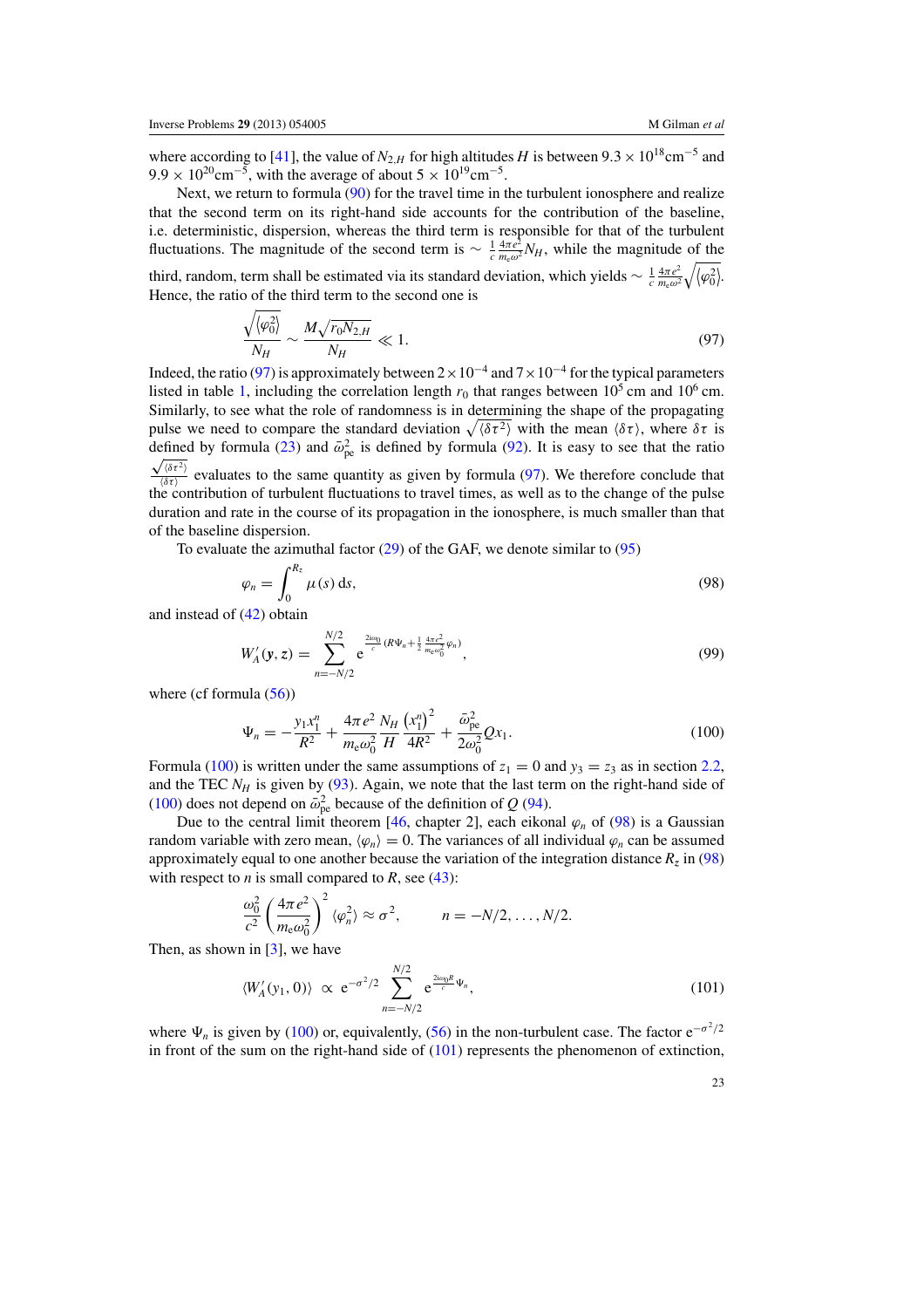see [\[45,](#page-34-0) chapter I]. The value of  $\sigma^2$  for the typical parameters we have chosen, see table [1,](#page-4-0) is  $\sigma^2 \approx 0.058$  if  $r_0 = 1$  km, and  $\sigma^2 \approx 0.58$  if  $r_0 = 10$  km. Other than the extinction, the sum on the right-hand side of  $(101)$  is the same as that in  $(42)$ ; it controls the SAR performance in azimuth in the case of a non-fluctuating ionosphere.

While formula [\(101\)](#page-22-0) shows that the mean value of the azimuthal factor of the GAF essentially coincides with its deterministic counterpart, the ionospheric turbulence still manifests itself through the presence of random eikonals  $\varphi_n$  in the exponents on the righthand side of [\(99\)](#page-22-0). The effect of randomness on the azimuthal resolution is stronger than that on the range resolution. The reason is that the range resolution is basically determined by a single look, and because of the ergodicity the contribution of turbulent fluctuations to the radar reading averages out, see formulae  $(95)$ – $(97)$ . In contrast, azimuthal resolution is built using multiple looks,  $n = -N/2, \ldots, N/2$ , and whereas the contribution of randomness to each individual reading is still small, it can get amplified when those readings are summed up.

To quantify this 'un-averaging' effect [\[3](#page-32-0)], one needs to estimate the variance of the sum [\(99\)](#page-22-0). Each term in this sum is a random variable with a logarithmically normal distribution [\[47](#page-34-0)], and as long as those variables are uncorrelated, they are also independent [\[3](#page-32-0), appendix F]. Therefore, the covariance of the received signals will also provide a measure of independence for the random variables in the sum [\(99\)](#page-22-0). If the fluctuations of the phase are small, which is the case for our study, then the correlation function of the field is approximately equal to the correlation function of the electron number density  $(80)$ , see [\[45,](#page-34-0) chapter I]. Therefore, the correlation length  $r_0$  given by formula [\(85\)](#page-20-0) also provides a characteristic scale of how rapidly the received field decorrelates along the synthetic antenna. Roughly speaking, for the locations that are further apart than  $r_0$ , the received pulses will be uncorrelated and hence independent, whereas for the locations that are closer than  $r_0$  they will not be independent.

Therefore, the following expression derived in [\[3](#page-32-0)] yields the variance of [\(99\)](#page-22-0):

$$
\sigma_{\Sigma}^2 \approx \frac{r_0}{L_{SA}} (N+1)^2 \sigma^2, \qquad (102)
$$

and as also shown in [\[3\]](#page-32-0), the corresponding relative change of the azimuthal resolution is  $\sim \frac{\sigma}{2} \sqrt{\frac{r_0}{L_{\text{SA}}}}$ . For the typical parameters (see table [1\)](#page-4-0), this quantity is about 1.7% if  $r_0 = 1$  km, and 17% if  $r_0 = 10$  km. It may get even higher if the instantaneous values for *M* and  $N_{2,H}$ , see [\(81\)](#page-19-0) and [\(96\)](#page-21-0), happen to be larger than their typical averages.

The fact that the performance of the SAR system in range is only weakly sensitive to turbulent fluctuations indicates that the ionospheric turbulence will basically not affect any of the considerations of sections [4](#page-13-0) and [5](#page-15-0) related to reconstructing the TEC with the help of formula [\(59\)](#page-13-0), improving the robustness of reconstruction by means of the image registration, and assessing the quality of the image obtained with the corrected filter. At the same time, as the random contribution to individual travel times averages out, the proposed filter correction is essentially based on deterministic quantities only. As such, we do not expect that it will provide an efficient means for reducing the ionospheric distortions of the image that are due to the turbulence.

It is also to be noted that the conditioning of formula  $(60)$  may be better than that of formula [\(59\)](#page-13-0) because the individual quantities  $y_1^{(1)}$  and  $y_1^{(2)}$  may not be as large compared to the azimuthal shift  $\Delta y_1$ . There may, however, be a potential difficulty of a different nature in evaluating  $Q$  by formula [\(60\)](#page-13-0), because unlike the range resolution, the azimuthal resolution of a SAR system is sensitive to the turbulent fluctuations of the ionosphere, see formula (102). This sensitivity may induce larger errors in  $y_1^{(1)}$  and  $y_1^{(2)}$ . Addressing the accuracy considerations for *Q* will be a subject of future study.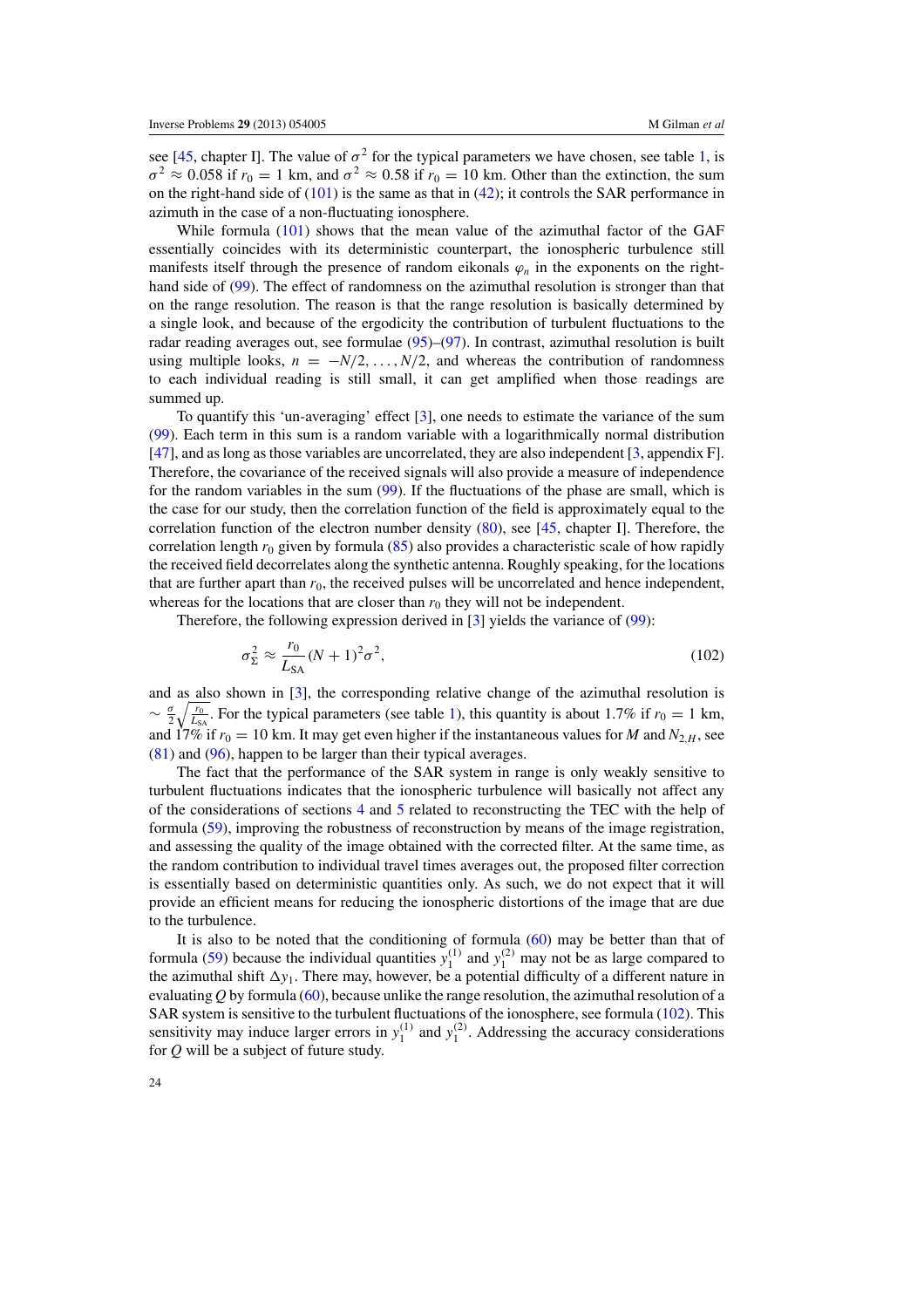# <span id="page-24-0"></span>**7. Discussion**

In our previous work, we introduced the dual carrier probing as a means of reconstructing the ionospheric TEC when imaging the Earth's surface by a spaceborne SAR. The value of the reconstructed TEC is subsequently used to correct the matched filter, which is a key component of the SAR signal processing algorithm, and thus reduce or remove the ionospheric distortions that would otherwise appear on the image.

In this paper, we have proposed to use the area-based image registration for improving the accuracy and robustness of the reconstructed TEC. In particular, we have related the error of the registration to that of the TEC reconstruction, and have also shown how the error of the TEC affects the final quality of the re-processed image. Although the interferometric methods of [\[11](#page-33-0), [14\]](#page-33-0) may be more accurate, the proposed methodology still leads to a multi-fold reduction of the image artifacts caused by the ionosphere in their part which is not due to the turbulence. An important advantage of the proposed methodology though is that it requires neither the ground-based receivers (like GPS does) nor a repeat satellite pass.

Additional contributions of the current paper include a more accurate account of the effect of turbulent fluctuations on the image based on the true Kolmogorov–Obukhov spectrum of turbulence, as well as an account of Ohmic losses in the ionospheric plasma and an account of the horizontal inhomogeneity of the ionosphere. In regard to the latter, we note that whereas our description predicts that the sign of the azimuthal displacement *SA* and that of the first moment *Q* will be the same, see formula [\(57\)](#page-12-0), other descriptions in the literature may have those signs as opposite, see, e.g., [\[48–50\]](#page-34-0). We attribute this discrepancy to the difference in the definition of *SA*.

The issues that may require further attention include the following.

- *Studying the possibility of iterative application of registration/correction procedures*. Even if the first correction is not perfect (say, because the images are blurry and cannot be matched well enough), the improvement of the image quality may result in better registration of the two corrected images.
- *Analysis of SAR imaging through the ionosphere with the polarization of the interrogating field taken into account*. It should include the anisotropy of the plasma due to the magnetic field of the Earth (gyrotropy), and may also touch upon the possible anisotropy at the target, as in [\[51](#page-34-0)]. Our preliminary considerations suggest that the effect of the magnetic field of the Earth on the dispersion of radio waves in the ionosphere is negligible. Hence, the two key components—dispersive propagation and the Faraday rotation—decouple and can be studied independently. Regarding the Faraday rotation, an important objective is to see whether the dual carrier probing can help reduce or remove its potential detrimental effect on the image in the case where the SAR instrument does not have a fully polarimetric capability.
- *Analysis of the linearized scattering off dispersive targets*. Dispersion of the target material is a key characteristic that may enable its identification [\[52](#page-34-0)]. The goal is to build a mathematical model for SAR imaging that includes the dispersion of the target, with possible future applications to miSAR, and with the potential of distinguishing between the target dispersion and the ionospheric dispersion.
- *A more thorough analysis of the stochastic component of ionospheric distortions using the turbulence structure function* [\[45\]](#page-34-0) *rather than the correlation function*. Analysis of the effect of turbulent fluctuations of the electron number density in the ionosphere on the SAR image in the case where the statistics of waves (mainly, that of the eikonal) does not necessarily coincide with the statistics of the medium. Study of the anisotropic turbulence due to the magnetic field of the Earth. Development of appropriate strategies of how to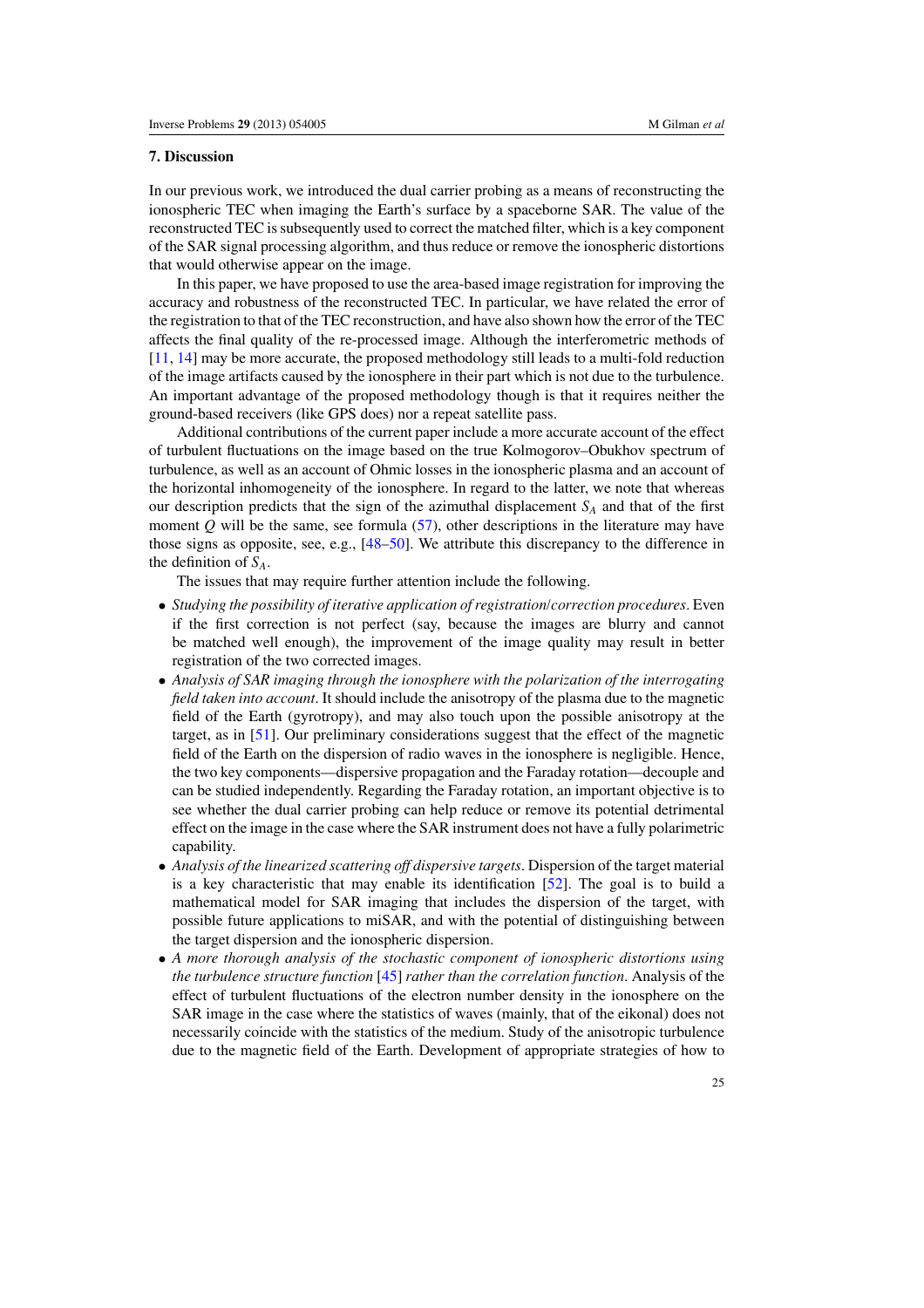<span id="page-25-0"></span>additionally correct the matched filter in order to reduce the stochastic part of ionospheric distortions, assuming that the statistics of waves is known.

- Given that the current mitigation strategy based on dual carrier probing is effective mostly for the deterministic part of ionospheric distortions, an investigation may be warranted of whether the stochastic component of distortions can be tackled by any of the general 'black box' image sharpening and deblurring techniques [\[53](#page-34-0)] developed previously with no direct relation to spaceborne SAR.
- Analysis of the linearized scattering of the polarized radio waves off rough surfaces, with the goal of relating SAR imaging to a physical mechanism of backscattering at the target.
- An in-depth investigation of the VHF SAR imaging through the ionosphere aimed at determining whether the VHF frequencies (very low in the SAR context yet still above the Langmuir frequency) may require a more comprehensive propagation model that would include, for example, kinetic considerations [\[2\]](#page-32-0).

## **Acknowledgments**

This work was supported by the US Air Force Office of Scientific Research (AFOSR) under agreement FA9550-10-1-0092. We would also like to thank the anonymous referees of our paper for their helpful comments.

#### **Appendix A. Propagation of SAR signals in a lossless homogeneous plasma**

In this section, we re-derive the results of  $[6,$  appendix  $\overline{A}$  in a more concise yet consistent way. We are interested in obtaining a spherically symmetric solution similar to the retarded potential [\(7\)](#page-5-0), but for the case of a dispersive propagation governed by the Klein–Gordon equation [\(1\)](#page-4-0) with  $\omega_{\text{pe}} = \text{const.}$  Let  $r = |z - x|$  denote the radial coordinate in the spherical system centered at  $x \in \mathbb{R}^3$ , which is the location of the antenna (we are using the notations of section [2.1\)](#page-4-0), and let  $\varphi = \varphi(t, r)$  be a spherically symmetric solution of equation [\(1\)](#page-4-0). Introduce a new function  $\phi = \phi(t, r)$ , such that  $\phi(t, r) = \phi(t, r)/r$ . Then,  $\phi(t, r)$  satisfies the one-dimensional Klein–Gordon equation:

$$
\frac{\partial^2 \phi}{\partial t^2} - c^2 \frac{\partial^2 \phi}{\partial r^2} + \omega_{\text{pe}}^2 \phi = 0, \qquad r \geqslant 0. \tag{A.1}
$$

Hence, we need to look into the propagation of pulses governed by equation  $(A.1)$ .

Assume that a pulse of shape  $P(t)$  is given at  $r = 0$  (location of the antenna); for example, it can be the high-range resolution upchirp  $(6)$ :

$$
P(t) = \frac{1}{4\pi} \chi_{\tau}(t) e^{i(\omega_0 + \frac{Bt}{2\tau})t},
$$
\n(A.2)

where  $\omega_0$  is the center carrier frequency, *B* is the angular bandwidth and  $\tau$  is the duration of the chirp. The factor  $1/4\pi$  in (A.2) accounts for the difference between the one-dimensional and three-dimensional delta-functions  $\delta(r)$  and  $\delta(x_1, x_2, x_3)$  that excite the pulse at the origin.

A Fourier transform in time of the pulse (A.2) is expressed via the erf functions. The latter can subsequently be evaluated with the help of the stationary phase method, see [\[6](#page-32-0), appendix A]. If, in doing so, the transient behavior near the endpoints of the pulse frequency range is disregarded, i.e. if we leave out the cases  $|\omega_0 - B/2 - \omega| \ll B$  and  $|\omega_0 + B/2 - \omega| \ll B$ , then the resulting transform  $P(\omega)$  approximately represents the chirp at  $t = 0$  as a superposition of sinusoidal harmonics with different frequencies:<br> $\int_0^{\pi} \frac{1}{\sqrt{\pi}} \frac{\sqrt{\pi}}{-i \frac{\beta^2}{\pi} + i \frac{\pi}{\pi}}$ 

$$
\hat{P}(\omega) \approx \begin{cases}\n-\frac{1}{8\pi^2} \frac{\sqrt{\pi}}{\sqrt{\alpha}} e^{-i\frac{\beta^2}{4\alpha} + i\frac{\pi}{4}}, & \text{if } \omega \in [\omega_0 - B/2, \omega_0 + B/2], \\
0, & \text{if } \omega \notin [\omega_0 - B/2, \omega_0 + B/2].\n\end{cases} (A.3)
$$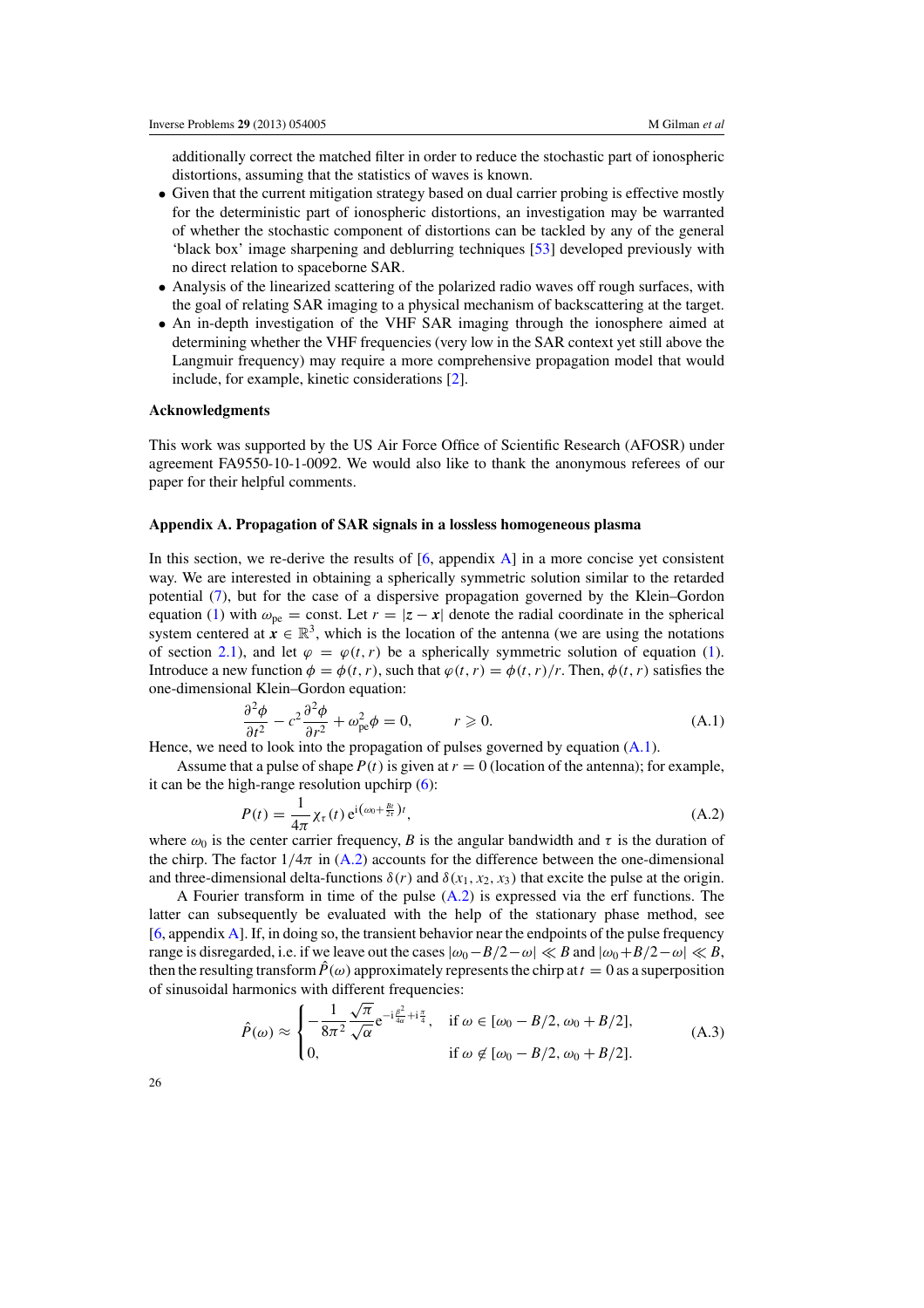<span id="page-26-0"></span>where  $\beta = \omega - \omega_0$ . Each of the frequencies  $\omega$  that compose the spectrum in [\(A.3\)](#page-25-0), or, rather, each of the harmonics e<sup>iωt</sup>, propagates with its own phase velocity of [\(5\)](#page-5-0). Indeed, the propagating pulse  $\phi(t, r)$  that has covered the distance *r* from the origin can be written as the inverse Fourier transform [\[54](#page-34-0), chapter I], which, according to [\(2\)](#page-5-0), immediately leads to the introduction of the phase velocity  $v_{ph} = \omega/k$  in the exponent:

$$
\phi(t,z) = \int_{\omega_0 - B/2}^{\omega_0 + B/2} \hat{P}(\omega) e^{i(\omega t - kr)} d\omega = \int_{\omega_0 - B/2}^{\omega_0 + B/2} \hat{P}(\omega) e^{i\omega (t - r/v_{\text{ph}})} d\omega.
$$
 (A.4)

In (A.4), the phase velocity  $v_{ph}$  and wavenumber k are assumed to be the functions of the frequency  $\omega$  defined by the dispersion relation [\(3\)](#page-5-0). Introducing

$$
\frac{1}{v_{\text{ph}_0}} = \frac{k}{\omega}\Big|_{\omega_0} \quad \text{and} \quad \frac{1}{v_{\text{gr}_0}} = \frac{\mathrm{d}k}{\mathrm{d}\omega}\Big|_{\omega_0} \tag{A.5}
$$

and using [\(3\)](#page-5-0) and [\(5\)](#page-5-0), we can approximately represent ( $\omega t - kr$ ) in (A.4) by means of the Taylor formula:

$$
\omega t - kr = \omega \left( t - \frac{r}{v_{\text{ph}}(\omega)} \right) \approx (\omega_0 + \beta) \left[ t - r \left( \frac{1}{v_{\text{ph}}} + \beta \frac{d}{d\omega} \frac{1}{v_{\text{ph}}} + \frac{\beta^2}{2} \frac{d^2}{d\omega^2} \frac{1}{v_{\text{ph}}} \right) \Big|_{\omega_0} \right]
$$

$$
= \omega_0 \left( t - \frac{r}{v_{\text{ph}_0}} \right) + b\beta - rb_2 \beta^2,
$$
(A.6)

where

$$
b = t - \frac{r}{v_{\text{ph}_0}} - \omega_0 r \frac{d}{d\omega} \frac{1}{v_{\text{ph}}} \Big|_{\omega_0} = t - \frac{r}{v_{\text{gr}_0}},
$$
  

$$
b_2 = \frac{d}{d\omega} \frac{1}{v_{\text{ph}}} \Big|_{\omega_0} + \frac{\omega_0}{2} \frac{d^2}{d\omega^2} \frac{1}{v_{\text{ph}}} \Big|_{\omega_0} \approx -\frac{1}{2c} \frac{\omega_{\text{pe}}^2}{\omega_0^3}.
$$
 (A.7)

Substituting (A.6) and (A.7) into (A.4) and changing the integral over  $\omega$  to that over  $\beta$ , we obtain

obtain  
\n
$$
\phi(t, z) = -\frac{1}{8\pi^2} \frac{\sqrt{\pi}}{\sqrt{\alpha}} e^{i\frac{\pi}{4}} \int_{-B/2}^{B/2} e^{-i\frac{\tau}{2B}\beta^2} e^{i\omega_0(t - r/v_{ph_0})} e^{ib\beta - irb_2\beta^2} d\beta
$$
\n
$$
= -\frac{1}{8\pi^2} \frac{\sqrt{\pi}}{\sqrt{\alpha}} e^{i\frac{\pi}{4}} e^{i\omega_0(t - r/v_{ph_0})} \int_{-B/2}^{B/2} e^{-ia\beta^2 + ib\beta} d\beta
$$
\n
$$
= -\frac{1}{8\pi^2} \frac{\sqrt{\pi}}{\sqrt{\alpha}} e^{i\frac{\pi}{4}} \frac{\sqrt{\pi}}{2\sqrt{a}} e^{i\frac{\beta^2}{4a}} e^{-i\frac{\pi}{4}} e^{i\omega_0(t - r/v_{ph_0})} \left[ erf \left( \frac{\sqrt{i}(b + aB)}{2\sqrt{a}} \right) - erf \left( \frac{\sqrt{i}(b - aB)}{2\sqrt{a}} \right) \right]
$$
\n
$$
= \frac{1}{16\pi \sqrt{\alpha} \sqrt{a}} e^{i\omega_0(t - r/v_{ph_0})} e^{i\frac{b^2}{4a}} \left[ erf \left( \frac{\sqrt{i}(b - aB)}{2\sqrt{a}} \right) - erf \left( \frac{\sqrt{i}(b + aB)}{2\sqrt{a}} \right) \right], \quad (A.8)
$$
\nwhere

where

$$
a = \frac{\tau}{2B} + rb_2 \equiv \frac{\tau}{2B} - \frac{1}{2} \frac{r}{c} \frac{\omega_{\text{pe}}^2}{\omega_0^3}
$$
(A.9)

and the branch of the square root is chosen such that  $|\arg(\cdot)| \le \pi$ .

Using a stationary phase argument one more time, we have shown in [\[6](#page-32-0), appendix [A\]](#page-25-0) that the difference of the two erf functions in the last line of  $(A.8)$  is equal to 2 if the value of *b* is within the interval of  $(-aB, aB)$ , and zero otherwise<sup>9</sup>. Introducing

$$
\eta_{\pm} = \frac{b \pm aB}{2\sqrt{a}},\tag{A.10}
$$

<sup>9</sup> Although the integral in the second line of  $(A.8)$  is algebraically of the same type as that in  $(33)$ , the analysis of section [2.2](#page-8-0) does not apply here because the QPE for (A.8) is not small:  $\phi_{\text{dB}} \approx B\tau/8 \gg 1$ .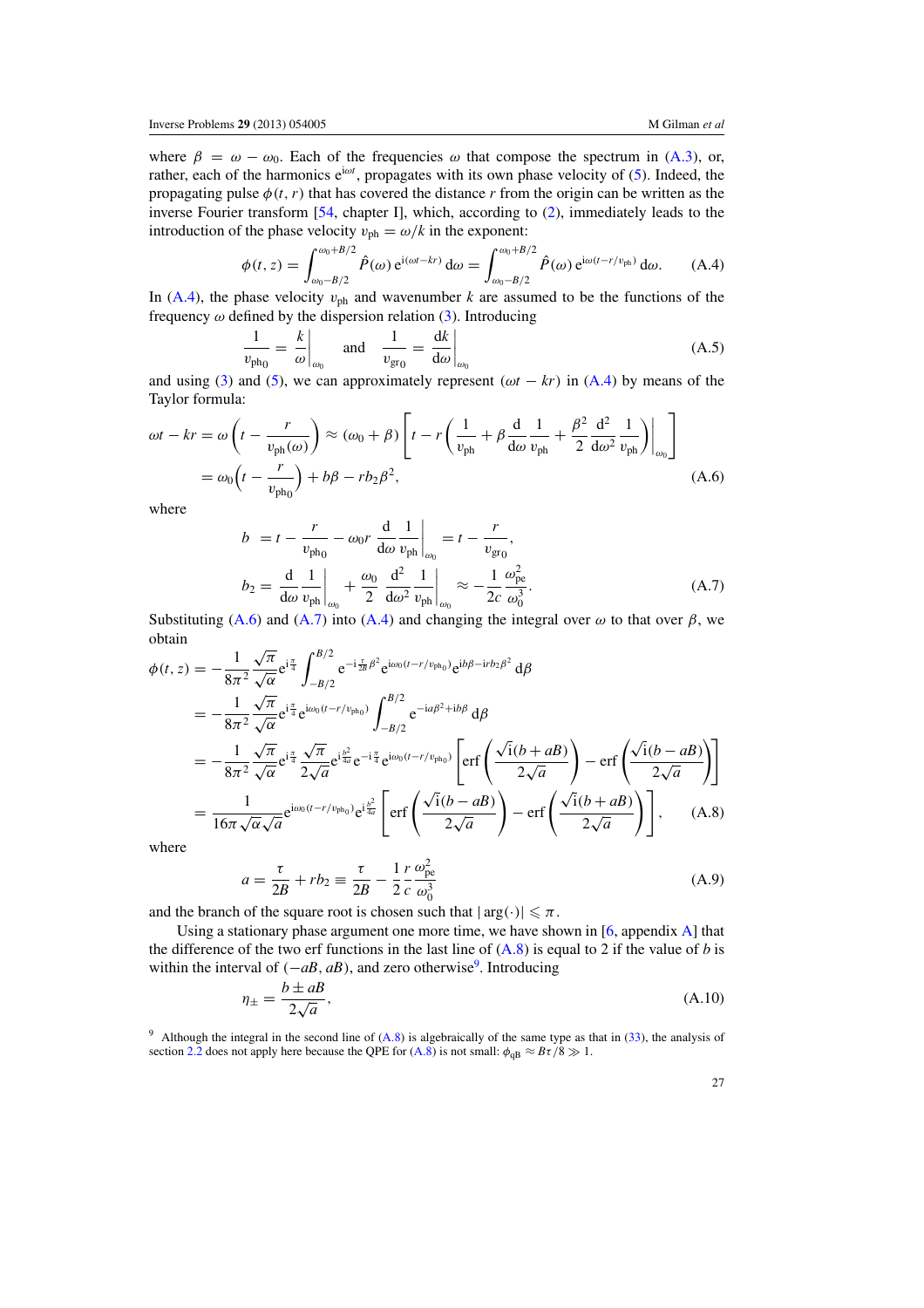<span id="page-27-0"></span>we can rewrite this difference as follows:

$$
[erf(\sqrt{i}\eta_{-}) - erf(\sqrt{i}\eta_{+})] = 2\chi_{\tau'}(b), \qquad (A.11)
$$

where  $\chi$  is the indicator function defined in [\(6\)](#page-5-0), and

$$
\tau' \stackrel{\text{def}}{=} 2aB = \tau - \frac{r}{c} \frac{\omega_{\text{pe}}^2}{\omega_0^2} \frac{B}{\omega_0} = \tau - \delta \tau \tag{A.12}
$$

is a new pulse length. Accordingly, the quantity

$$
\alpha' \stackrel{\text{def}}{=} \frac{1}{4a} = \frac{B}{2\tau'} \approx \frac{B}{2\tau} \left( 1 + \frac{\delta\tau}{\tau} \right) = \alpha + \delta\alpha \tag{A.13}
$$

becomes a new chirp rate (see the second exponent in the last line of [\(A.8\)](#page-26-0)).

Altogether, combining formulae  $(A.8)$ – $(A.13)$ , using the notation of [\(6\)](#page-5-0) and recalling that  $\varphi(t, r) = \varphi(t, r)/r$ , we obtain the spherically symmetric propagating pulse in the form

$$
\varphi(t,r) = \frac{1}{4\pi r} e^{i\omega_0 (t - r/v_{ph_0})} \chi_{\tau'}(t - r/v_{gr_0}) e^{i\alpha'(t - r/v_{gr_0})^2}
$$
  

$$
\stackrel{\text{def}}{=} \frac{1}{4\pi r} A'(t - r/v_{gr_0}) e^{i\omega_0 (t - r/v_{ph_0})}.
$$
 (A.14)

**Remark.** Leaving out the transients that correspond to the endpoints of the pulse and its spectrum when using the stationary pause method is equivalent to disregarding the so-called precursors, see [\[2](#page-32-0), section 21] or [\[55\]](#page-34-0). In other words, we are focusing on the propagation of the main body of the pulse because it is the main body of the pulse that is used for building the generalized ambiguity function in section [2.](#page-4-0)

**Remark.** The observation that  $\tau' < \tau$  (and, consequently,  $\alpha' > \alpha$ ) for an upchirp ( $\alpha > 0$ , see [\(6\)](#page-5-0)) agrees with the formula for the group velocity in [\(5\)](#page-5-0). Indeed, for an upchirp the slower propagating low-frequency harmonics are emitted first and the faster propagating highfrequency harmonics are emitted last. Hence, the 'tail' of the chirp travels faster than its 'head,' which results in the pulse compression. The situation for the downchirp ( $\alpha$  < 0) will be the opposite: it will get dilated rather than compressed,  $\tau' > \tau$ , while its absolute rate will become lower rather than higher,  $|\alpha'| < |\alpha|$  (see also [\[24](#page-33-0), figure 1]).

**Remark.** Using expressions [\(A.4\)](#page-26-0) and [\(14\)](#page-6-0), one can represent the range factor of the GAF as a double integral in frequency  $\omega$  and fast time *t*. In [\[56](#page-34-0)], the authors adopt this approach and consider Gaussian pulses, which allows them to express the integrals over  $t$  and  $\omega$  in elementary functions. For the rectangular chirp [\(6\)](#page-5-0), this method would still yield the erf functions at the first step (integration over  $t$ ), and will thus have no advantage over the one used in the current work.

## **Appendix B. Propagation of SAR signals in a plasma with losses**

Ohmic losses in the ionosphere are due to the collisions of particles. Let  $\gamma > 0$  denote the effective collision frequency  $[2]$ . Then, the dielectric constant of the ionospheric plasma is given by the following expression (cf formula  $(4)$ ):

$$
\frac{k^2c^2}{\omega^2} = \varepsilon' = 1 - \frac{\omega_{\text{pe}}^2}{\omega(\omega - i\gamma)}.
$$
\n(B.1)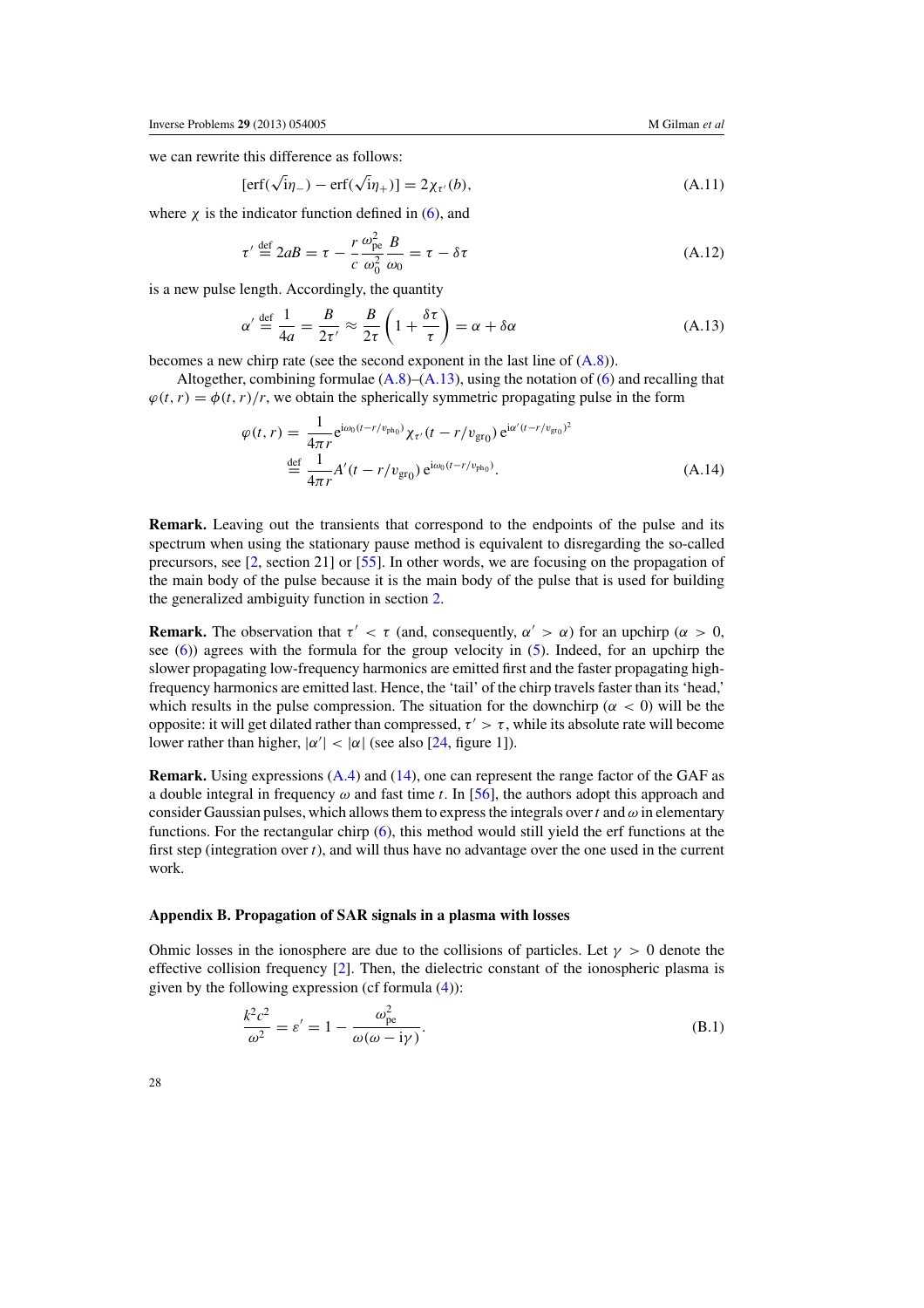<span id="page-28-0"></span>The value of  $\gamma$  in the ionosphere depends on the altitude, solar activity and the time of the day, but generally it does not exceed  $10^5$  Hz [\[57,](#page-34-0) [2](#page-32-0)], i.e.  $\gamma \ll \omega$ . Under this condition, the solution  $k^* = k^*(\omega)$  to equation [\(B.1\)](#page-27-0) will have a small imaginary part<sup>10</sup>:

$$
k^* = \frac{\omega}{c} \left( 1 - \frac{1}{2} \frac{\omega_{\rm pe}^2}{\omega^2} - \frac{i}{2} \frac{\omega_{\rm pe}^2}{\omega^2} \frac{\gamma}{\omega} \right).
$$

Similarly, the expressions in  $(A.5)$ ,  $(A.7)$  and  $(A.9)$  will all acquire small imaginary parts proportional to  $\gamma$ :

$$
\frac{1}{v_{\text{ph}_0}^*} = \frac{1}{v_{\text{ph}_0}} - \frac{\mathrm{i}}{2} \frac{1}{c} \frac{\gamma \omega_{\text{pe}}^2}{\omega_0^3}, \nb^* = b - \mathrm{i} \frac{r}{c} \frac{\gamma \omega_{\text{pe}}^2}{2\omega_0^3}, \nb_2^* = b_2 - \mathrm{i} \frac{3}{2} \frac{\gamma \omega_{\text{pe}}^2}{c\omega_0^4}, \na^* = \frac{\tau}{2B} + r b_2^* = a - \mathrm{i} \frac{3}{2} \frac{\gamma r}{c} \frac{\omega_{\text{pe}}^2}{\omega_0^4}.
$$
\n(B.2)

The reasoning in appendix  $\bf{A}$  $\bf{A}$  $\bf{A}$  that leads to formula  $(A.8)$  will hold in the lossy case with the replacement of the variables  $(a, b, b_2, v_{ph_0})$  by  $(a^*, b^*, b_2^*, v_{ph_0}^*)$  given by (B.2). The overall effect of complexity in (B.2) is as follows. First, it causes a gradual exponential attenuation of the propagating wave:

$$
e^{i\omega_0(t-r/v_{ph_0}^*)} = e^{i\omega_0(t-r/v_{ph_0})}e^{-\frac{1}{2}\frac{r}{c}\frac{v\omega_{pe}^2}{\omega_0^2}}.
$$
\n(B.3)

Other than that, we can write

$$
e^{i\frac{(\hat{b}^*)^2}{4a^*}}=e^{i\frac{b^2}{4a}}e^{i(\frac{(\hat{b}^*)^2}{4a^*}-\frac{\hat{b}^2}{4a})}=e^{i\frac{b^2}{4a}}e^{i(-\frac{2ib}{4a}\frac{r}{c}\frac{\gamma\omega_{pe}^2}{2\omega_0^3})}=e^{i\frac{\hat{b}^2}{4a}}e^{\frac{\hat{b}}{2a}\frac{r}{c}\frac{\gamma\omega_{pe}^2}{2\omega_0^3}},
$$

and using [\(A.11\)](#page-27-0), [\(A.12\)](#page-27-0):  $|b| \le \tau'/2 = aB$ , conclude that the second exponent in the previous equality satisfies

$$
\left|\frac{b}{2a}\frac{r}{c}\frac{\gamma\omega_{\rm pe}^2}{2\omega_0^3}\right| \leqslant \frac{1}{4}\frac{r}{c}\frac{\gamma\omega_{\rm pe}^2}{\omega_0^2}\frac{B}{\omega_0}.
$$

The corresponding exponential function may be either decreasing or increasing, but either way the rate of its amplitude change will be much slower than that in  $(B.3)$  because of an additional small factor  $\frac{B}{\omega_0} \ll 1$  in the exponent.

Using [\(A.10\)](#page-26-0), we can also introduce  $\eta^*_{\pm}$  by substituting the corresponding complex quantities from (B.2), and define  $\delta \eta_{\pm} \stackrel{\text{def}}{=} \eta_{\pm}^* - \eta_{\pm}$ , where

$$
|\delta\eta_{\pm}|\sim\frac{1}{2}\sqrt{\frac{2B}{\tau}}\frac{r}{c}\frac{\gamma\omega_{\rm pe}^2}{2\omega^3}\ll1.
$$

Then, for the difference between the erf functions of the complex argument  $\eta_{\pm}^*$  and the real argument  $\eta_{\pm}$ , we have

$$
\left|\text{erf}(\sqrt{i}(\eta_{\pm}+\delta\eta_{\pm}))-\text{erf}(\sqrt{i}\eta_{\pm})\right|\approx\left|\frac{2}{\sqrt{\pi}}e^{-i\eta_{\pm}^2}\cdot\sqrt{i}\delta\eta_{\pm}\right|=\frac{2}{\sqrt{\pi}}|\delta\eta_{\pm}|.
$$

<sup>&</sup>lt;sup>10</sup> In this appendix, the asterisk superscript will denote the quantities that pertain to the lossy case.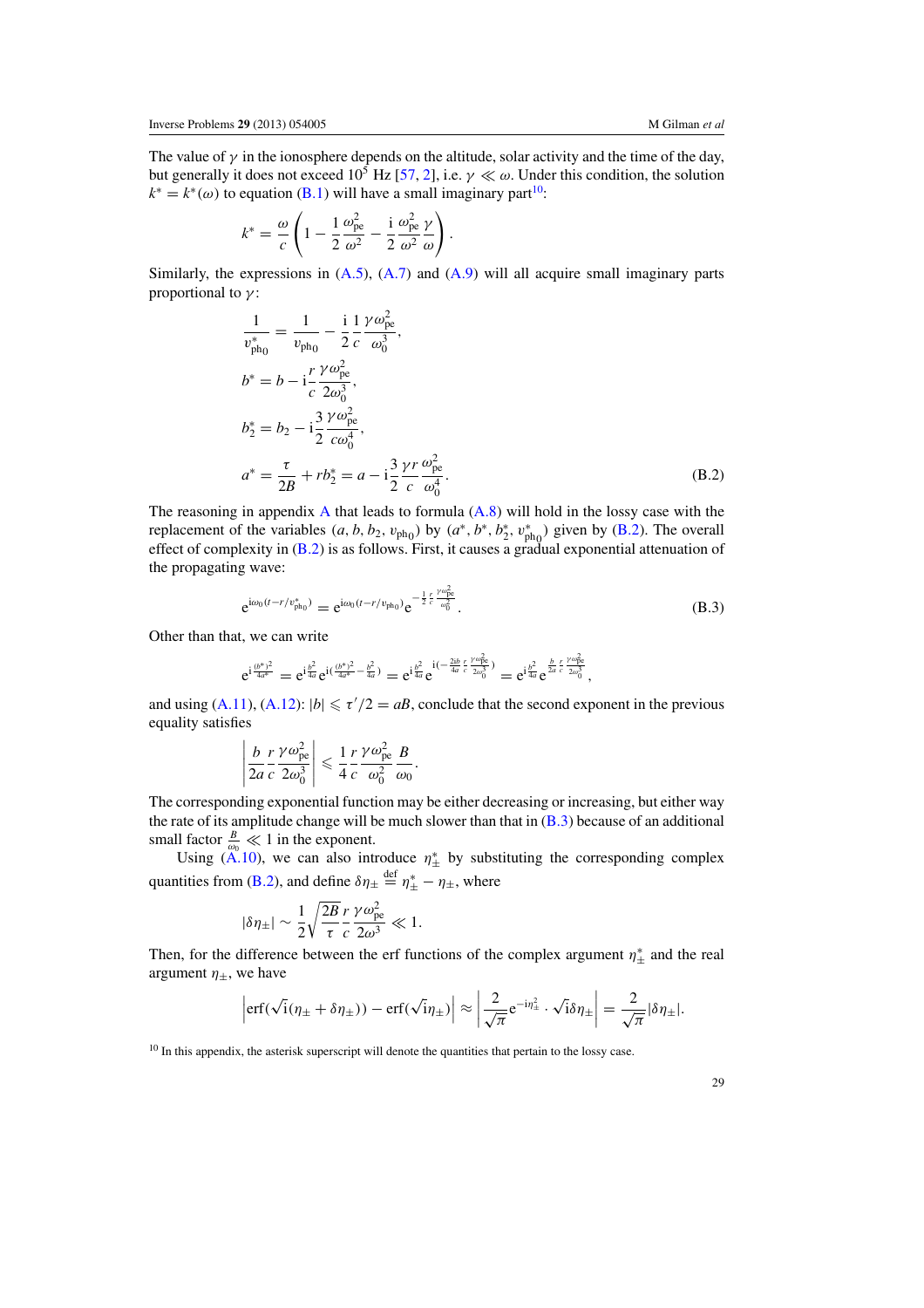<span id="page-29-0"></span>Consequently, the total variation of the quantity [erf(  $\sqrt{i}\eta^*$  – erf(  $\sqrt{i}\eta^*$ )] that appears in the 'lossy' counterpart of [\(A.8\)](#page-26-0) will not exceed  $\frac{4}{\sqrt{\pi}}|\delta\eta_{\pm}|$  by absolute value, which is a negligible contribution compared to the value of 2 in the lossless case.

Altogether, using [\(B.3\)](#page-28-0) and disregarding other effects of complexity, we obtain the following form of the propagating signal in the case of a lossy plasma (cf formula  $(A.14)$ ):

$$
\varphi(t,r) \approx \frac{1}{4\pi r} A'(t-r/v_{\rm gr_0}) e^{i\omega_0(t-r/v_{\rm ph_0})} e^{-\frac{1}{2}\frac{r}{c}\frac{y\omega_{\rm pe}^2}{\omega_0^2}}.
$$
 (B.4)

# **Appendix C. Area-based image registration for dual carrier probing**

In this appendix, we show how one can reduce the error of the area-based image registration due to the discrete Fourier transform and due to noise. Possible misregistration due to different terrain reflectivity on two different carrier frequencies belongs to neither of these two categories and is not discussed hereafter. Note also that while we are proposing to use the area-based image registration for correcting the matched filter in SAR signal processing, it is otherwise used routinely for SAR interferometry, see, e.g. [\[40\]](#page-34-0). Our subsequent discussion focuses on one-dimensional signals for simplicity; the extension to two dimensions can be found, e.g., in [\[26](#page-33-0), [27](#page-33-0)].

The phase correlation method is based on formula  $(61)$ , which is written for two continuous one-dimensional signals  $u(x)$  and  $v(x)$  defined on  $-\infty < x < \infty$ . In practice, however, the signals are discrete rather than continuous, and their length is finite. Let us therefore introduce two sequences of length *L*:  $\{u_l\}_{l=0}^{L-1}$  and  $\{v_l\}_{l=0}^{L-1}$ , and interpret them as traces of two continuous functions,  $u(x)$  and  $v(x) = u(x - s)$ , on a uniform grid of size  $T: \mathbb{R}^1 u_l \equiv u(x_l)$  and  $v_l \equiv v(x_l)$ , where  $x_l = lT$  and  $l = 0, 1, \ldots, L - 1$ . Clearly, the lower bound for *T* is the pixel size, whereas the upper bound for *L* is the total number of pixels in those fragments of each image that are employed for registration. Instead of  $(61)$ , we will use the discrete Fourier transform (see, e.g., [\[58](#page-34-0), section 5.7]) of  $u_l$  and  $v_l$  (which assumes, in particular, that both sequences are *L*-periodic):

$$
\hat{u}_k = \frac{1}{\sqrt{L}} \sum_{l=0}^{L-1} u_l e^{-ik\frac{2\pi}{LT}x_l} = \frac{1}{\sqrt{L}} \sum_{l=0}^{L-1} u_l e^{-ik\frac{2\pi}{L}l}
$$
 (C.1*a*)

and

$$
\hat{v}_k = \frac{1}{\sqrt{L}} \sum_{l=0}^{L-1} v_l e^{-ik\frac{2\pi}{LT}x_l} = \frac{1}{\sqrt{L}} \sum_{l=0}^{L-1} u(x_l - s) e^{-ik\frac{2\pi}{LT}x_l}
$$
\n
$$
= \frac{1}{\sqrt{L}} \sum_{l=0}^{L-1} u(x_l - s) e^{-ik\frac{2\pi}{LT}(x_l - s)} \cdot e^{-ik\frac{2\pi}{LT}s} \approx \hat{u}_k e^{-ik\frac{2\pi}{LT}s}.
$$
\n(C.1b)

Note that the last equality of  $(C.1b)$  is only approximate rather than exact because of the error that may appear if the shift *s* is not a multiple of the grid size *T*. For smooth periodic functions though, this error can be shown to decay rapidly as *L* increases (see, e.g., the analysis in [\[58](#page-34-0), sections 3.1 and 4.1]), and we therefore disregard it hereafter.

Next, we build a discrete function similar to that of  $(62)$ :

$$
\tilde{\delta}_l \stackrel{\text{def}}{=} \frac{1}{\sqrt{L}} \sum_{k=0}^{L-1} \frac{\hat{u}_k^* \hat{v}_k}{|\hat{u}_k^* \hat{v}_k|} e^{ik\frac{2\pi}{LT}x_l} = \frac{1}{\sqrt{L}} \sum_{k=0}^{L-1} e^{-ik\frac{2\pi}{LT}s} e^{ik\frac{2\pi}{LT}x_l} = \frac{1}{\sqrt{L}} \sum_{k=0}^{L-1} e^{ik\frac{2\pi}{L} (l - \frac{s}{T})}. \tag{C.2}
$$

<sup>11</sup> In the image registration literature, the grid size  $T$  is often called the sampling rate, and accordingly, the grid dimension (length of sequence) *L* is referred to as the number of samples, see, e.g., [\[39\]](#page-34-0).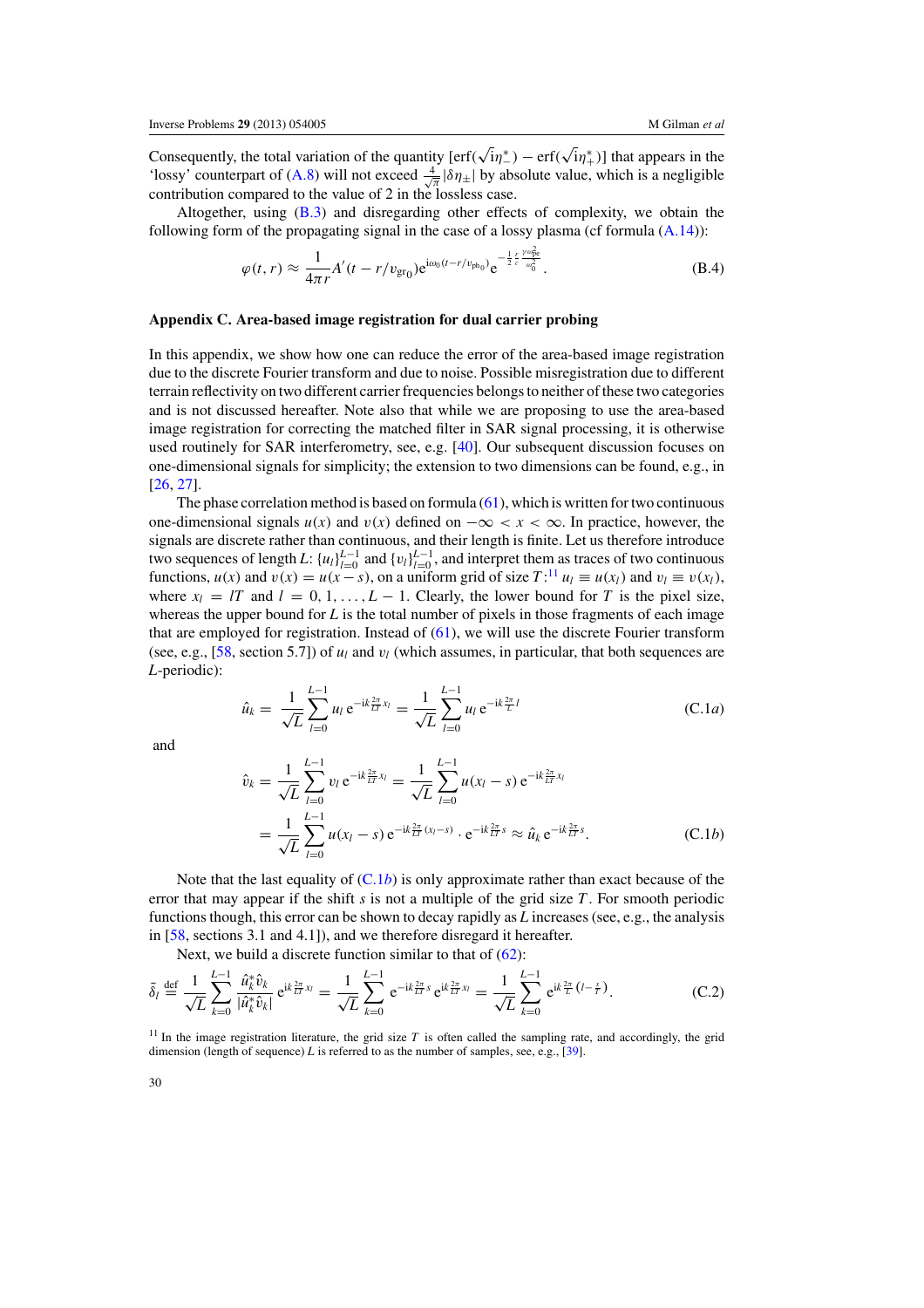<span id="page-30-0"></span>To analyze  $\delta_l$  of [\(C.2\)](#page-29-0), we consider two cases:  $\frac{s}{T}$  is an integer and  $\frac{s}{T}$  is not an integer. First, let  $\frac{s}{T} = m \in \mathbb{N}$ . Then, from (C.2) we can derive  $\frac{s}{T} = m \in \mathbb{N}$ . Then, from [\(C.2\)](#page-29-0) we can derive

$$
\tilde{\delta}_l = \frac{1}{\sqrt{L}} \sum_{k=0}^{L-1} e^{ik\frac{2\pi}{L}(l-m)} = \begin{cases} \sqrt{L}, & \text{if } l=m, \\ \frac{1}{\sqrt{L}} \frac{1 - e^{i2\pi (l-m)}}{1 - e^{i\frac{2\pi}{L}(l-m)}} = 0, & \text{if } l \neq m. \end{cases}
$$

In other words, if the shift *s* happens to be a shift by the integer number *m* of grid cells, then the In other words, if the shift *s* happens to be a shift by the integer number *m* of grid cells, then the function  $\tilde{\delta}_l$  of [\(C.2\)](#page-29-0) has a peak value of  $\sqrt{L}$  precisely at  $l = m$ , and is equal to zero everywhere else on the grid. Hence, in this case the discrete version of phase correlation will yield the value of the shift exactly.

If  $\frac{s}{T}$  is not an integer, then using [\(C.2\)](#page-29-0) and assuming that *l* is close to  $\frac{s}{T}$  we obtain

$$
\begin{split} \tilde{\delta}_{l} &= \frac{1}{\sqrt{L}} \frac{1 - e^{i2\pi \left(l - \frac{z}{T}\right)}}{1 - e^{i\frac{2\pi}{L}\left(l - \frac{z}{T}\right)}} \\ &\approx \frac{\sqrt{L}}{2} e^{i\pi \left(l - \frac{z}{T}\right)} \frac{e^{-i\pi \left(l - \frac{z}{T}\right)}}{-i\pi \left(l - \frac{s}{T}\right)} = \sqrt{L} e^{i\pi \left(l - \frac{z}{T}\right)} \frac{\sin \pi \left(l - \frac{s}{T}\right)}{\pi \left(l - \frac{z}{T}\right)}, \end{split}
$$

which means that the maximum absolute value of  $\delta_l$  is  $\sim \sqrt{L}$ , and it is attained at the grid node *l* closest to  $\frac{s}{T}$ . At all other grid nodes, generally speaking,  $\delta_l \neq 0$ . Therefore, if  $\frac{s}{T}$ is not an integer, the best accuracy of reconstructing the shift *s* that one can achieve by looking for the maximum of  $\tilde{\delta}_l$  of [\(C.2\)](#page-29-0) is roughly  $T/2$ , i.e. at most half size of the pixel. Extension of this method to the accuracies on the order of a fraction of one pixel may involve a certain interpolation procedure, see, e.g., [\[30\]](#page-33-0), and also [\[39,](#page-34-0) [28\]](#page-33-0). The effects of aliasing and aperiodicity can be reduced by filtering, see [\[26,](#page-33-0) [27\]](#page-33-0).

Another approach to further improving the accuracy of phase correlation is based on analyzing the phase of  $\hat{u}_k$  and  $\hat{v}_k$  of [\(C.1](#page-29-0)). Namely, it is easy to see from (C.1*b*) that

$$
\arg \hat{u}_k - \arg \hat{v}_k = k \frac{2\pi}{LT} s. \tag{C.3}
$$

Speaking formally, the value of *s* can be obtained from (C.3) by merely dividing the left-hand side of the equality by  $k \frac{2\pi}{LT}$  for any non-zero *k*:

$$
s = \frac{LT}{2\pi} \frac{\arg \hat{u}_k - \arg \hat{v}_k}{k}.
$$
 (C.4)

This formula, however, is prone to inaccuracies due to errors in the data arg  $\hat{u}_k$  − arg  $\hat{v}_k$ . The way to improve the accuracy is to obtain *s* by the method of least-squares using all *k*s rather than only one as in (C.4), see [\[27](#page-33-0), [39](#page-34-0)]. Namely, *s* shall be sought for as a solution to the following quadratic minimization problem (see, e.g., [\[58](#page-34-0), chapter 7]):

$$
\min_{s} \sum_{k=1}^{L-1} \left[ k \frac{2\pi}{LT} s - (\arg \hat{u}_k - \arg \hat{v}_k) \right]^2.
$$
 (C.5)

The stationary point of the functional in (C.5) can be found by requiring that its first derivative with respect to *s* be equal to zero, which yields

$$
s = \frac{LT}{2\pi} \frac{\sum_{k=1}^{L-1} k(\arg \hat{u}_k - \arg \hat{v}_k)}{\sum_{k=1}^{L-1} k^2}.
$$
 (C.6)

Let us now interpret the data { $\arg \hat{u}_k - \arg \hat{v}_k$ },  $k = 1, 2, ..., L - 1$ , as independent identically distributed random variables $12$  with variances

$$
\text{Var}(\arg \hat{u}_k - \arg \hat{v}_k) \stackrel{\text{def}}{=} \langle (\arg \hat{u}_k - \arg \hat{v}_k - \langle \arg \hat{u}_k - \arg \hat{v}_k \rangle)^2 \rangle = \sigma^2.
$$

 $12$  The requirement of independence is important. However, the requirement that all random variables be identically distributed can be alleviated.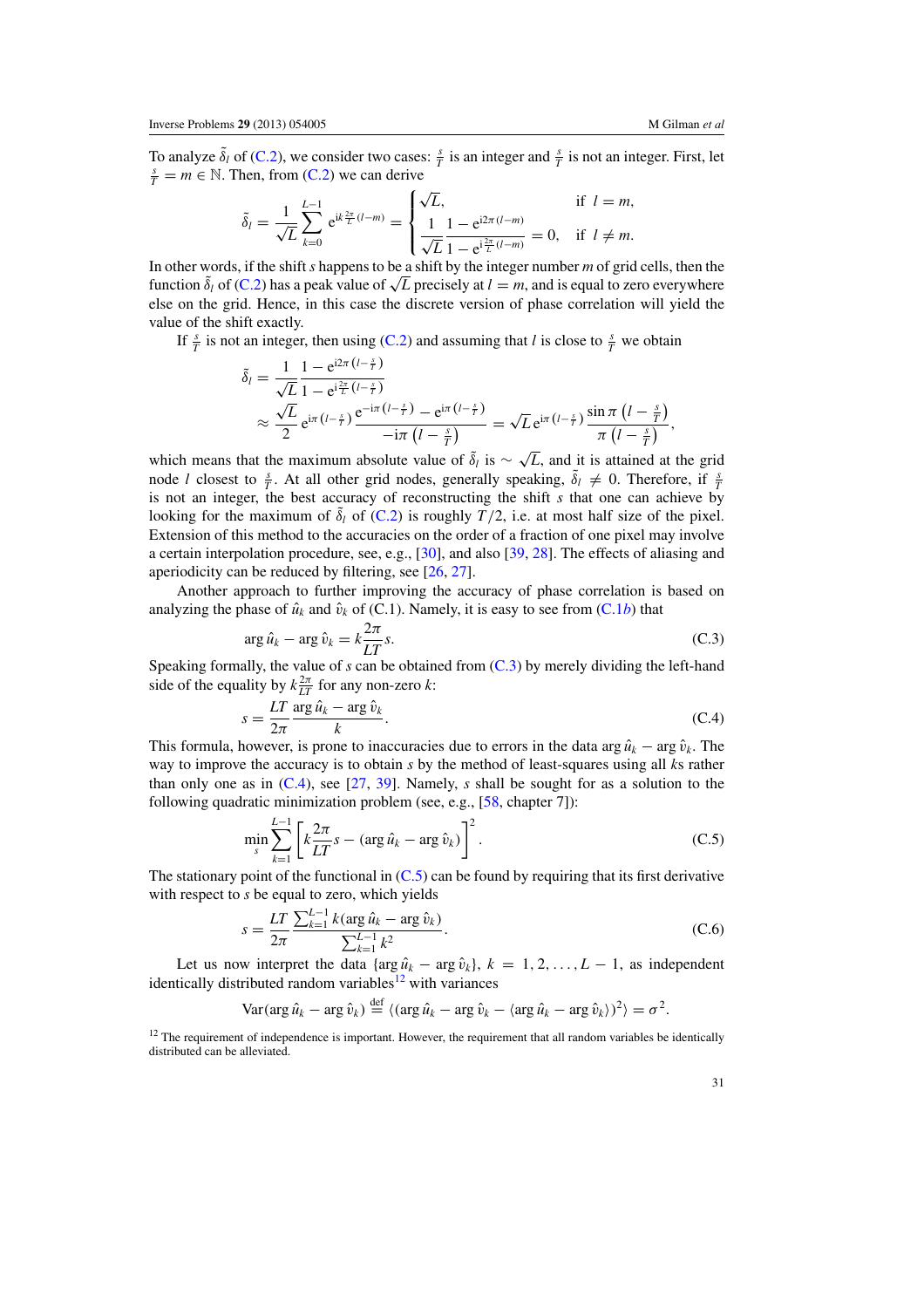<span id="page-31-0"></span>The actual errors in the data may be due to the terrain noise, as well as measurement errors, instrument noise, etc. In all those cases, it is convenient to use the description in the form of random variables. Then, Var( $k(\arg \hat{u}_k - \arg \hat{v}_k) = k^2 \sigma^2$ , and according to [\(C.6\)](#page-30-0) we can write (see, e.g., [\[46,](#page-34-0) chapter 2])

$$
\begin{split} \text{Var}(s) &= \left(\frac{LT}{2\pi}\right)^2 \frac{\sum_{k=1}^{L-1} k^2 \sigma^2}{\left(\sum_{k=1}^{L-1} k^2\right)^2} \\ &= \left(\frac{LT}{2\pi}\right)^2 \frac{\sigma^2}{\sum_{k=1}^{L-1} k^2} = \left(\frac{LT}{2\pi}\right)^2 \frac{6\sigma^2}{(L-1)L(2L-1)} .\end{split} \tag{C.7}
$$

From formula (C.7), one can easily deduce that for sufficiently large *L* the standard deviation of the shift *s* determined by the least-squares fit according to  $(C.6)$  is

$$
\sigma(s) = \sqrt{\text{Var}(s)} \sim \frac{\sigma}{\sqrt{L}}.\tag{C.8}
$$

In other words, the error of obtaining the shift by phase correlation scales as the inverse square root of the number of samples *L*. While formula (C.8) describes the asymptotic behavior of the error, the practical values of the registration accuracy can be as low as only a few per cent of a pixel, see [\[26–30\]](#page-33-0), i.e. a few per cent of the resolution cell.

## **Appendix D. Split bandwidth setup for dual carrier probing**

Linear chirps of section [2.1](#page-4-0) represent a natural waveform for the split bandwidth approach. Indeed, partitioning such a chirp in time causes a proportional partition in frequency, and the other way around. For example, the chirp [\(6\)](#page-5-0) given by  $P(t) = e^{i\alpha t^2} e^{i\omega_0 t}$  on the interval [ $-\tau/2$ ,  $\tau/2$ ] with the rate  $\alpha = \frac{B}{2\tau}$  and angular bandwidth *B* centered around  $\omega_0$  can be considered as a combination of two successive sub-chirps:

$$
P^{(1)}(t) = e^{i\alpha t^2} e^{i\omega_0 t}
$$
 for  $t \in [-\tau/2, 0]$  and  $P^{(2)}(t) = e^{i\alpha t^2} e^{i\omega_0 t}$  for  $t \in [0, \tau/2]$ .

Obviously, the frequency intervals for sub-chirps  $P^{(1)}(t)$  and  $P^{(2)}(t)$  are  $[\omega_0 - B/2, \omega_0]$  and [ $\omega_0$ ,  $\omega_0 + B/2$ ], respectively. Next, consider a new half-length envelope:

$$
A_{\tau/2}(t) \stackrel{\text{def}}{=} \chi_{\tau/2}(t) e^{i\alpha t^2}, \quad \text{where} \quad \chi_{\tau/2}(t) = \begin{cases} 1, & t \in [-\tau/4, \tau/4], \\ 0, & \text{otherwise.} \end{cases}
$$

Then, it is easy to show that

$$
P^{(1)}(t) = e^{i\alpha \frac{t^2}{16} - i\omega_0 \frac{t}{4}} P_1(t + \tau/4),
$$
  
\n
$$
P^{(2)}(t) = e^{i\alpha \frac{t^2}{16} + i\omega_0 \frac{t}{4}} P_2(t - \tau/4),
$$
\n(D.1)

where

$$
P_{1,2}(t) \stackrel{\text{def}}{=} A_{\tau/2}(t) e^{i\omega_{1,2}t}, \quad \omega_{1,2} = \omega_0 \mp \frac{B}{4} \quad \text{and} \quad t \in [-\tau/4, \tau/4].
$$
 (D.2)

In other words, up to a constant factor of magnitude 1, the sub-chirps  $P^{(1)}(t)$  and  $P^{(2)}(t)$  are equivalent to time-shifted half-length half-bandwidth linear chirps  $P_1$  and  $P_2$  of (D.2) that are centered around  $\omega_1$  and  $\omega_2$ , respectively, and have the same rate  $\alpha = \frac{B}{2\tau}$ . Consequently, by processing the same raw data first by means of the filter  $\overline{P_1(t + \tau/4 - |x - y|/c)}$  and then by means of  $\overline{P_2(t-\tau/4-|x-y|/c)}$ , we will obtain two images on two frequencies  $\omega_1$  and  $\omega_2$ . Due to the ionosphere, these images will be shifted with respect to one another. Hence, they can be used for reconstructing the TEC  $N_H$  and its first moment  $Q$  according to the methodology of section [4.](#page-13-0)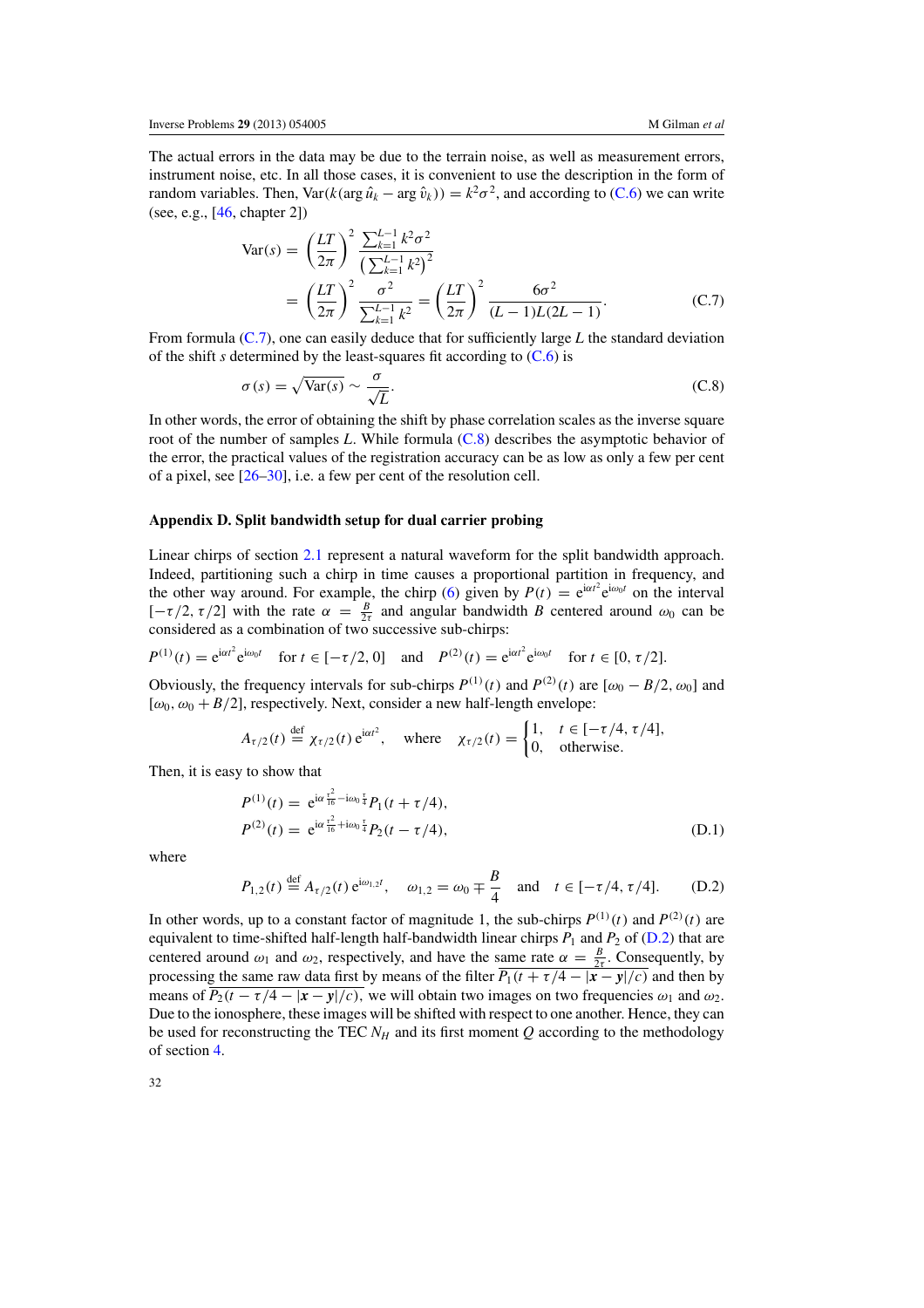<span id="page-32-0"></span>Of course, it is also possible to define sub-chirps with the sub-bandwidth *b* taking any value in the interval  $(0, B)$  other than  $b = B/2$ . The expression for sub-chirp central frequencies is then  $\omega_{1,2} = \omega_0 \mp (B - b)/2$ . If  $b < B/2$ , then the central part of the received signal and the central frequencies of the main chirp bandwidth will not be used for any of the sub-images, whereas if  $b > B/2$ , then those central parts will be used for both sub-images<sup>13</sup>. The accuracy of the TEC reconstruction by means of image registration (sections [4](#page-13-0) and [5.2\)](#page-16-0) is affected by the choice of *b* in two ways. First, as the residual image displacement given by [\(72\)](#page-17-0) (where *b* should be substituted instead of *B*) is proportional to the sub-image resolution  $\frac{\pi c}{b}$ , the increase of *b* reduces the distortions. Second, as the sub-bands are limited by the bandwidth of the original chirp, the frequency separation factor given by [\(71\)](#page-17-0) with [\(D.2\)](#page-31-0) decreases as *b* increases:

$$
Z(b) = \frac{|\omega_1 - \omega_2|}{\omega_0} = \frac{B - b}{\omega_0}.
$$
 (D.3)

This, in turn, increases the distortions. The value of *b* minimizing the residual shift given by [\(72\)](#page-17-0) in the split bandwidth setting is therefore

$$
b^* = \arg\min_b \tilde{S}_R(b) = \arg\min_b \frac{\pi c}{b} \frac{\zeta_R}{2Z(b)} = \arg\min_b \frac{1}{b(B-b)} = \frac{B}{2}.
$$

In other words, it corresponds exactly to the partition of the original chirp into two halfbandwidth chirps  $P_1$  and  $P_2$  given by  $(D.1)^{14}$  $(D.1)^{14}$ . The actual minimum value is given by formula [\(72\)](#page-17-0) with the substituted bandwidth  $b<sup>*</sup> = B/2$  and the frequency separation factor  $Z(b^*) = B/(2\omega_0)$ , see (D.3):

$$
\tilde{S}_R = \frac{2\pi c \zeta_R \omega_0}{B^2}.
$$
\n(D.4)

Similarly to [\(72\)](#page-17-0), expression (D.4) does not depend on the ionospheric parameters.

By matching the residual range shift of  $(D.4)$  and the original range shift of  $(40)$ , we obtain the sensitivity threshold of the split band implementation to the ionospheric TEC:

$$
N_H = \frac{H}{R} \frac{m_e c}{e^2} \zeta_R \frac{\omega_0^3}{B^2}.
$$
\n(D.5)

Formula (D.5) yields about 8 TECU for the parameters in table [1](#page-4-0) and, according to (D.4), corresponds to  $\tilde{S}_R \approx 70$  m. When the background value of the TEC is lower than that given by formula (D.5), it is not practical to use the split band version of dual carrier correction described in this appendix. This limitation, however, does not apply to the full-fledged version of the algorithm that employs two independent carrier frequencies with their respective bandwidths.

# **References**

- [1] Cheney M 2001 A mathematical tutorial on synthetic aperture radar *SIAM Rev.* **43** [301–12](http://dx.doi.org/10.1137/S0036144500368859)
- [2] Ginzburg V L 1964 *The Propagation of Electromagnetic Waves in Plasmas*(*International Series of Monographs on Electromagnetic Waves* vol 7) (Oxford: Pergamon)
- [3] Tsynkov S V 2009 On SAR imaging through the Earth's ionosphere *SIAM J. Imaging Sci.* **2** [140–82](http://dx.doi.org/10.1137/080721509)
- [4] Parker S P (ed) *McGraw-Hill Dictionary of Scientific and Technical Terms* 6th edn (New York: McGraw-Hill) [5] Meyer F J 2011 Performance requirements for ionospheric correction of low-frequency SAR data *IEEE Trans. Geosci. Remote Sens.* **49** [3694–702](http://dx.doi.org/10.1109/TGRS.2011.2146786)
- [6] Smith E M and Tsynkov S V 2011 Dual carrier probing for spaceborne SAR imaging *SIAM J. Imaging Sci.* **4** [501–42](http://dx.doi.org/10.1137/10078325X)
- [7] Davies K and Smith E K 2002 Ionospheric effects on satellite land mobile systems *IEEE Antennas Propag. Mag.* **44** [24–31](http://dx.doi.org/10.1109/MAP.2002.1167260)

<sup>&</sup>lt;sup>13</sup> It is also possible to use sub-bands with different bandwidths, as suggested in [\[59](#page-34-0)].

<sup>&</sup>lt;sup>14</sup> A similar yet not equivalent optimization formulation is analyzed in [\[40\]](#page-34-0).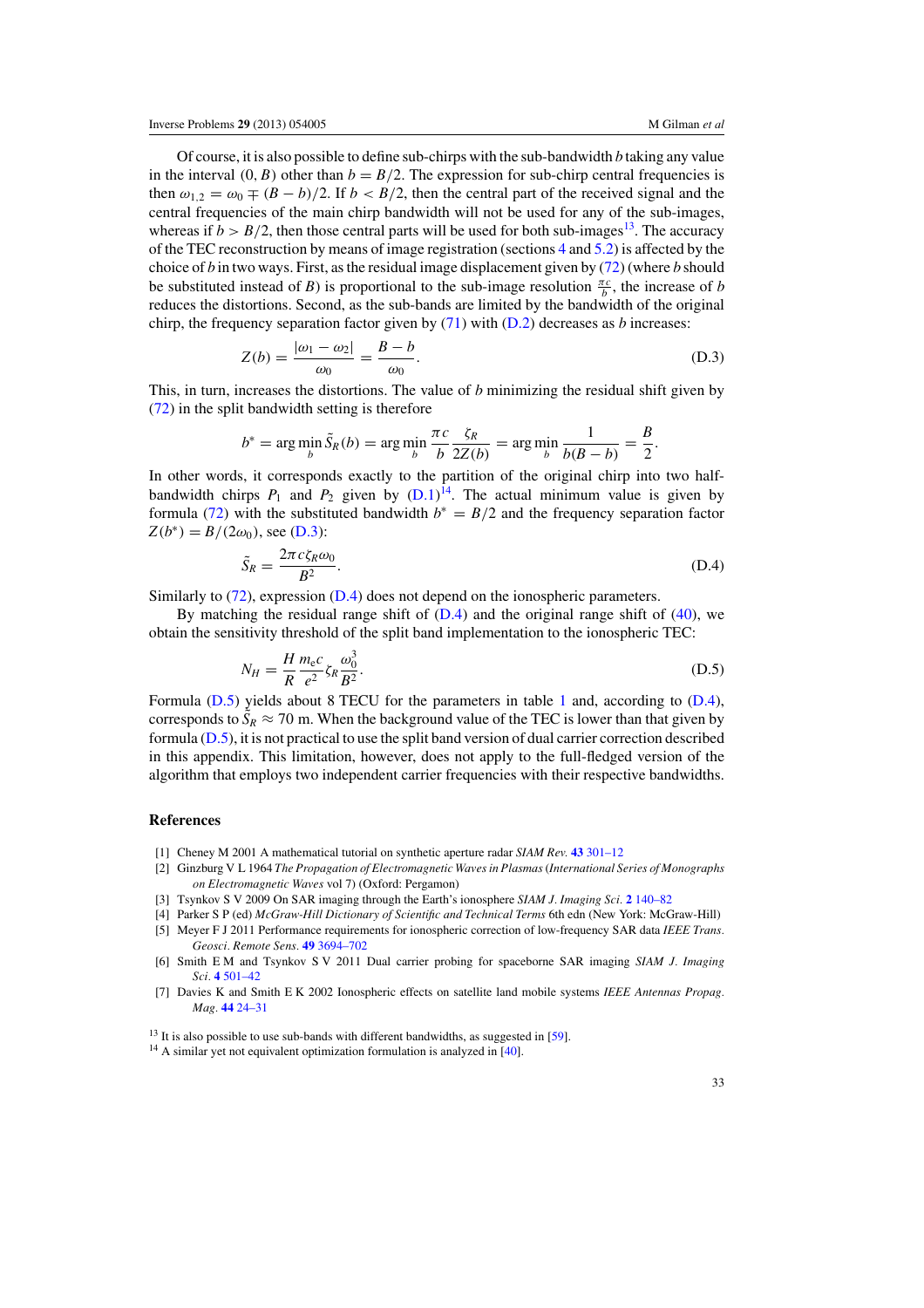- <span id="page-33-0"></span>[8] van de Kamp M, Cannon P S and Terkildsen M 2009 Effect of the ionosphere on defocusing of space-based radars *Radio Sci.* **44** [RS1003](http://dx.doi.org/10.1029/2007RS003808)
- [9] Wright P A, Quegan S, Wheadon N S and Hall C D 2003 Faraday rotation effects on L-band spaceborne SAR data *IEEE Trans. Geosci. Remote Sens.* **41** [2735–44](http://dx.doi.org/10.1109/TGRS.2003.815399)
- [10] Curlander J C and McDonough R N 1991 *Synthetic Aperture Radar. Systems and Signal Processing (Wiley Series in Remote Sensing)* (New York: Wiley)
- [11] Meyer F, Bamler R, Jakowski N and Fritz T 2006 The potential of low-frequency SAR systems for mapping ionospheric TEC distributions *IEEE Geosci. Remote Sens. Lett.* **3** [560–4](http://dx.doi.org/10.1109/LGRS.2006.882148)
- [12] Rosen P A, Hensley S and Chen C 2010 Measurement and mitigation of the ionosphere in L-band interferometric SAR data *Proc. IEEE Int. Radar Conf. (Arlington, VA)* pp 1459–63
- [13] Brcic R, Parizzi A, Eineder M, Bamler R and Meyer F 2010 Estimation and compensation of ionospheric delay for SAR interferometry *IGARSS 2010: Proc. IEEE Int. Geoscience and Remote Sensing Symp. (Honolulu, HI)* pp 2908–11
- [14] Brcic R, Parizzi A, Eineder M, Bamler R and Meyer F 2011 Ionospheric effects in SAR interferometry: an analysis and comparison of methods for their estimation *IGARSS 2011: Proc. IEEE Int. Geoscience and Remote Sensing Symp. (Vancouver, Canada)* pp 1497–500
- [15] Jehle M, Rüegg M, Zuberbühler L, Small D and Meier E 2009 Measurement of ionospheric Faraday rotation in simulated and real spaceborne SAR data *IEEE Trans. Geosci. Remote Sens.* **47** [1512–23](http://dx.doi.org/10.1109/TGRS.2008.2004710)
- [16] Xiaoqing P, Freeman A, Chapman B, Rosen P and Zhenhong L 2011 Imaging ionospheric inhomogeneities using spaceborne synthetic aperture radar *J. Geophys. Res.* **116** 1–13
- [17] Lee J-S and Pottier E 2009 *Polarimetric Radar Imaging from Basics to Applications* (Boca Raton, FL: CRC Press[\)](http://dx.doi.org/10.1201/CRCOPTSCIENG)
- [18] Gail W B 1998 Effect of Faraday rotation on polarimetric SAR *IEEE Trans. Aerosp. Electron. Syst.* **34** [301–8](http://dx.doi.org/10.1109/7.640287)
- [19] Franceschetti G and Lanari R 1999 *Synthetic Aperture Radar Processing (Electronic Engineering Systems Series)* (Boca Raton, FL: CRC Press)
- [20] Eichel P H and Jakowatz C V Jr 1989 Phase-gradient algorithm as an optimal estimator of the phase derivative *Opt. Lett.* **14** [1101–3](http://dx.doi.org/10.1364/OL.14.001101)
- [21] Wahl D E, Eichel P H, Ghiglia D C and Jakowatz C V Jr 1994 Phase gradient autofocus—a robust tool for high resolution SAR phase correction *IEEE Trans. Aerosp. Electron. Syst.* **30** [827–35](http://dx.doi.org/10.1109/7.303752)
- [22] Li L and Li F 2008 Ionosphere tomography based on spaceborne SAR *Adv. Space Res.* **42** [1187–93](http://dx.doi.org/10.1016/j.asr.2007.11.022)
- [23] Mattar K E and Gray A L 2002 Reducing ionospheric electron density errors in satellite radar interferometry applications *Can. J. Remote Sens.* **28** [593–600](http://dx.doi.org/10.5589/m02-051)
- [24] Jehle M, Frey O, Small D and Meier E 2010 Measurement of ionospheric TEC in spaceborne SAR data *IEEE Trans. Geosci. Remote Sens.* **48** [2460–8](http://dx.doi.org/10.1109/TGRS.2010.2040621)
- [25] Zitová B and Flusser J 2003 Image registration methods: a survey *Image Vis. Comput.* **21** [977–1000](http://dx.doi.org/10.1016/S0262-8856(03)00137-9)
- [26] Foroosh H, Zerubia J B and Berthod M 2002 Extension of phase correlation to subpixel registration *IEEE Trans. Image Process.* **11** [188–200](http://dx.doi.org/10.1109/83.988953)
- [27] Stone H S, Orchard M, Chang E-C and Martucci S 2001 A fast direct Fourier-based algorithm for subpixel registration of images *IEEE Trans. Geosci. Remote Sens.* **39** [2235–43](http://dx.doi.org/10.1109/36.957286)
- [28] Guizar-Sicairos M, Thurman S T and Fienup J R 2008 Efficient subpixel image registration algorithms *Opt. Lett.* **33** [156–8](http://dx.doi.org/10.1364/OL.33.000156)
- [29] Tian Q and Huhns M N 1986 Algorithms for subpixel registration *Comput. Vis. Graph. Image Process.* **35** [220–33](http://dx.doi.org/10.1016/0734-189X(86)90028-9)
- [30] Abdou I E 1999 Practical approach to the registration of multiple frames of video images *Proc. SPIE* **3653** [371–82](http://dx.doi.org/10.1117/12.334685)
- [31] Kuglin C D and Hines D C 1975 The phase correlation image alignment method *Proc. IEEE Int. Conf. on Cybernetics and Society* pp 163–5
- [32] Kuglin C D, Blumenthal A F and Pearson J J 1979 Map-matching techniques for terminal guidance using Fourier phase information *Proc. SPIE* **186** [21–29](http://dx.doi.org/10.1117/12.957495)
- [33] Tsynkov S V 2009 On the effect of start–stop approximation for spaceborne SAR imaging *SIAM J. Imaging Sci.* **2** [646–69](http://dx.doi.org/10.1137/08074026X)
- [34] Cheney M and Borden B 2009 *Fundamentals of Radar Imaging* (*CBMS-NSF Regional Conference Series in Applied Mathematics* vol 79) (Philadelphia, PA: SIAM[\)](http://dx.doi.org/10.1137/1.9780898719291)
- [35] Smith E M 2013 SAR Imaging through the Earth's ionosphere *PhD Thesis* North Carolina State University, Raleigh, NC, USA in preparation
- [36] Jakowatz C V, Wahl D E, Eichel P H, Ghiglia D C and Thompson P A 1996 *Spotlight-Mode Synthetic Aperture Radar: A Signal Processing Approach* (Berlin: Springer[\)](http://dx.doi.org/10.1007/978-1-4613-1333-5)
- [37] Cumming I G and Wong F H 2005 *Digital Processing of Synthetic Aperture Radar Data* (Boston, MA: Artech House)